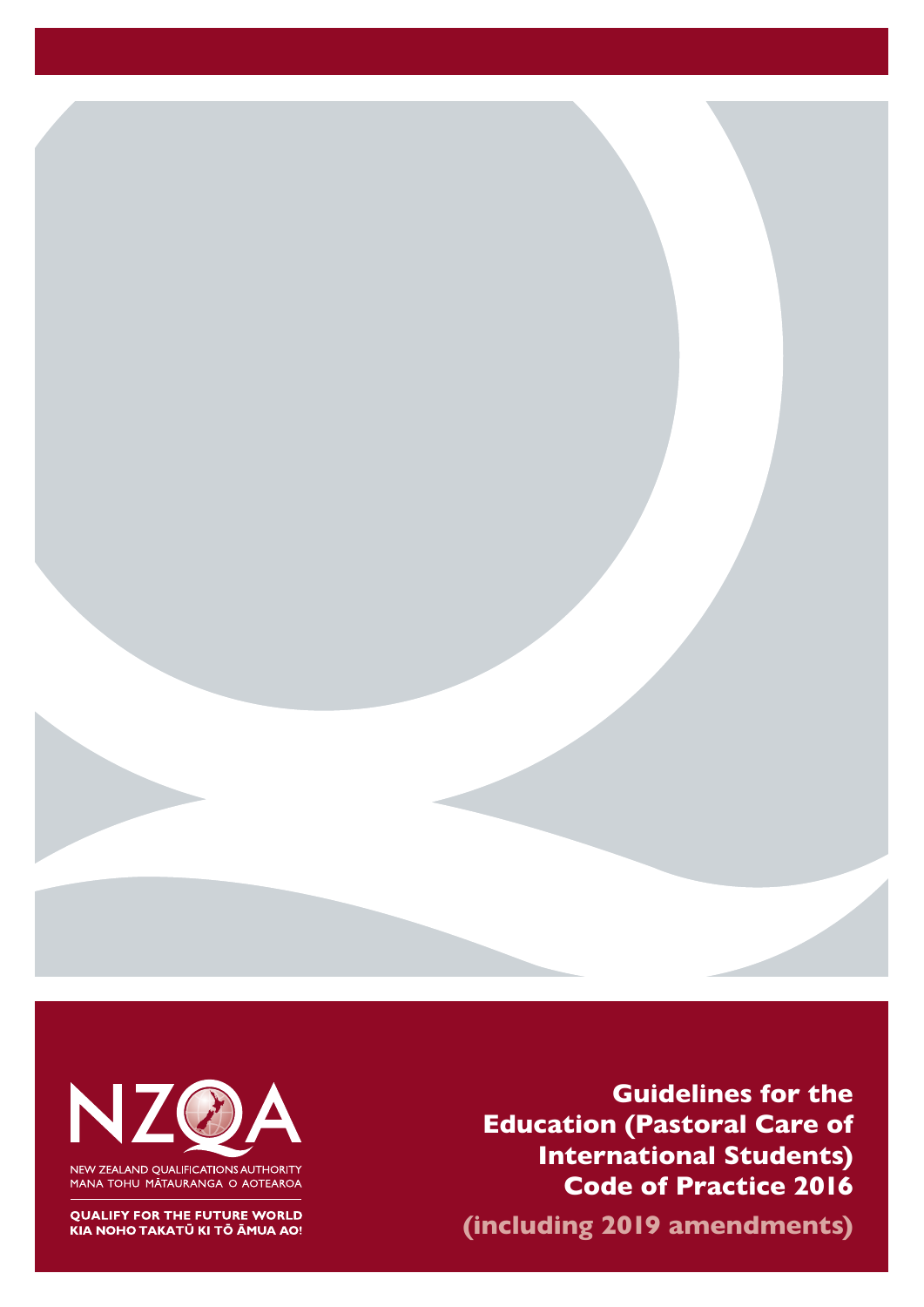## **JULY 2019**

NZQA 125 The Terrace PO Box 160 Wellington 6140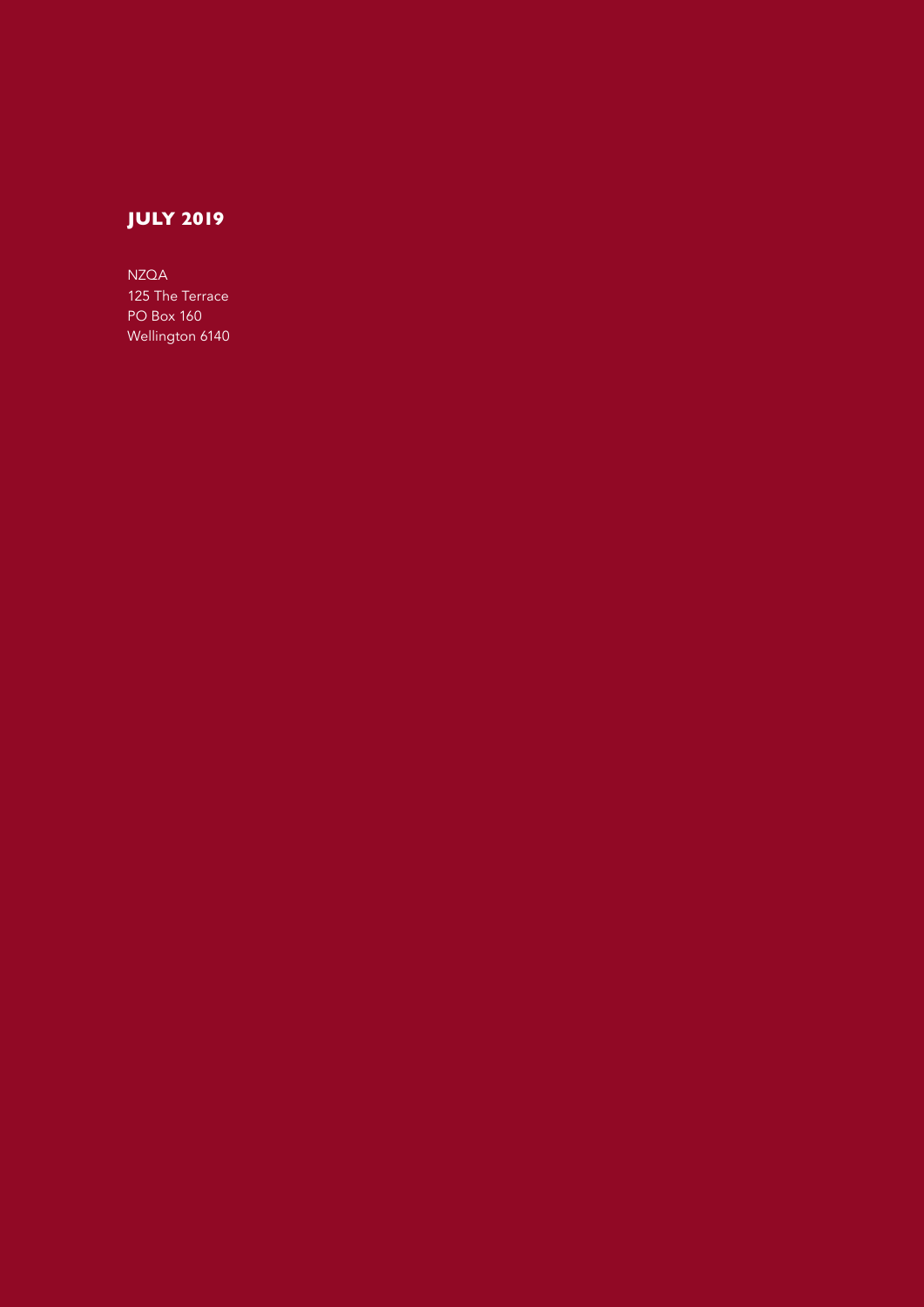# **Contents**

| <b>Outcome I:</b>                                                          |  |
|----------------------------------------------------------------------------|--|
|                                                                            |  |
| <b>Outcome 2:</b>                                                          |  |
|                                                                            |  |
| <b>Outcome 3:</b>                                                          |  |
|                                                                            |  |
| <b>Outcome 4:</b>                                                          |  |
|                                                                            |  |
| <b>Outcome 5:</b>                                                          |  |
|                                                                            |  |
| <b>Outcome 6:</b>                                                          |  |
|                                                                            |  |
| <b>Outcome 7:</b>                                                          |  |
|                                                                            |  |
| <b>Outcome 8:</b>                                                          |  |
|                                                                            |  |
| <b>Outcome 9:</b>                                                          |  |
|                                                                            |  |
| <b>Outcome 10:</b>                                                         |  |
| Compliance with International Student Contract Dispute Resolution Scheme79 |  |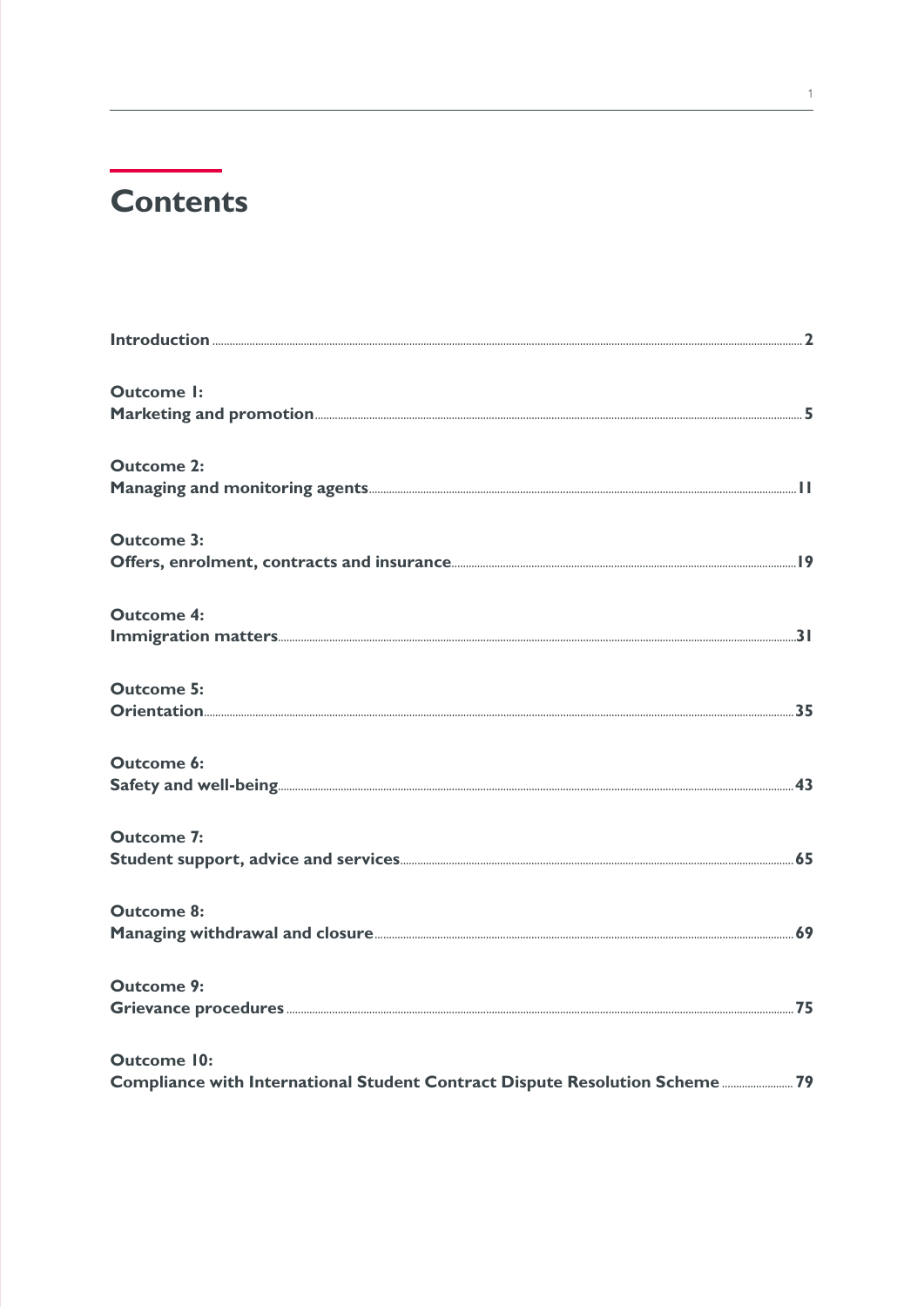## <span id="page-3-0"></span>**Introduction**

#### **Purpose and principles**

The Education (Pastoral Care of International Students) Code of Practice 2016 (the Code) prescribes (alongside other quality assurance requirements in the Education Act 1989) the outcomes sought from signatories for their international students, and the key processes required of signatories to support the well-being, achievement, and rights of international students.

These guidelines are intended to be used by signatories to the Code to understand, interpret, and implement the requirements of the Code to their own unique circumstances, and establish good practices that meet the legislative outcomes of the Code.

#### **Scope**

These guidelines have been revised, together with the sector, to support the 2016 outcomes-focused Code and the 2019 amendments to the Code. They are designed as a starting point for Code signatories when developing policies, processes, and practices for the pastoral care of international students. They provide broad advice and do not cover all requirements of the Code. Some of the information and advice may only be relevant to schools or tertiary education organisations.

### **Navigating these guidelines**

These guidelines must be read in conjunction with the [Code](https://www.nzqa.govt.nz/assets/Providers-and-partners/Code-of-Practice/Code-of-Practice-Amendments-2019.pdf). They are structured around each of the Code's ten key outcomes and corresponding processes.

#### Link to outcome in Code

There are links at the start of each outcome section to the Code.



A tab is used at the start of each outcome section, to help signatories identify the outcome and its relevant processes.

#### **2019 amendments**

"2019 amendments" sections alert you to the 2019 amendments to the Code.

#### **Under 18 year old and/or under 10 year old students**

Headings specific to under 18 year old and/or under 10 year old students are highlighted in blue.

Icons are used throughout the document to help signatories locate information:



'Star icon' signals suggestions for good practice



'Arrow icon' draws attention to website resources.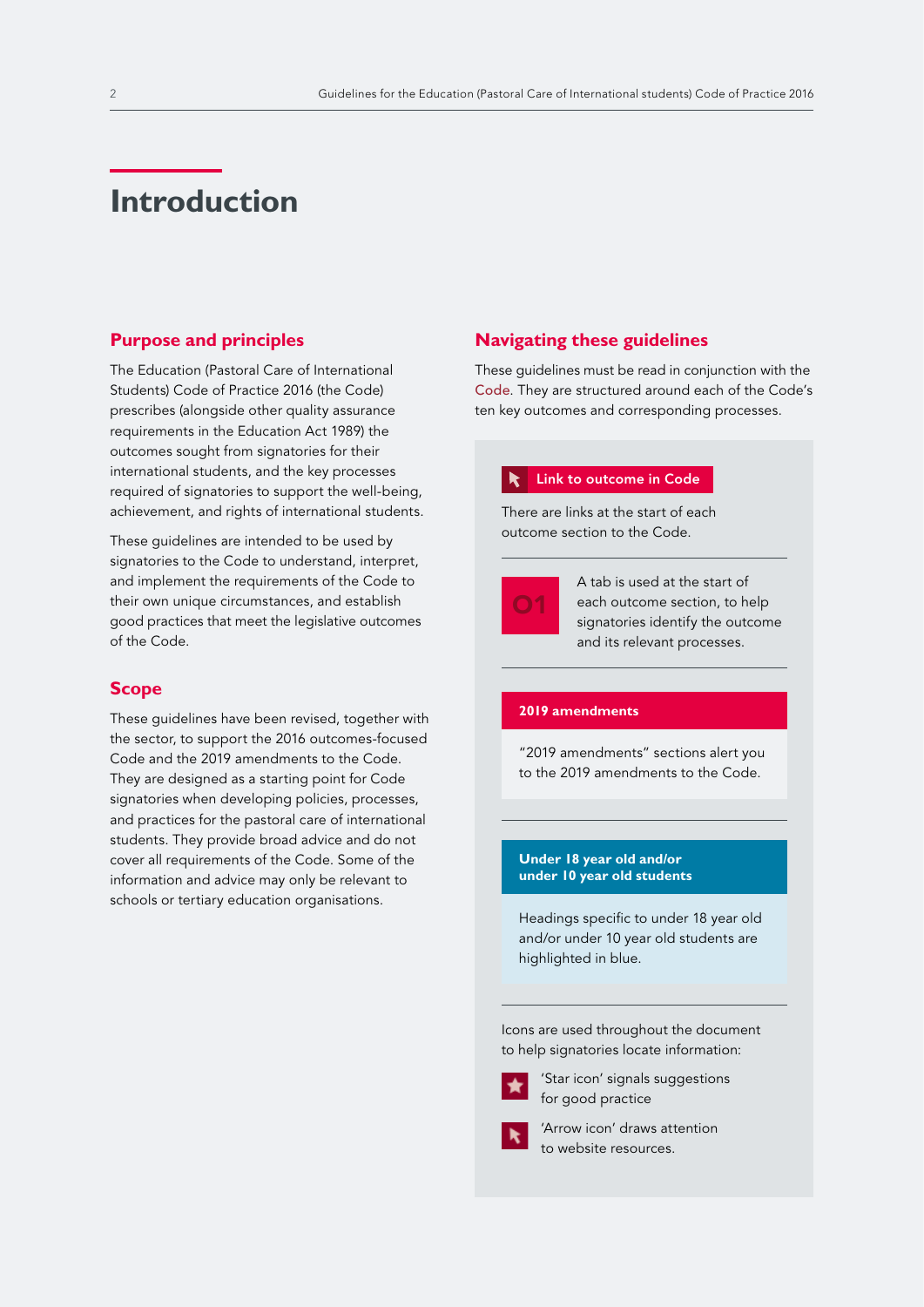### **Working with an outcomes-focused Code**

The New Zealand international education sector is made up of a range of education providers, some with only a few international students to others with a few thousand.

There is no one size fits all approach to pastoral care. 'Good practice' may look different in each school and tertiary education organisation (TEO), depending on the markets, agents, and students involved. The outcomes-focused Code enables signatories to tailor practice to meet the needs of their particular learners, in their particular context. Further to the minimum process requirements outlined in the Code, each Code signatory school or TEO will need to consider what, if any, additional activity is necessary for their organisation to meet or exceed the overall Code outcomes.

### **Understanding the terms 'reasonable' and 'as far as possible/practicable'**

The Code outlines minimum process requirements under each outcome. Sometimes the Code specifies what is required, and at other times it requires signatories to work out for themselves and implement what is "reasonable" or "practicable", in accordance with the overarching Code outcomes.

The use of the terms 'reasonable' and 'as far as possible or practicable' throughout the Code acknowledges that the approach to pastoral care for each international student may be different, depending on their age, ability and individual circumstances. Signatories are required to tailor their approach accordingly to meet the required outcomes of the Code.

#### **NZQA as the Code administrator**

NZQA is responsible for assuring that New Zealand qualifications are credible and robust, nationally and internationally, in order to help learners succeed in their chosen endeavours and to contribute to New Zealand society.

NZQA as Code Administrator quality assures the implementation of the Code by signatories to achieve the purposes of the Code.

To fulfil its role as Code Administrator, NZQA:

- approves applications to become a Code signatory
- monitors compliance with the Code
- identifies needs through regular sector engagement, including through peak bodies
- provides guidelines and resources for interpreting and applying the Code
- receives and investigates complaints and referrals about possible Code breaches
- takes appropriate action to address proven breaches
- responds to questions about the Code
- maintains the list of Code signatories.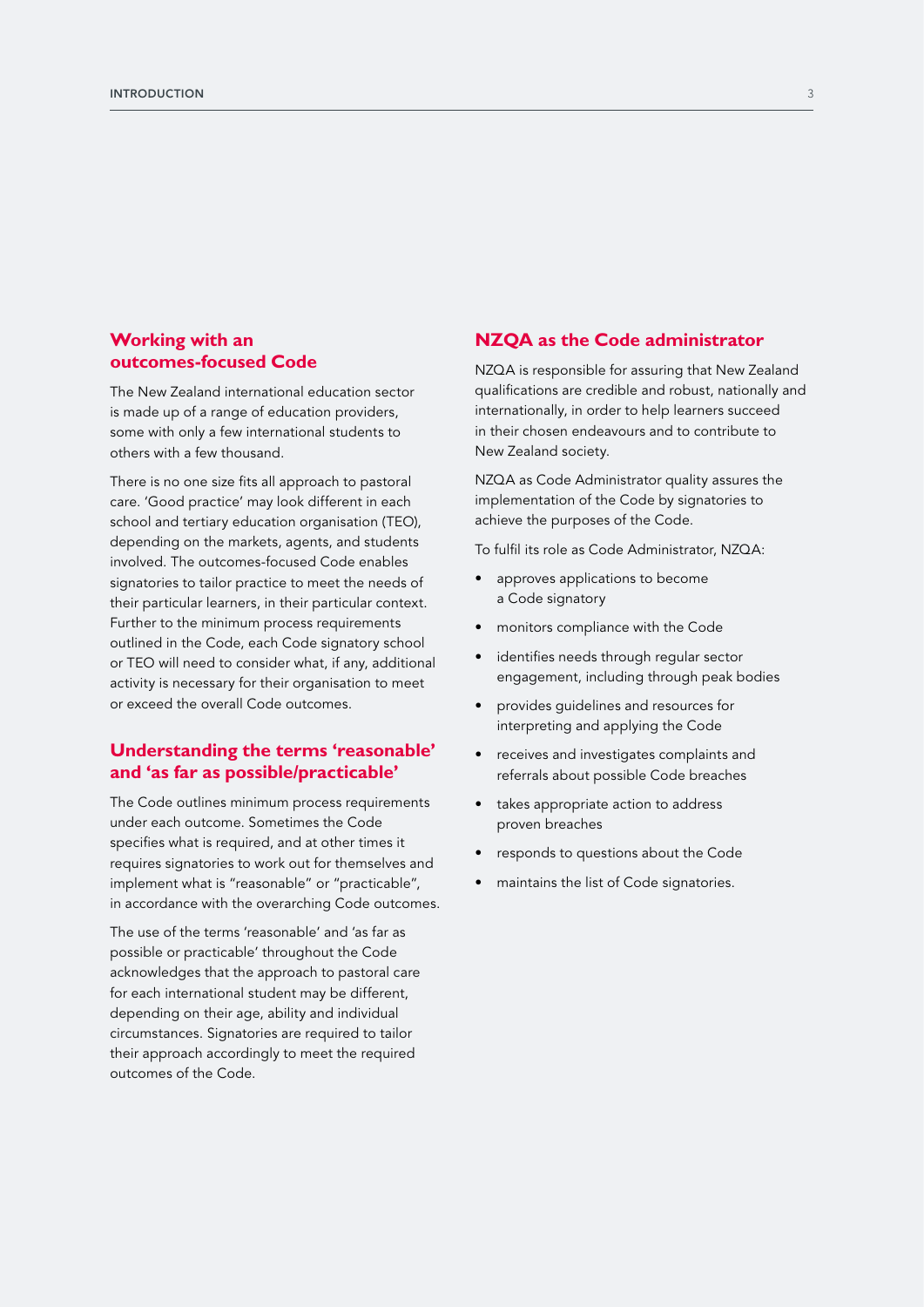#### **Quality assurance of pastoral care**

Sector performance under the Code is verified by NZQA through a range of integrated quality assurance activities that are a part of the Evaluative Quality Assurance Framework (EQAF).

#### Self-review

Self-review is the heart of quality assurance and includes the ongoing processes a signatory uses to gain evidence of its own effectiveness in providing quality pastoral care for international students.

The Code requires signatories to undertake and document a self-review of their performance against the outcomes and processes set out in the Code.

This means that signatories must evaluate, based on data gathered, how effectively their policies, procedures and practices have been in achieving each of the outcomes of the Code. Signatories can then use this information to improve their pastoral care of international students.

Signatories are required to attest to NZQA that they have undertaken and documented a self-review. NZQA determines the frequency of attestation.

NZQA may request the self-review report for evaluation as part of its routine monitoring.

#### External review

The Code is also monitored in:

- External Evaluation and Review (EER)
- Education Review Office (ERO) reviews
- Universities New Zealand (UNZ) reviews.

NZQA follows up concerns that arise through monitoring, external review, complaint investigations, or the sharing of information with other agencies.

#### **Investigation of complaints**

NZQA has a formal complaints procedure that is available to international students (or anyone acting on behalf of an international student) wishing to raise concerns about a signatory.

When NZQA receives a complaint, it carries out an initial assessment to determine whether the concerns fall within NZQA's jurisdiction and evaluates the credibility of the allegations. NZQA then decides whether there are sufficient grounds to conduct further investigation.

If NZQA proceeds with an investigation, it does so in accordance with the principles of natural justice to ensure the prompt, considered, and fair resolution of the matter. The education provider is given the opportunity to respond to the concerns that have been raised.

In some cases, a site visit may be necessary in order to view or gather evidence to inform the investigation.

If a breach of the Code is proven, NZQA takes appropriate action. The level of formality of this action is proportionate to the seriousness and impact of the breach.

#### **Further information or advice**

Contact NZQA at [code.enquiries@nzqa.govt.nz](mailto:code.enquiries%40nzqa.govt.nz?subject=)  or call on 0800 697 296.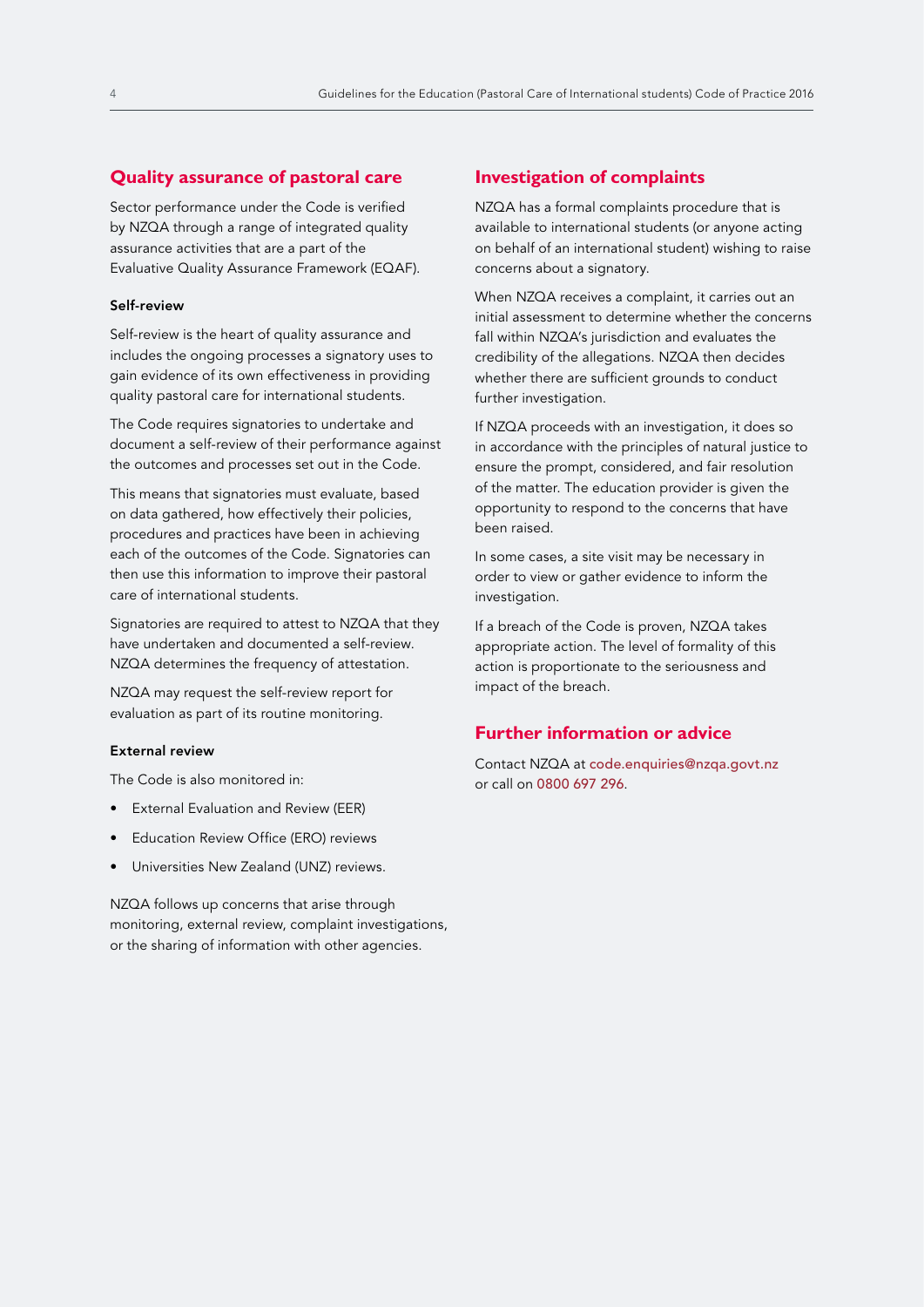# <span id="page-6-0"></span>**Outcome 1: Marketing and promotion**

O1

 [Link to outcome 1 in Code](https://www.nzqa.govt.nz/assets/Providers-and-partners/Code-of-Practice/Code-of-Practice-Amendments-2019.pdf#page=9)

Signatories must ensure that the marketing and promotion to prospective international students of services provided by signatories includes clear, sufficient and accurate information enabling those students to make informed choices about the services provided.

The intent of this outcome is to ensure prospective international students and their families have a full and realistic picture of what it will be like to live and study in New Zealand, and in particular at your organisation.

This means supporting international students up-front with robust information, so they can make a sound decision about whether studying with you is the best decision for them. In addition to the benefits, international students will need to be aware of the costs they will face, the realities of day-to-day life as a student at your organisation, and where relevant, what kind of employment opportunities they are likely to have during and after their study.

It is important that this information is regularly reviewed so it remains current and sufficient for your particular students.

#### **Navigating these guidelines**

**Under 18 year old and/or under 10 year old students** 

Headings specific to under 18 year old and/or under 10 year old students are highlighted in blue.

Icons are used throughout the document to help signatories locate information:



'Star icon' signals suggestions for good practice



'Arrow icon' draws attention to website resources.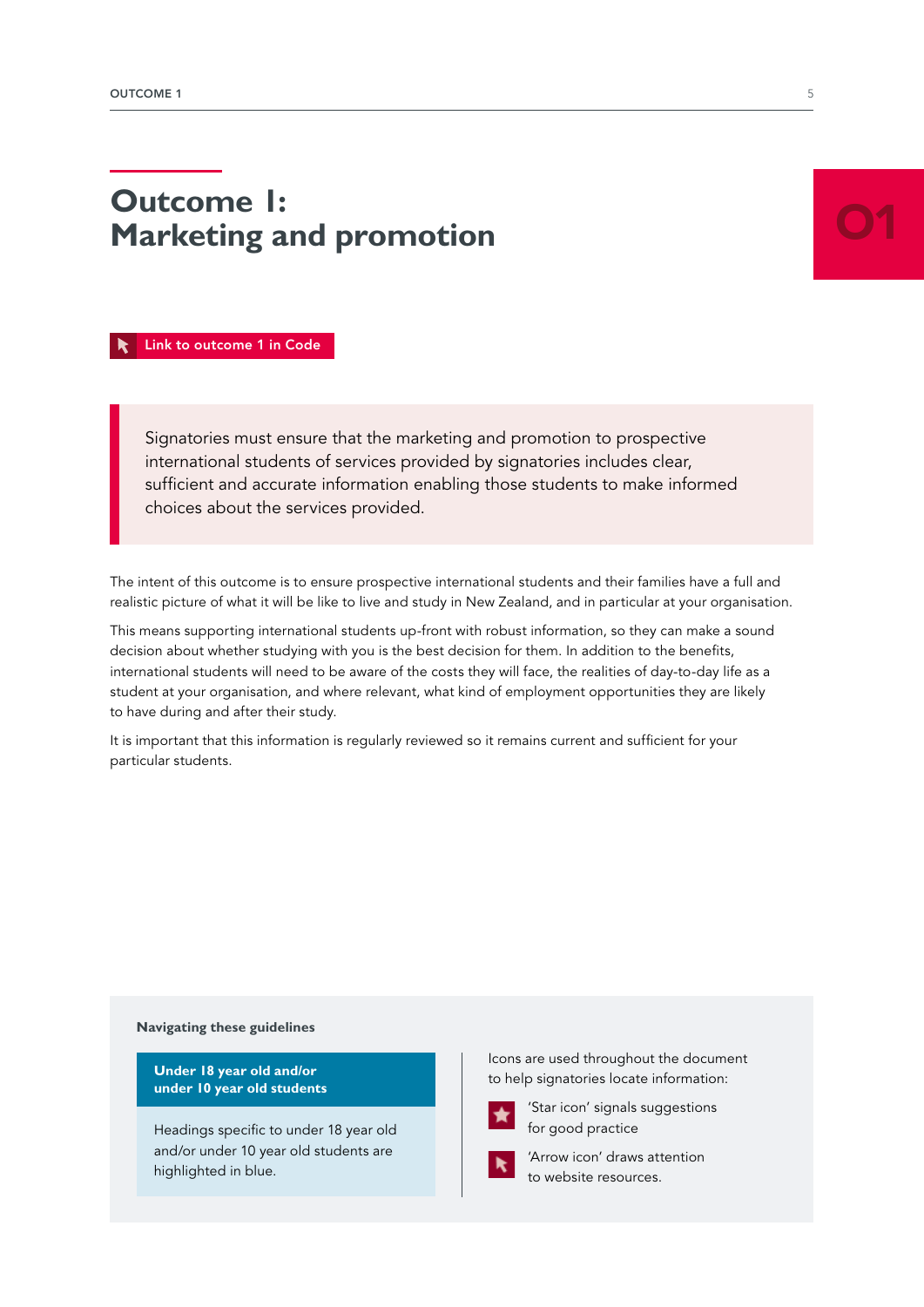### **12. Process**

### **12(a)**

### **Understanding the information needs of international students**

Understanding the different information needs of international students will help signatories develop marketing and promotional resources to better support international students and their families make important decisions about their international education.

#### Some ways you might find out what information prospective international students require:

- interview current and potential students
- survey your international students within the first few weeks of enrolment
- survey your agents
- do your market research– i.e. Education New Zealand (ENZ) market information and Immigration New Zealand (INZ) data
- use information from social media (Facebook, WeChat, etc.) where appropriate.

### **12(b)**

**Develop and provide information to international students and review the information to ensure it is kept up to date** 

Ensure that you provide the minimum required information outlined in clause 12 (c) of the Code (see below) and that you have a process in place to check that the information is current and relevant for your prospective international students.

Your particular international learners may need information over and above the minimum requirements of the Code. This is a decision you need to make as the signatory provider, based on what you understand about your international students' information needs from the data you have gathered *( see guidelines for clause 12 (a) above)*.

#### Possible ways to provide information to international students:

- make short video clips showing your education organisation, staff and students
- have an English as a Second or Other Language (ESOL) teacher check that your information is written in plain English and can be easily understood by non-native English speakers
- translate information into the languages understood by your prospective international students
- develop resources together with current students or alumni
- share case studies from current students or alumni.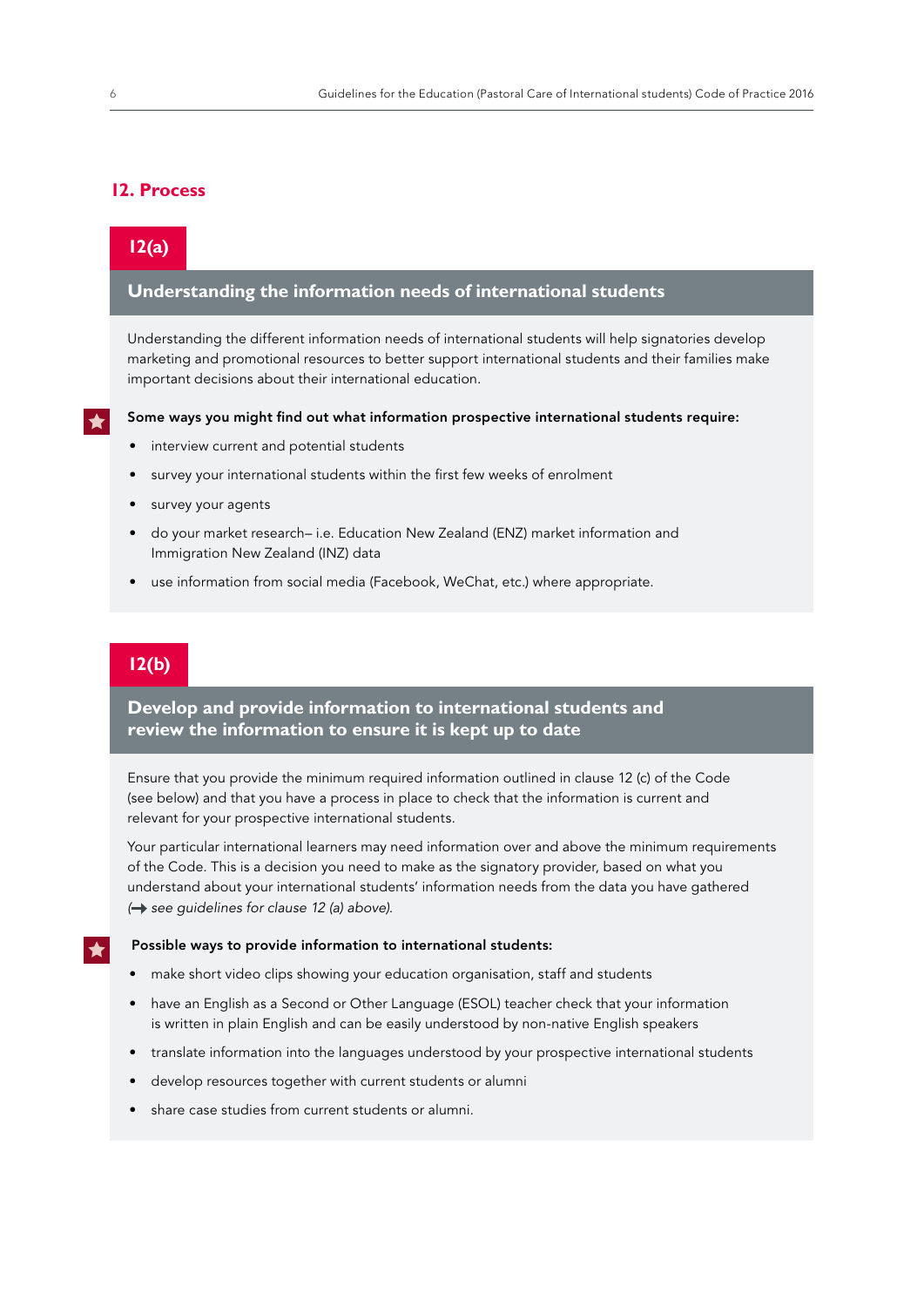### **12(b) (continued)**

**Develop and provide information to international students and review the information to ensure it is kept up to date**

Possible ways to review information to students to ensure it is up to date:

- make a staff member responsible for regular review of the information
- check weblinks are working and any cost estimates are still accurate
- consider student/parent/agent feedback about your information and revise as appropriate.

#### Useful links:

Immigration New [Zealand \(marketing to international students\)](https://www.immigration.govt.nz/assist-migrants-and-students/assist-students/education-in-nz/marketing-to-international-students) Immigration New [Zealand \(international markets\)](https://www.immigration.govt.nz/assist-migrants-and-students/assist-students/international-markets) [Immigration New](https://www.immigration.govt.nz/about-us/policy-and-law/integrity-of-the-immigration-system/migrant-exploitation) Zealand (migrant exploitation) [Education New](https://www.studyinnewzealand.govt.nz/?_ga=2.32840638.1018060396.1563482367-1854733256.1552271304) Zealand (about living, studying and working in New Zealand) [Ministry of Education](https://parents.education.govt.nz/) (for parents) [Education Counts](https://www.educationcounts.govt.nz/statistics/international-education) [Statistics New](http://archive.stats.govt.nz/browse_for_stats/education_and_training.aspx) Zealand [NZ Ready](https://nzready.immigration.govt.nz/) New [Zealand Now](https://www.newzealandnow.govt.nz/studying-in-nz) [Consumers Guarantees Act 1993](http://www.legislation.govt.nz/act/public/1993/0091/24.0/DLM311053.html) [Advertising Standards Authority](https://www.asa.co.nz/)

### **12(c)**

#### **Required information for students**

Signatories must, as a minimum, provide information to prospective international students on:

- quality assurance results
- educational instruction, staffing, facilities and equipment
- the Dispute Resolution Scheme (DRS)
- potential learning outcomes, including pathways for further study and employment
- estimated study and living costs
- accommodation and transport.

How much information you provide about these areas is a decision you need to make based on your understanding of your international students' information needs.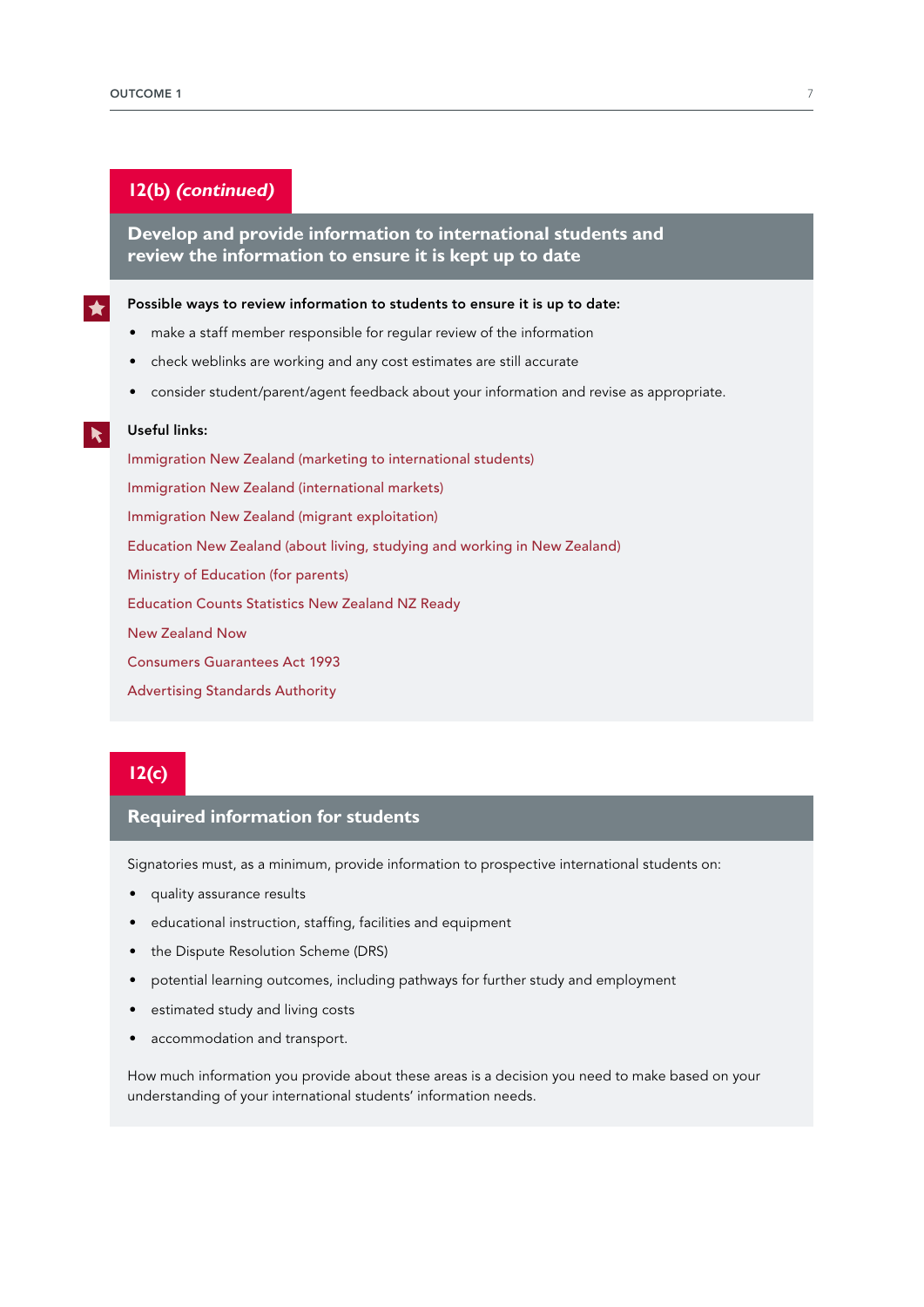### **12(c)(i)**

### **Quality assurance results**

Make sure the quality assurance information on your website is easily accessible.

For example, link to your latest quality assurance review (ERO, EER, AQA, etc.) and direct international students to information that is relevant.

### **12(c)(ii)**

**Educational instruction, staffing, facilities and equipment available to international students** 

Provide information about the services and facilities included.

#### Consider including:

- information about approaches to educational instruction
- information about when a course might be cancelled and what will happen in that case
- information about staff working with international students, as appropriate
- if language support is available to international students and their parents
- information about education and other facilities such as sporting areas, cafeteria, etc.
- if there are additional charges for any services or facilities.

#### Information can be made available through:

- online links to your organisation's prospectus, brochures and website
- a virtual tour of your organisation's facilities, including extracurricular activities such as sports, drama and dance
- a Skype conversation between international staff and new international students.

### **12(c)(iii)**

#### **The Disputes Resolution Scheme (DRS)**

International students must be provided information about the DRS and how they can make a complaint through [iStudent Complaints](https://www.fairwayresolution.com/istudent-complaints), the DRS operator.

**→ Refer to outcome 10 for more details.**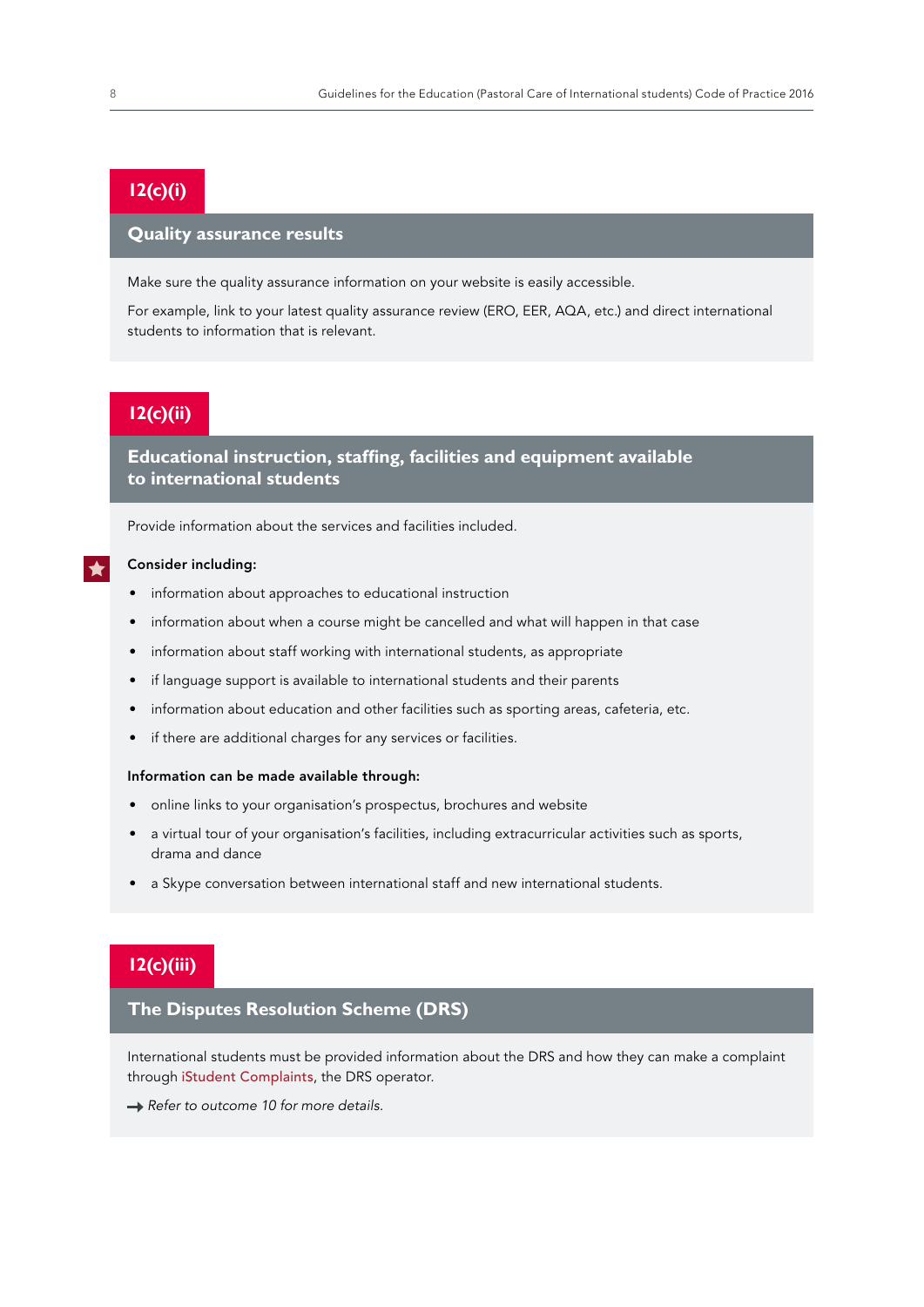### **12(c)(iv)**

### **Potential learning outcomes, including pathways for further study or employment, where applicable**

Learning outcomes include information on key competencies and graduate outcomes as well as education outcomes and qualifications.

Check that your careers and pathway advice is up to date. Provide appropriate advice and links such as [Careers NZ.](https://www.careers.govt.nz/)

### Consider:

- whether your career options and pathways advice and support for domestic students can be adapted for International students
- if there is additional information you might need to provide for international students who want to return to their home country to study and whether successful completion of your programme meets requirements for entry to further study in their home country
- additional pathway advice for international students moving from, for example, intermediate to secondary school, or secondary school to tertiary education.

## **12(c)(v)**

### **Estimated study and living costs for international students**

As far as possible, provide relevant information to help potential international students and, if relevant, their parents understand the costs of living and studying in your region.

### These costs may include:

- fees that are not refundable
- additional materials and equipment
- costs for having to resit examinations, if required accommodation (what is and is not included)
- leisure activities outside of school hours
- local transport.

The Department of Building and Housing website provides details of market rent based on bonds received by region: [www.dbh.govt.nz](http://www.dbh.govt.nz/).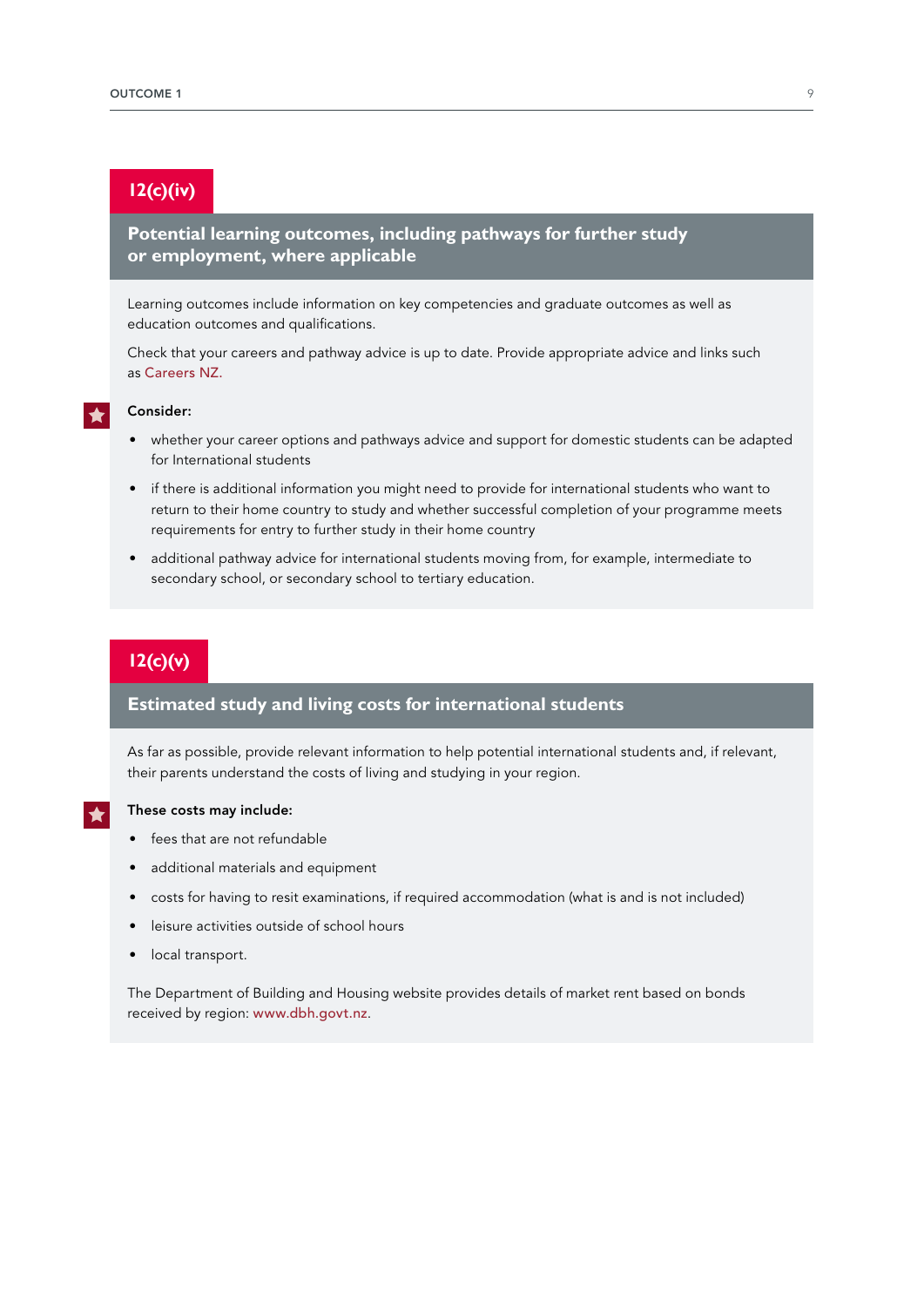## **12(c)(vi)**

### **Accommodation and transport**

When developing information about accommodation and transport, consider:

#### Accommodation

- what types of accommodation are available and what standards to expect
- relevant aspects of your accommodation policies
- whether the accommodation must be assessed or approved

#### Transport

- including your transport policies relating to international students
- including your transport policies relating to motor vehicles
- making information about public transport available to students during orientation or at their pre-departure briefing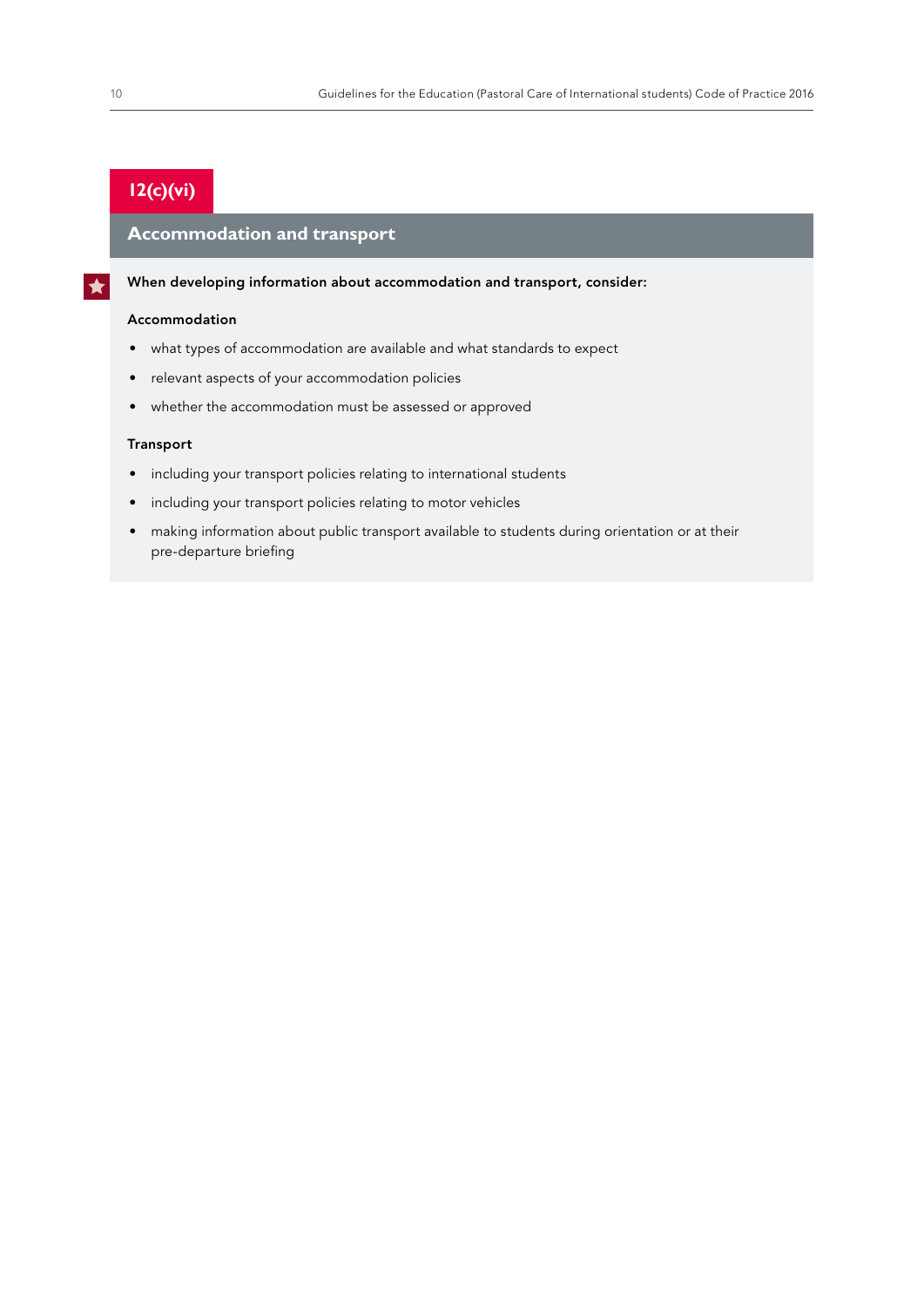# <span id="page-12-0"></span>**Outcome 2: Managing and monitoring agents**

 [Link to outcome 2 in the Code](https://www.nzqa.govt.nz/assets/Providers-and-partners/Code-of-Practice/Code-of-Practice-Amendments-2019.pdf#page=9)

Signatories must effectively manage and monitor their agents (that is, those agents that signatories have contracted to represent them) to ensure that those agents:

- (a) provide international students with reliable information and advice about studying, working and living in New Zealand; and
- (b) act with integrity and professionalism towards prospective international students; and
- (c) do not breach the law or jeopardise the signatory's compliance with this Code.

The intent of this outcome is to ensure that agents always act with the utmost integrity and are clear about their obligations, and that you have robust management and monitoring procedures that ensure agents provide students and their families with the best possible information and support.

### **2019 amendments to outcome 2**

Process requirements for monitoring and managing agents have been added to the Code to clarify expectations ( $\rightarrow$  see clause 14(ba) and (bb)).

This means that your policies and processes must include agent monitoring activities as well as the appropriate interim actions you will take should you discover misconduct by an agent that is not serious enough to warrant contract termination, but nonetheless still requires management and a remedial response.

**Navigating these guidelines**

**Under 18 year old and/or under 10 year old students** 

Headings specific to under 18 year old and/or under 10 year old students are highlighted in blue.

Icons are used throughout the document to help signatories locate information:



'Star icon' signals suggestions for good practice



'Arrow icon' draws attention to website resources.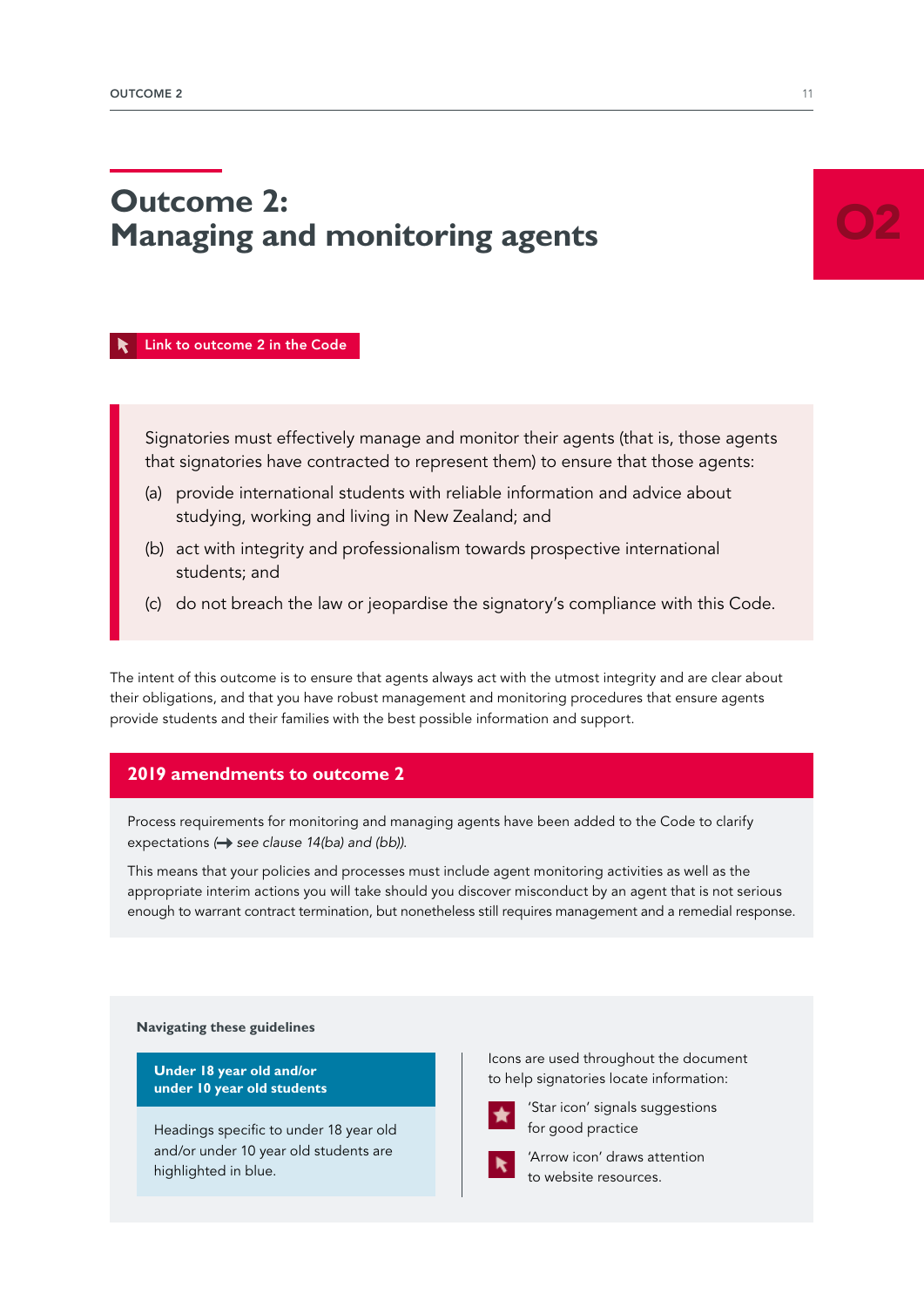#### **Good practice when using agents**

It is important that New Zealand provides international students with a quality education through an experience that meets and exceeds their expectations.

Agents play a key role in achieving this goal, as they are often the first point of contact with international students and families and can greatly influence their enrolment decisions.

Signatories play a vital role by effectively managing and monitoring their agents.

The guidelines below outline the minimum process requirements and provide some examples for practice.

For further suggestions for good practice, please see the information provided in NZQA's online [Code Toolbox,](https://www.nzqa.govt.nz/providers-partners/education-code-of-practice/code-of-practice-toolbox/outcome-2-managing-agents/)  [outcome 2](https://www.nzqa.govt.nz/providers-partners/education-code-of-practice/code-of-practice-toolbox/outcome-2-managing-agents/). This information has been gathered from a range of schools and TEOs.

#### **14. Process**



### **Reference checks**

You must undertake and document reference checks on all potential agents. You can seek verbal or written references. As a signatory, you need to decide the level of detail of reference checks sought and how many are appropriate.

Ensure that your systems for reference checking and recording are robust and that they give you the assurance that, as far as possible, the agent is a trustworthy professional.

Reference checking is complete when you have sufficient information to be confident that the agent will:

- provide quality advice to international students
- work with professionalism and integrity
- not breach the law or jeopardise your organisation's compliance with the Code.

#### References can be sought from a range of sources, i.e.:

- other signatories
- the student's family
- NZ Government agencies
- past employers.

See the [Code Toolbox, outcome 2](https://www.nzqa.govt.nz/providers-partners/education-code-of-practice/code-of-practice-toolbox/outcome-2-managing-agents/) for more suggestions on reference checking and undertaking due diligence on agents.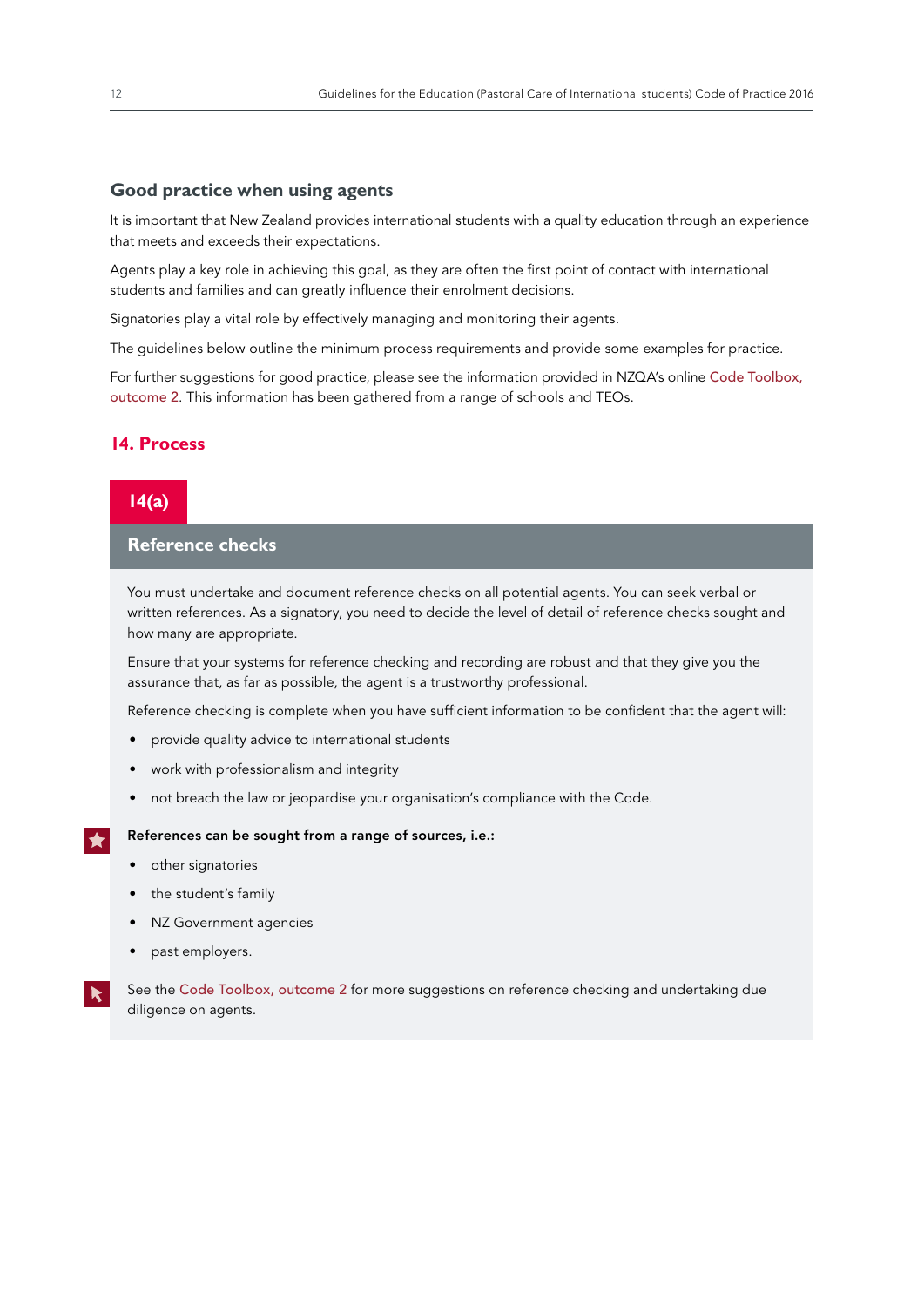### **14(b)**

### **Written contracts**

You must enter into a written contract with each agent you engage to represent you and who offers a service for payment, whether it be for recruitment, accommodation, or another service.

A written contract sets out the terms and conditions for the partnership. The contract may be developed by you or the agent. The written contract must be signed by both parties. Regularly check that your agent contracts meet your requirements as a signatory. A robust contract will help ensure that your agent acts in a way that supports the intent of this outcome.

#### Consider:

- seeking independent legal advice on any agent contract, including templates
- whether to offer an agent your contract or accept the agent's contract
- a one-year probation period
- having expiry dates on your contracts. This will allow you to review your agent's performance and discuss the services they have provided before deciding to renew the contract
- whether new/renewed agent contracts need to be updated following the 2019 amendments to this Code outcome, to ensure your agents are aware of how they will be monitored and the consequences of any misconduct.
- For more guidance on agent contracts, see [Code Toolbox, outcome 2](https://www.nzqa.govt.nz/providers-partners/education-code-of-practice/code-of-practice-toolbox/outcome-2-managing-agents/).

### **14(ba)**

### **Monitoring agent activities and performance**

It is important to have a policy and ongoing process for monitoring the performance of agents you have contracted, according to the terms and conditions of the agent contract, the requirements of the Code, and your agents' other legal obligations.

As signatory, it is your responsibility to determine how you will monitor your agents.

#### Consider, for example:

- gathering regular feedback about agent conduct through surveys, meetings, and interviews with international students, parents/legal guardians, residential caregivers, and/or staff
- developing a joint appraisal process with signatories using the same agent
- reviewing the history of successful placements by the agent
- assessing the agent's engagement with your organisation to determine if future partnership is desired
- spot-checking the information provided by agents to your students
- having procedures in place for managing issues and complaints about agents
- conducting annual performance reviews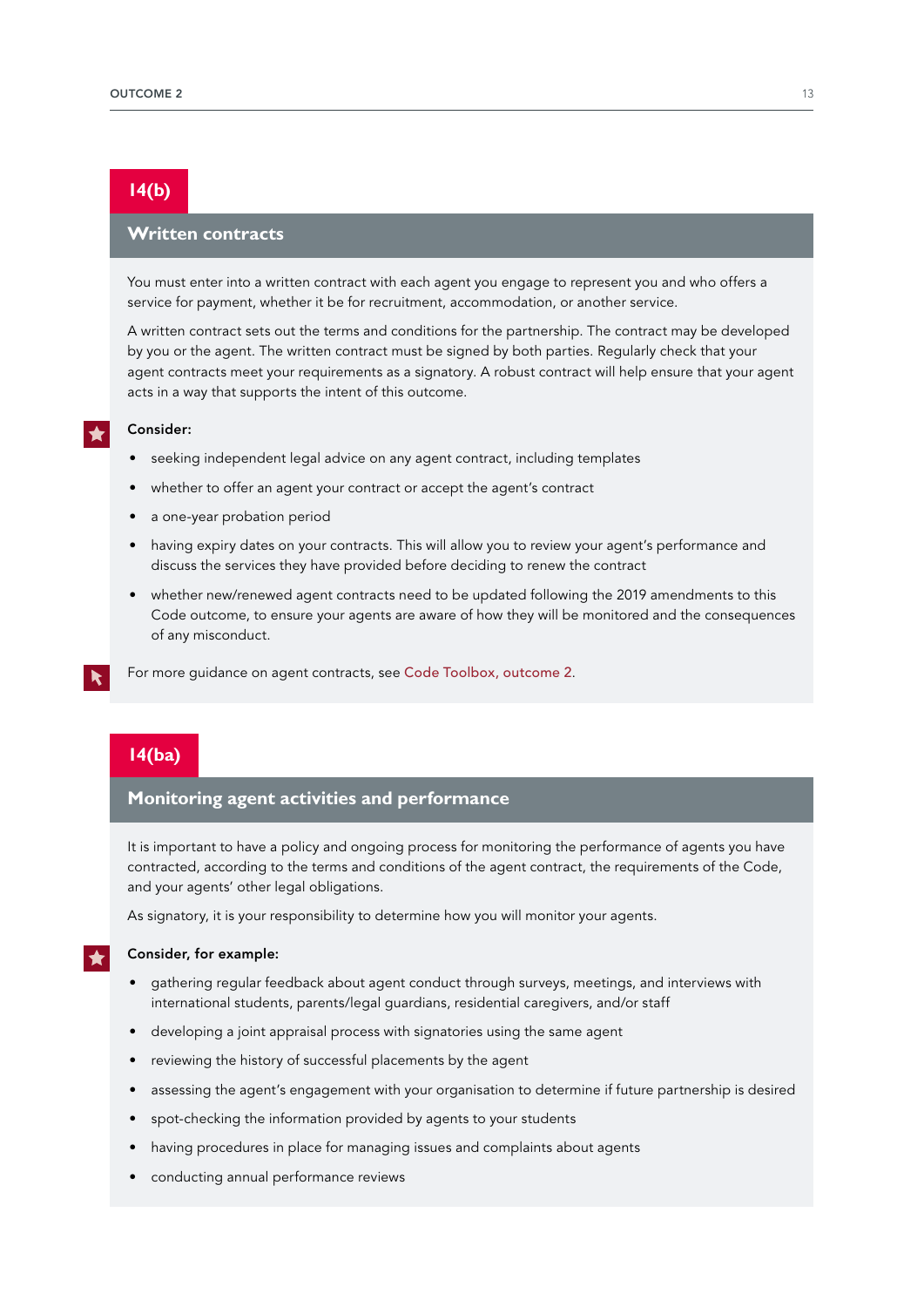### **14(ba) (continued)**

### **Monitoring agent activities and performance**

#### Consider, for example:

- requiring agents to provide evidence of good performance, for example:
	- vetting waiver authorising Immigration New Zealand to provide relevant data regarding the agent
	- their offers of place acceptance rate
	- copies of visa decline letters that the agent has received
	- robust verification of student documentation prior to submission to provider and/or INZ
	- attend compulsory training programmes with your education organisation or through an external provider (may be delivered online). For example, training on the Code requirements.
- requiring agents to make formal declarations regarding, for example:
	- potential conflicts of interest
	- acting in accordance with the New [Zealand Immigration Advisors Licensing Act 2007](http://www.legislation.govt.nz/act/public/2007/0015/latest/DLM406945.html) and with the [Code](https://www.nzqa.govt.nz/providers-partners/education-code-of-practice/)
	- adhering to the ethical standards outlined in the [London Statement of Principles](https://enz.govt.nz/assets/Uploads/ENZ-Agents-London-Statement.pdf)
	- ensuring that any of your organisation's promotional material translated by the agent is consistent with the English language version.

Monitoring activities are sufficient when you have gathered enough evidence to be confident that your agents are performing as required.

As you monitor, keep the outcomes of the Code in mind to help you identify unhelpful or unethical behaviour.

#### Examples of questionable behaviour could include:

- transferring an international student to another signatory without a valid reason or for the purpose of obtaining additional commission
- producing materials with unsubstantiated claims. For example, regarding the right to live and work in New Zealand
- representing your education organisation in a misleading or dishonest manner
- providing inadequate or unsafe accommodation
- not aligning the international students' needs to the programme and level of study.

Follow up immediately on any suspected misconduct identified through your monitoring or brought to your attention through other means.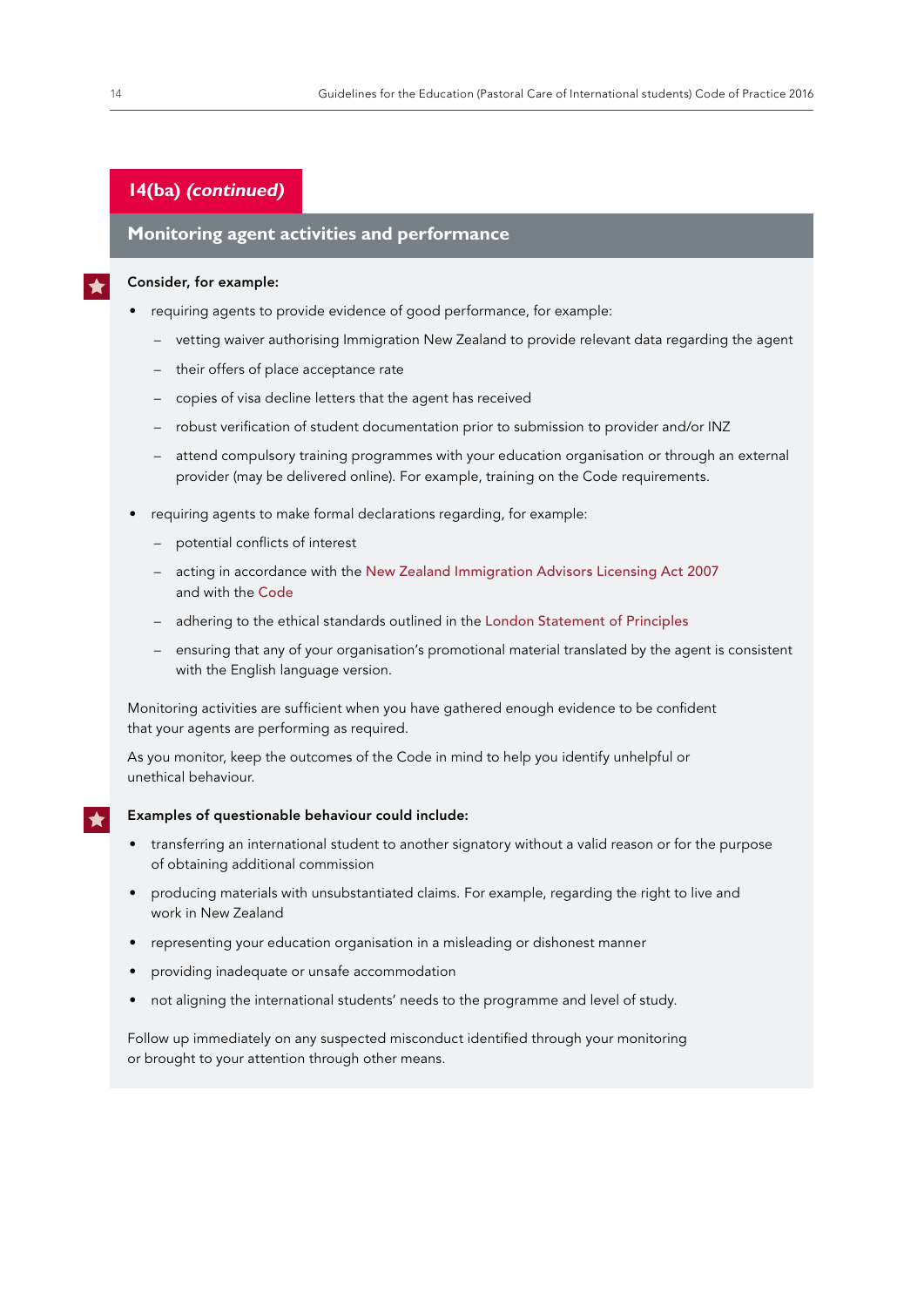### **14(bb)**

### **Managing agents**

You must take action if you have evidence that suggests agent misconduct.

Your management response will depend on the seriousness of the misconduct, the quality of your evidence, and the associated level of risk to your international students. As signatory, it is your responsibility to determine which actions are appropriate based on the available information.

Action taken is appropriate if it gives you confidence that any risk to your international students, as regards the outcomes of the Code, has been mitigated.

If the agent's misconduct meets the threshold outlined in clause 14 (bb) (i.) (A) (B), you are required to terminate the contract.

If you determine, based on the available information and any further investigation, that the agent's conduct falls short of the threshold for contract termination, you need to take appropriate action to manage the agent's performance and prevent future misconduct.

#### When deciding what action to take, consider:

- the agent's track record
- the quality of your evidence relating to the alleged misconduct
- whether more information is needed
- the best interests of your international students.

#### Appropriate action may include:

- discussing the concerns with your agent
- requesting a formal written response regarding the alleged misconduct
- clarifying the expectations of your agent regarding their contract and the Code
- issuing a formal warning letter
- conducting a formal investigation
- following your internal grievance procedures
- outlining corrective measures for your agent to action
- requiring your agent to upskill by signing up for more training
- setting a probation period with clear outcomes your agent must meet
- terminating the agent's contract.

#### The following links may be useful:

 $\blacktriangleright$ 

[Managing misconduct by an employee](https://www.business.govt.nz/hiring-and-managing/managing-people-day-to-day/managing-misconduct/)

[Managing disciplinary process](https://www.employment.govt.nz/resolving-problems/steps-to-resolve/disciplinary-action/disciplinary-process/)

[Employment relationship problem resolution](http://www.education.govt.nz/school/people-and-employment/employment-agreements/individual-employment-agreements/employment-relationship-problem-resolution/)

[Code Toolbox, outcome 2 \(in particular, the section "Manage risk"\)](https://www.nzqa.govt.nz/providers-partners/education-code-of-practice/code-of-practice-toolbox/outcome-2-managing-agents/)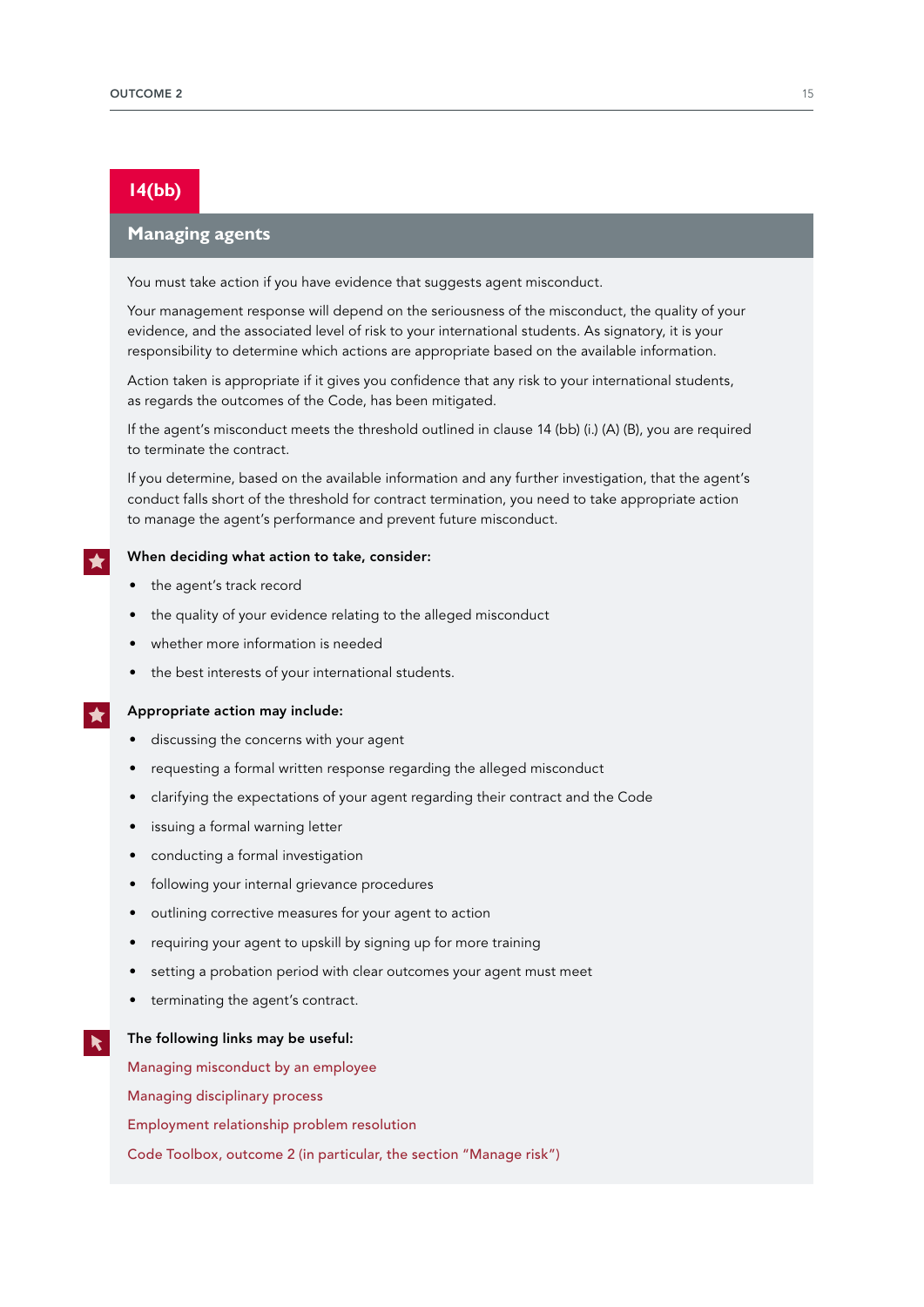### **14(d)**

#### **Ensuring agents have access to up to date information**

The signatory-agent relationship is two-way.

Ensuring your agents have the information they need to understand their obligations is critical for enabling them to act appropriately.

You must support your agents to meet their responsibilities as agreed in your contract with them by making sure they understand the expectations of your education organisation and your obligations under the Code.

Regular checks of your processes and systems should assure you that your agents have up to date, accurate information as agreed in your contract with them.

#### Consider:

- developing an agent handbook that includes expectations for both the agent and the signatory
- sending regular newsletters to keep agents informed of any changes, such as changes to your programmes or to government policy
- visiting your agents to share information and get their feedback
- requesting that your agents visit your organisation, so they know what their international students can expect
- offering regular training to upskill agents so they can provide accurate, useful information to students and where relevant, parents and legal guardians
- referring agents to Education New Zealand's new online tool for agents, [AgentLab](https://enz.govt.nz/support/agent-engagement/agentlab/).

For more information and advice on supporting your agents, see the [Code Toolbox, outcome 2.](https://www.nzqa.govt.nz/providers-partners/education-code-of-practice/code-of-practice-toolbox/outcome-2-managing-agents/)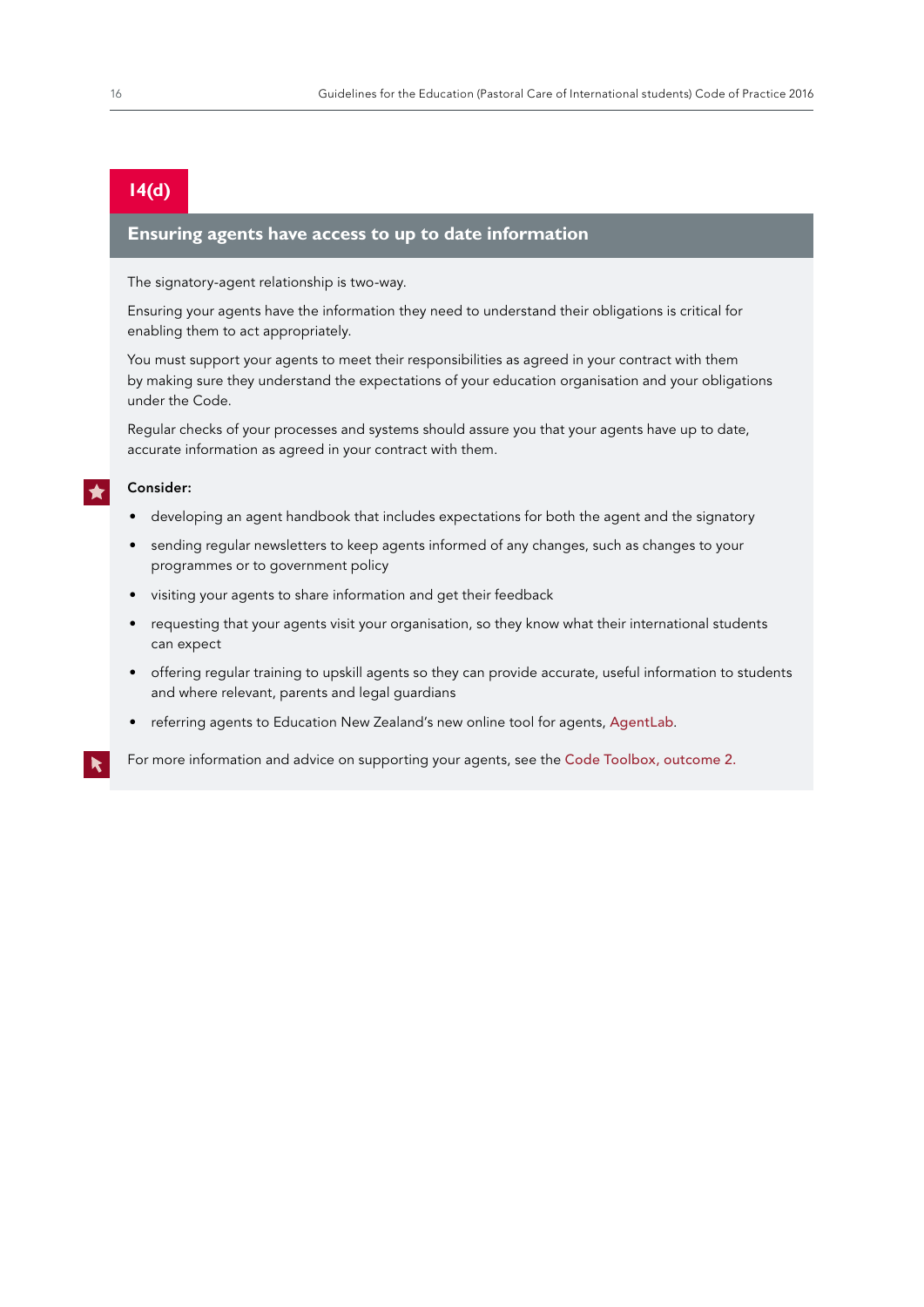### **Additional information on agents' legal obligations**

#### **Licensed Immigration Advisers**

Under the Immigration Advisers Licensing Act 2007 (the IALA), any person providing New Zealand immigration advice anywhere in the world must be licensed by the Immigration Advisers Authority, unless they are exempt.

There is a narrow exemption for offshore student advisers providing immigration advice in relation to student visas only. This exemption does not apply in New Zealand and does not allow an offshore adviser to provide advice to applicants, or secondary or related applicants, on any other visa type, including work, visitor or guardian visas. If an offshore adviser wishes to provide advice on both student and other visa types, they must apply for a license.

Immigration New Zealand is required by the IALA to refuse to process applications for visas that have been made by unlicensed advisers.

#### If students or signatories know or suspect an agent is providing immigration advice outside the scope of the exemption, the matter can be referred to the Immigration Advisers Authority.

Full details of the licensing regime are available from the Immigration Advisers Authority's website at [www.iaa.govt.nz](http://www.iaa.govt.nz/).

#### **London Statement of Principles**

New Zealand is a signatory to the London Statement of Principles. These principles promote best practice among education agents and consultant professions supporting international students. They require agents and consultants to:

- practice responsible business ethics
- provide current, accurate and honest information in an ethical manner
- develop transparent business relationships with students and signatories through the use of written agreements
- protect the interests of minors
- provide current and up-to-date information that enables international students to make informed choices when selecting which agent or consultant to employ
- act professionally
- work with New Zealand signatories to raise ethical standards and best practice.

Agents are required to abide by these ethical principles at all times. They provide a useful framework to support signatories in monitoring and managing the conduct of partner agents.

The [Code Toolbox, outcome 2](https://www.nzqa.govt.nz/providers-partners/education-code-of-practice/code-of-practice-toolbox/outcome-2-managing-agents/) provides a useful overview of agents' legal obligations with additional links for your reference.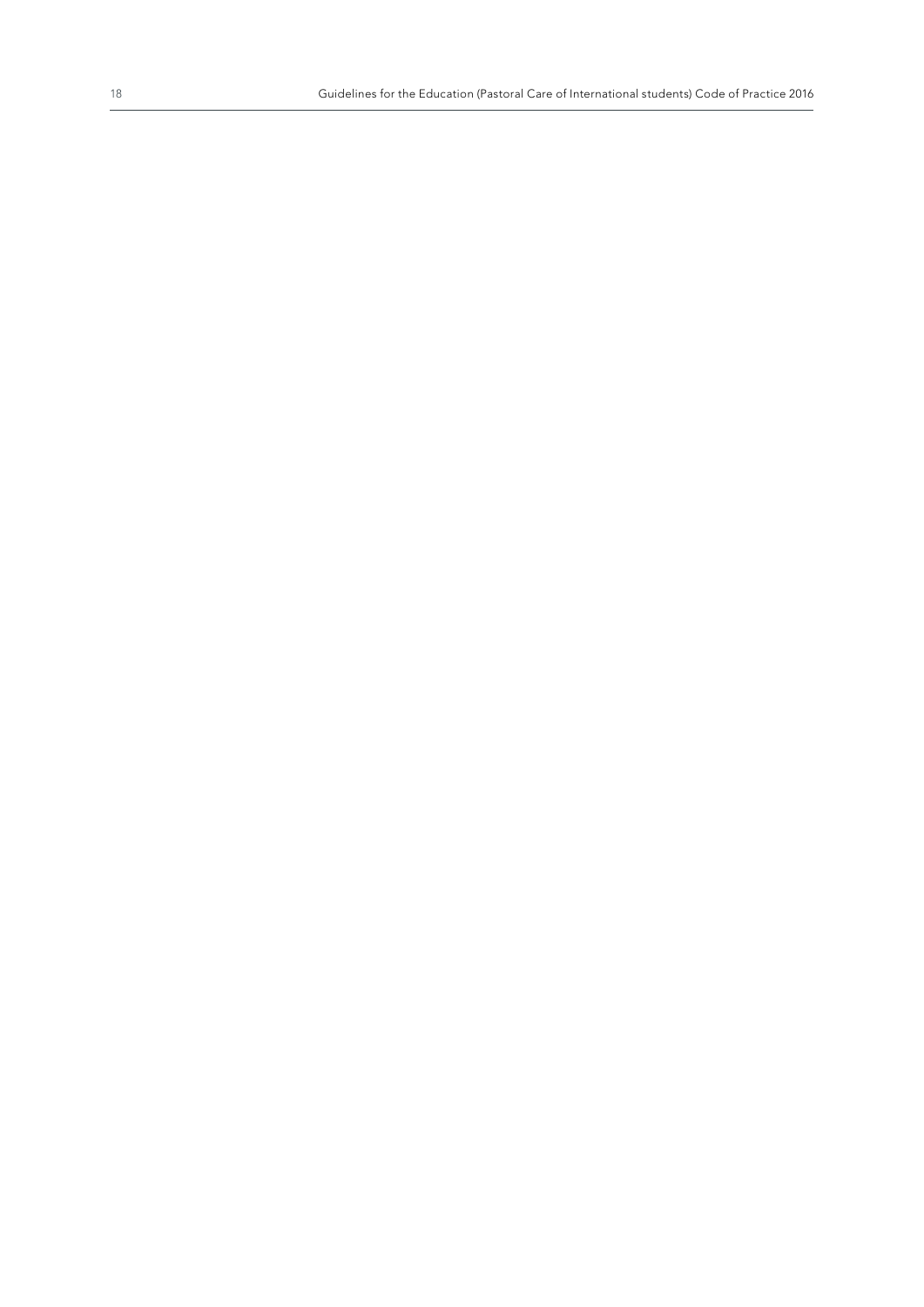# <span id="page-20-0"></span>**Outcome 3: Offers, enrolment, contracts and insurance**

#### [Link to outcome 3 in the Code](https://www.nzqa.govt.nz/assets/Providers-and-partners/Code-of-Practice/Code-of-Practice-Amendments-2019.pdf#page=10)

#### Signatories must:

- (a) support international students (or the parents or legal guardians of international students under 18 years) to make well-informed enrolment decisions that are appropriate to the educational outcomes sought; and
- (b) ensure that international students (or the parents or legal guardians of international students under 18 years) have the information required to understand their interests and obligations before entering into a legally binding contract with a signatory; and
	- (ba) ensure that each contract of enrolment is fair and reasonable; and
	- (bb) ensure that any disciplinary action is taken in accordance with the principles of natural justice; and
	- (bc) ensure that international students have the appropriate insurance coverage, including insurance covering travel costs, medical care, and costs associated with repatriation, expatriation, and funeral expenses; and
- (c) ensure that proper documentation is kept and, where appropriate, provided to international students (or the parents or legal guardians of international students under 18 years).

#### **Navigating these guidelines**

**Under 18 year old and/or under 10 year old students** 

Headings specific to under 18 year old and/or under 10 year old students are highlighted in blue.

Icons are used throughout the document to help signatories locate information:



'Star icon' signals suggestions for good practice



'Arrow icon' draws attention to website resources.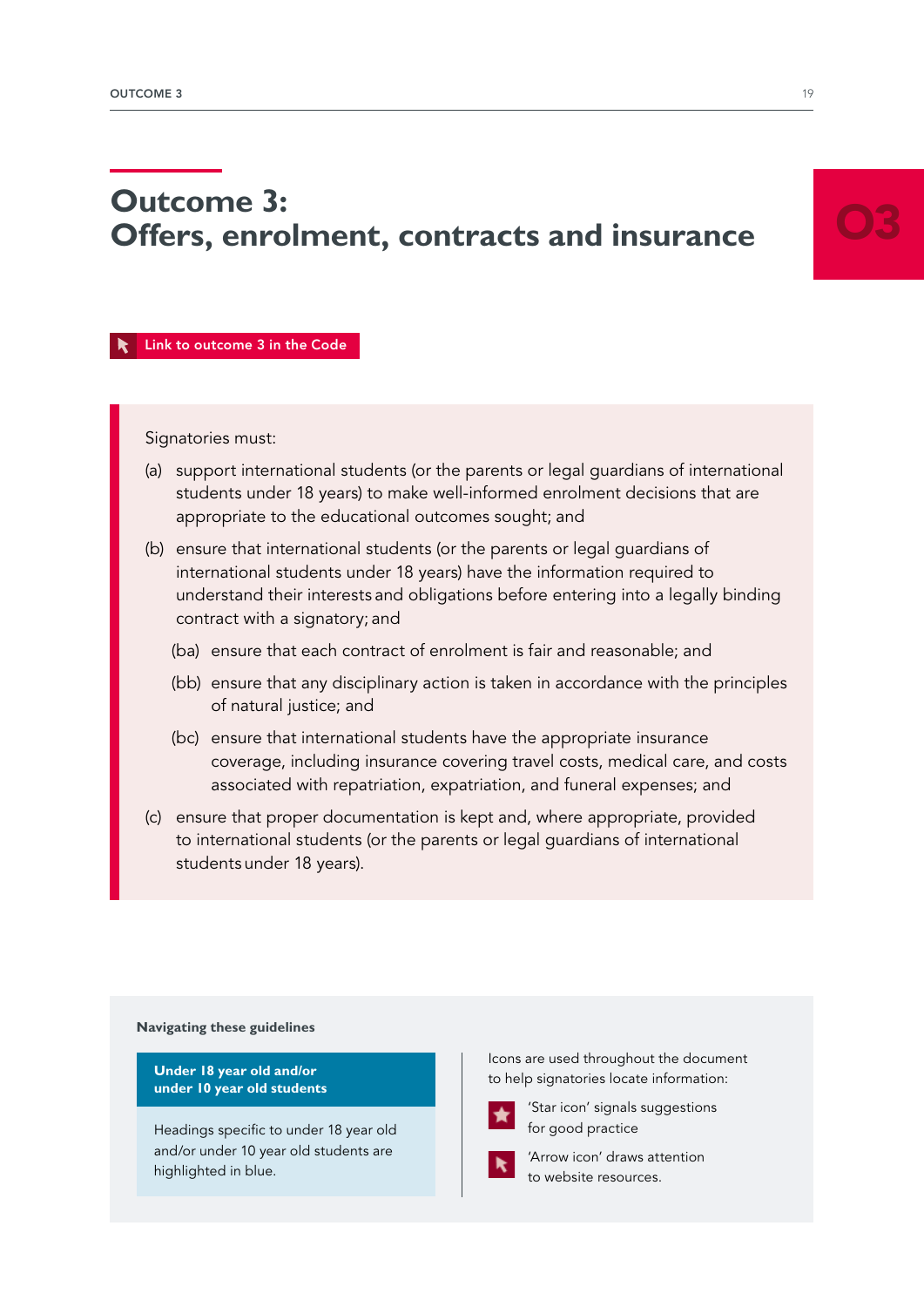The intent of this outcome is to ensure you have good systems and documentation set up to manage the offer, enrolment, contract, and insurance for each new international student, and that international students and their families are clear on their likely educational outcomes and their rights and responsibilities as an international student at your organisation prior to entering the enrolment contract.

#### **2019 amendments to outcome 3**

Insurance requirements are included in the title and statement of outcome 3 to emphasise their importance to this outcome area and international student well-being ( $\rightarrow$  see clause 15 (a-c)).

Minor amendments to insurance process requirements clarify that "the student's travel to and from New Zealand" needs to be included in appropriate insurance cover, as far as practicable, even if that travel occurs outside of the enrolment period (**+>** see clause 16D (2-3)).

In terms of enrolment contracts and processes, international students must have the same protections as domestic students  $\leftrightarrow$  see clause 16B(1)(c-e) and (2)).

Enrolment contracts and processes must ( $\rightarrow$  see clause 16B(1)(e-c) and (2)):

- include the conditions for contract termination
- include the circumstances under which the student's conduct may be in breach of the enrolment contract
- include disciplinary procedures
- be fair and reasonable.

Any disciplinary action taken must be in accordance with the principles of natural justice *( see clause 16C)*.

A definition of "contract of enrolment" for state schools has been added to the Code as a result of the Education (Tertiary Education and Other Matters) Amendment Act 2018. A definition of "contract of enrolment" for other types of signatories has also been added so that it is consistent with the definition for state schools ( $\rightarrow$  see clause 7 (1)).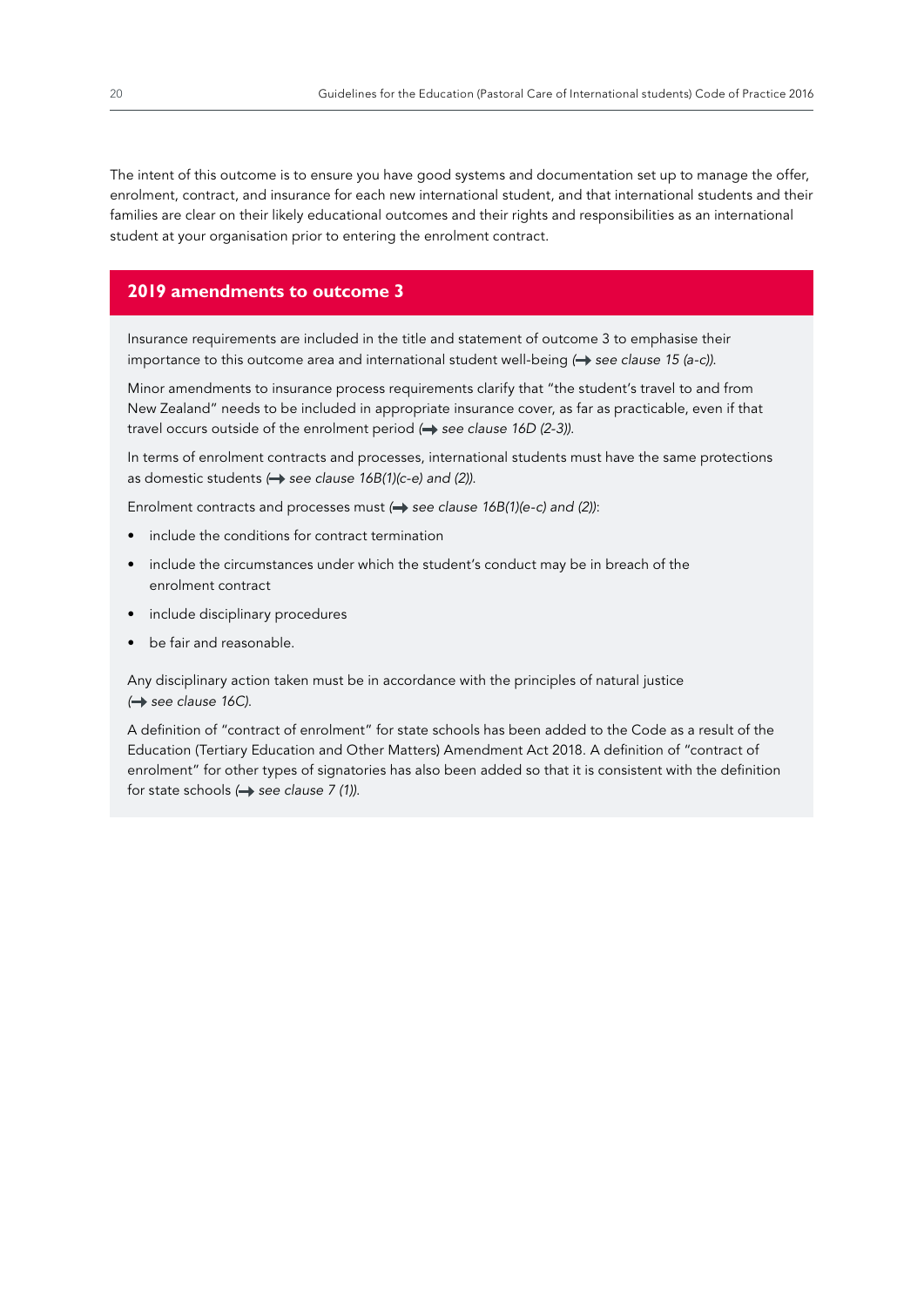### **16. Process: offer of educational instruction**

### **16**

**Ensuring the educational instruction offered accords with the Act, and is appropriate for student's expectations, English language proficiency, and academic capability** 

This process links with outcomes 1 and 2 and related processes to ensure that the expectations of international students, and where relevant their parents/legal guardians, are well managed and lead to a successful student placement and student experience.

The programme offered needs to be at a level that means the student has a realistic chance of successful completion. Assess the academic capabilities and English language proficiency of all students, and their career intentions, and determine if future intentions match the educational opportunities you offer. This includes assessing the proficiencies of students who have changed from one signatory to another.

You will need to ensure that any specific English language testing requirements set out in other legislation are applied. For example, that the *English language requirements for certain international students* in the New Zealand Qualification Framework Programme Approval and Accreditation Rules 2018 are applied.

#### Ways to assess suitability for the programme offered:

- interviews with students (these could take place offshore or via Skype or another form of communication)
- questions on the enrolment/application form
- through the admissions process (i.e. letters stating how the programme of study will contribute to the career intentions of the prospective student)
- testing and assessment in skill requirements for individual subject areas
- assessment of English language ability
- the student's academic record and attendance (and achievement) at previous schools and/or organisations in New Zealand should be examined and taken into account before the offer is made.

#### Ways to test for English language proficiency:

- request an academic transcript or school reports in English. This should be a notified or verified copy
- request results of accredited English examinations (including IELTS and TOEFL)
- assess English competency using an English test administered by another signatory
- administer your own recognised language assessment
- request references.

As part of good practice, consider advising students in writing:

- if they will be required to undertake tests prior to or on their arrival in New Zealand
- of the standard that must be achieved through testing at home or in New Zealand
- if programme placement, or programme placement at a particular level, is dependent on that testing
- the repercussions for students if they do not reach the required standard.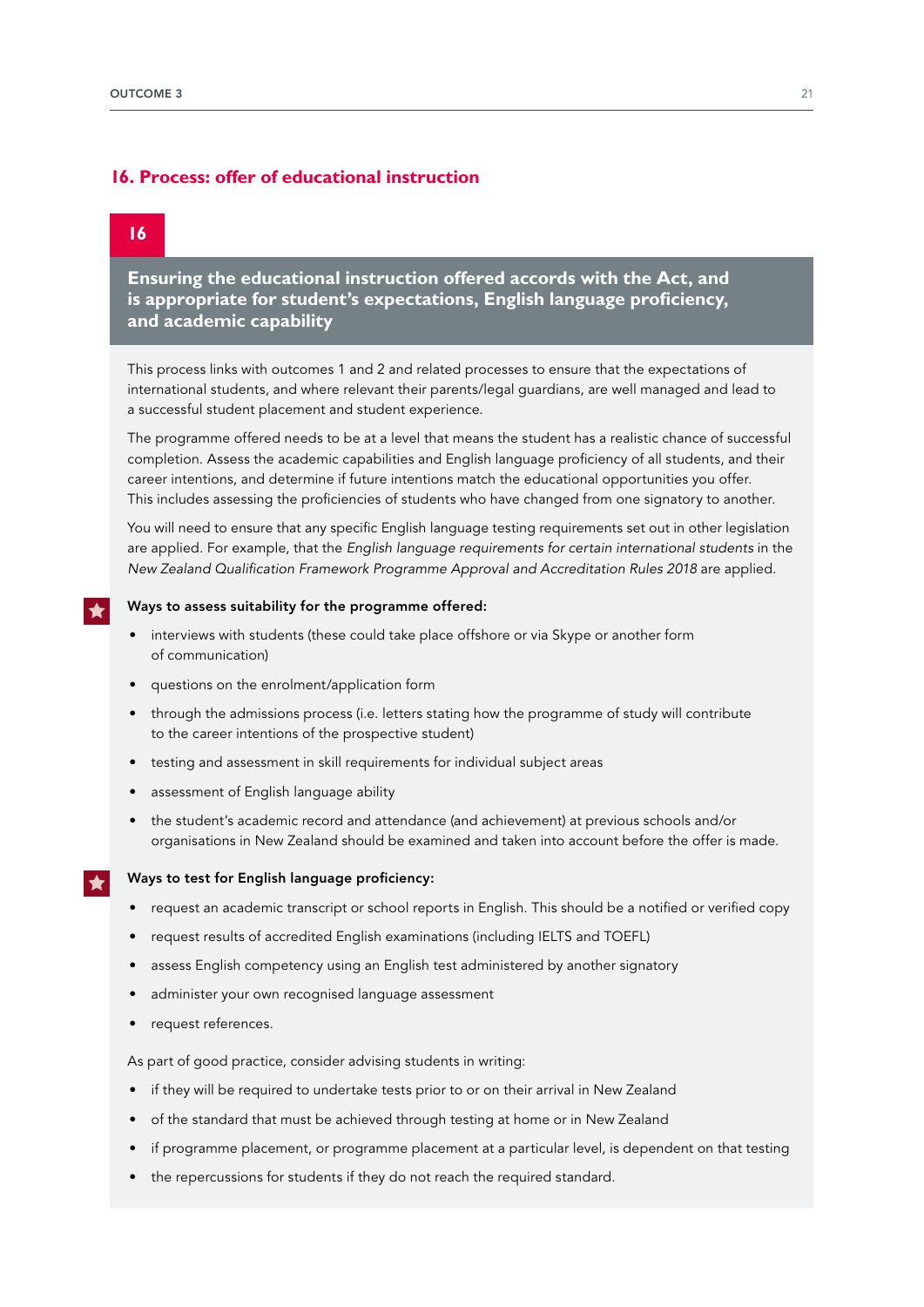#### **16A Process: information to be provided before entering contract**

Signatories must provide, as a minimum, the information specified in clause 16A (1a-i).

### **16A(1a)**

**Recent results of evaluations by education quality assurance agencies**

This can be made available through links on your website or in promotional and/or enrolment material and by extracting information from the relevant quality assurance report.

### **16A(1b)**

**Compliance notices** 

Information about compliance notices and conditions imposed under the Education Act 1989 and the Code are publicly available on the statutory actions page on NZQA's website. NZQA may require a signatory to directly disclose this information to prospective international students.

### **16A(1c)**

### **Education provided and its outcome**

Provide relevant information about the qualification or programme the international student intends to enrol in, including opportunities to progress to further study or work.

Consider if information about the New Zealand education system and the New Zealand Qualifications Framework would be useful.

This information is available from the [Ministry of Education](http://www.education.govt.nz/), [NZQA](http://www.nzqa.govt.nz/), and [Education New](http://www.enz.govt.nz/) Zealand websites.

### **16A(1d)**

### **Refund conditions**

The conditions under which refunds will be made must be clearly presented in the information that you provide to international students, their families or legal guardians.

This information can be included in the international student offer/enrolment/contract, student handbook, on your website and other documentation provided as part of the enrolment process.

 $\rightarrow$  For more detailed information on refund policies, please refer to outcome 8.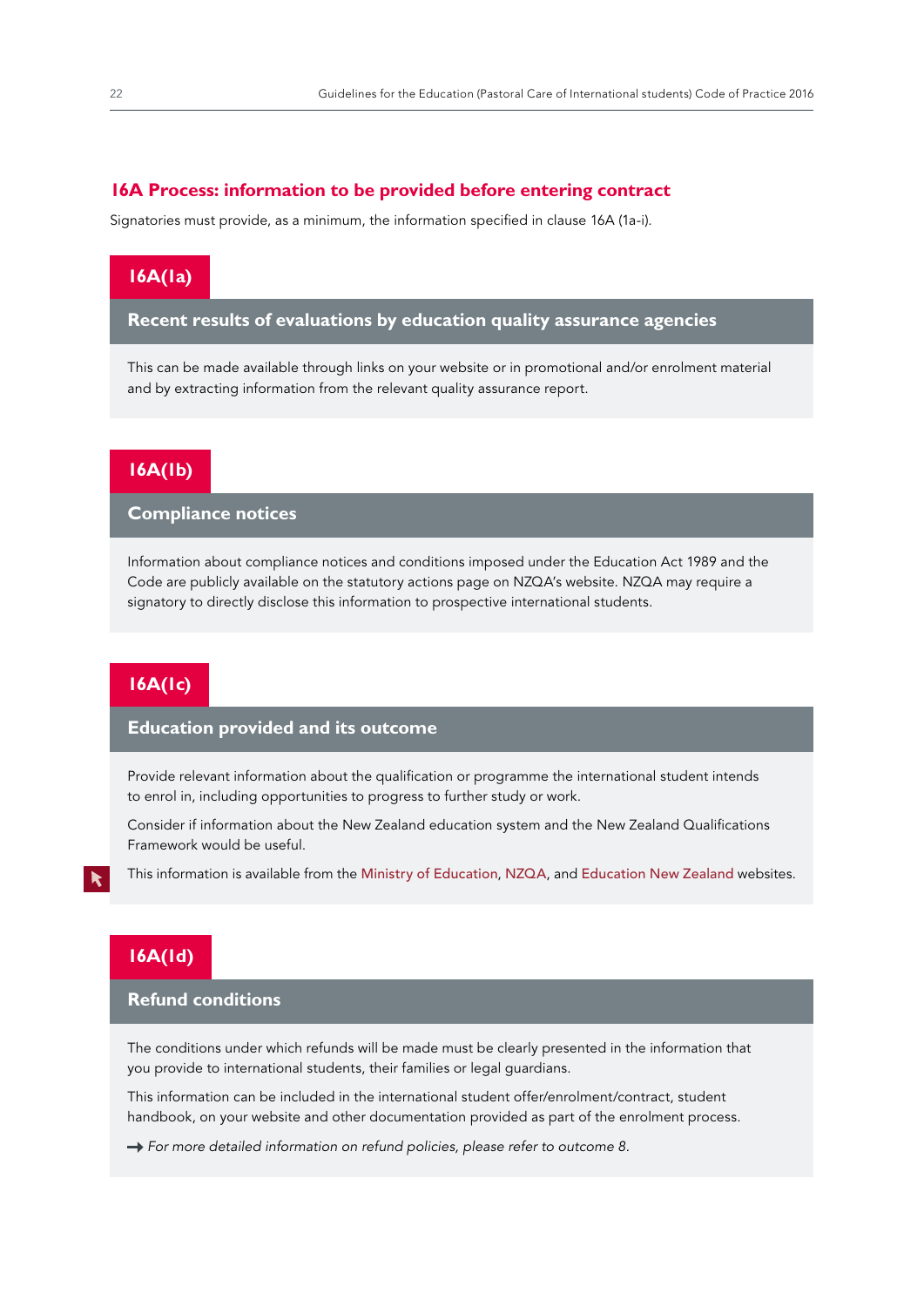### **16A(1e)**

### **Staffing, facilities and equipment**

Decide which information is relevant to the programme an international student is intending to enrol in and present an accurate impression of what it is like to study at your organisation.

#### Information about staff, facilities and equipment can be provided through:

- online links to your prospectus, brochures and website images
- photos and contact details of staff relevant to international students
- a virtual tour of your campus
- a Skype conversation between international staff and new students, their parents or legal guardians, including where appropriate in the student's first language.

### **16A(1f)**

### **Available services and supports**

International students require significant support during their study.

Consider when to advise international students about available services provided by your organisation or the community. For example, this could be in the information before they enrol, in their enrolment contract, during orientation, and/or during the period of their study.

#### Some ideas to consider:

- be clear which services are free-of-charge, only covered by insurance, or not covered by insurance so may incur additional costs
- it may be necessary to provide an explanation of what happens in some services, for example counselling services, if this is not commonly used in their home country. It may be appropriate to advise international students that there is no shame in accessing any of the available services and that doing so will not have any negative impact on their academic results
- some services, such as counselling, are confidential except for in certain circumstances (see bullet point below). Parents and legal guardians should be clear that this information may not be shared with them
- both international students and parents should be aware that certain information disclosed in a health or counselling appointment (such as the intent to harm oneself or others) will result in information being shared with appropriate third parties so that necessary steps can be taken to protect the international student and any other affected parties
- explain how to access these services, i.e. by making an appointment.

#### Additional support and services could include:

- advice on cross-cultural adjustment and settling into life and study in New Zealand
- learning support or additional private tutoring
- health and counselling services
- disability support.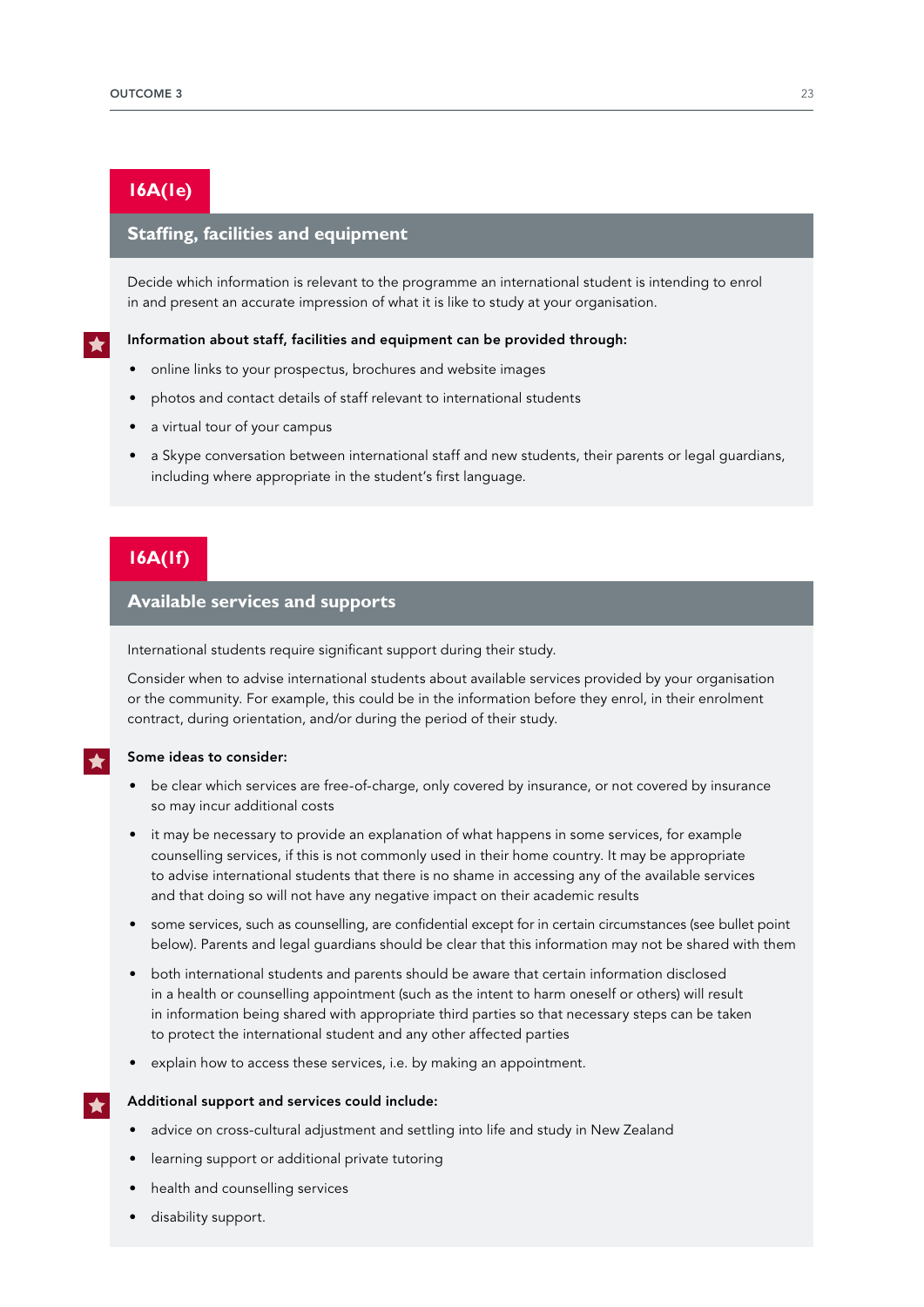## **16A(1g)**

### **Insurance and visa requirements**

→ Refer to Code 16D for insurance requirements and outcome 4 for visa requirements.

You can advise international students about these requirements in the enrolment contract.

If an international student provides their own insurance in a language other than English from their home country and they are unable to provide a copy in English, you can ask the student (or where appropriate, their parents or legal guardians) to declare in writing that the policy covers the requirements set out in the Code. You need to have confidence that parents or legal guardians understand Code requirements.

If you do not believe that an international student's insurance policy covers the requirements outlined in process 16D of the Code, you must ensure they purchase an insurance policy that does, before enrolling them.

For more information about insurance, refer to [Code Toolbox, outcome 3](https://www.nzqa.govt.nz/providers-partners/education-code-of-practice/code-of-practice-toolbox/outcome-3/), under 'International Student Insurance' on NZQA's website.

### **16A(1h)**

### **This Code and the DRS rules**

Inform students in promotional and enrolment material that, as a signatory, your organisation has agreed to observe and be bound by the Education (Pastoral Care of International Students) Code of Practice 2016 (the Code) and the International Student Contract Dispute Resolution Scheme Rules 2016 (the DRS Rules).

Provide links to the NZQA website where copies of [the Code](https://www.nzqa.govt.nz/providers-partners/education-code-of-practice/) can be downloaded and printed.

Direct your international students to the [iStudent Complaints](https://www.istudent.org.nz/) website for information about the Disputes Resolution Scheme.

NZQA also provides [information for international students on grievance procedures](https://www.nzqa.govt.nz/assets/Providers-and-partners/Code-of-Practice/int-students-make-a-complaint-updated.pdf) under the Code and the DRS Rules. This link can be shared, or the information can be downloaded and given directly to international students, and their parents or legal guardians if under 18.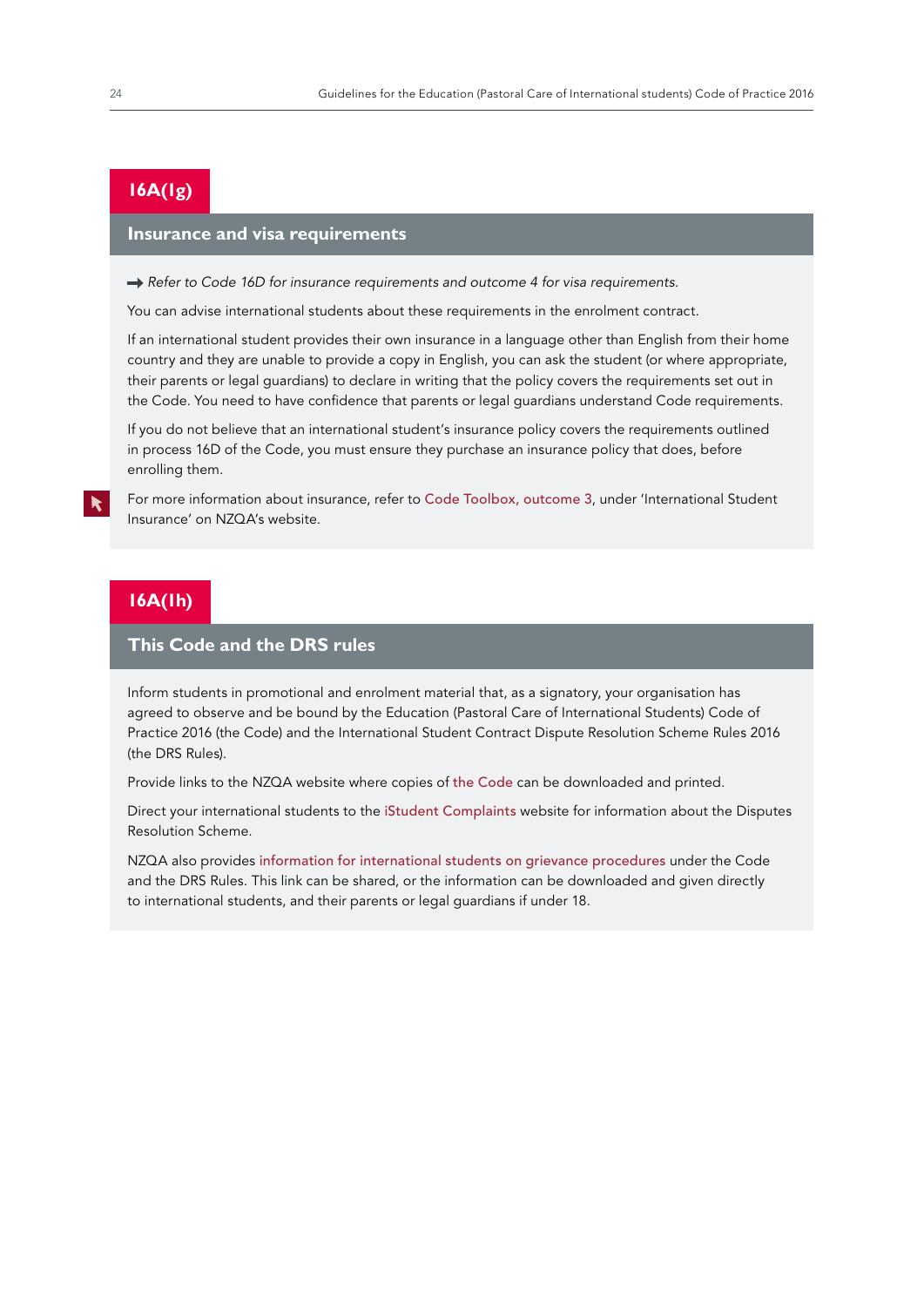### **16A(1i)**

### **Full costs related to an offer of educational instruction**

Establish your own policy, procedures, and documentation for communicating costs related to an offer of educational instruction to parents or legal guardians prior to enrolment, to ensure that full costs are disclosed.

Be clear about the types of costs that are likely to be included and which are not, so that there are no hidden costs. For example: indicate incidental expenses and their estimated costs.

Signal prior to enrolment any additional fees for optional tuition or activities (i.e. music lessons, school camps, etc.), so that students and parents or legal guardians if under 18 are aware at the outset.

Itemised invoices are an effective way to communicate full costs.

### **16A(2)**

### **Rights and obligations information**

Consider the rights and obligations of your international students and develop information about these.

The Code outlines some rights and obligations for international students. Elements of this information must be included in the enrolment contract itself ( $\rightarrow$  see clause 16B). There may be additional rights and responsibilities you wish to make students aware of.

Consider when in the marketing, recruitment and enrolment process you will provide the information.

Consider how to clearly communicate these rights and obligations to your international students, and their parents or legal guardians if under 18, keeping in mind that English may not be their first language and that you are communicating across cultures.

→ For more information, see the guidelines for clause 16B, 16C and 16D below.

#### Information provided could include:

- international students' rights in relation to receiving educational instruction from your organisation. For example, the right to instruction from a suitably qualified tutor/teacher/instructor
- their rights under this Code
- information and advice about relevant organisational policies
- your international students' obligations in relation to receiving educational instruction from your organisation. For example, your code of conduct or behaviour management plan.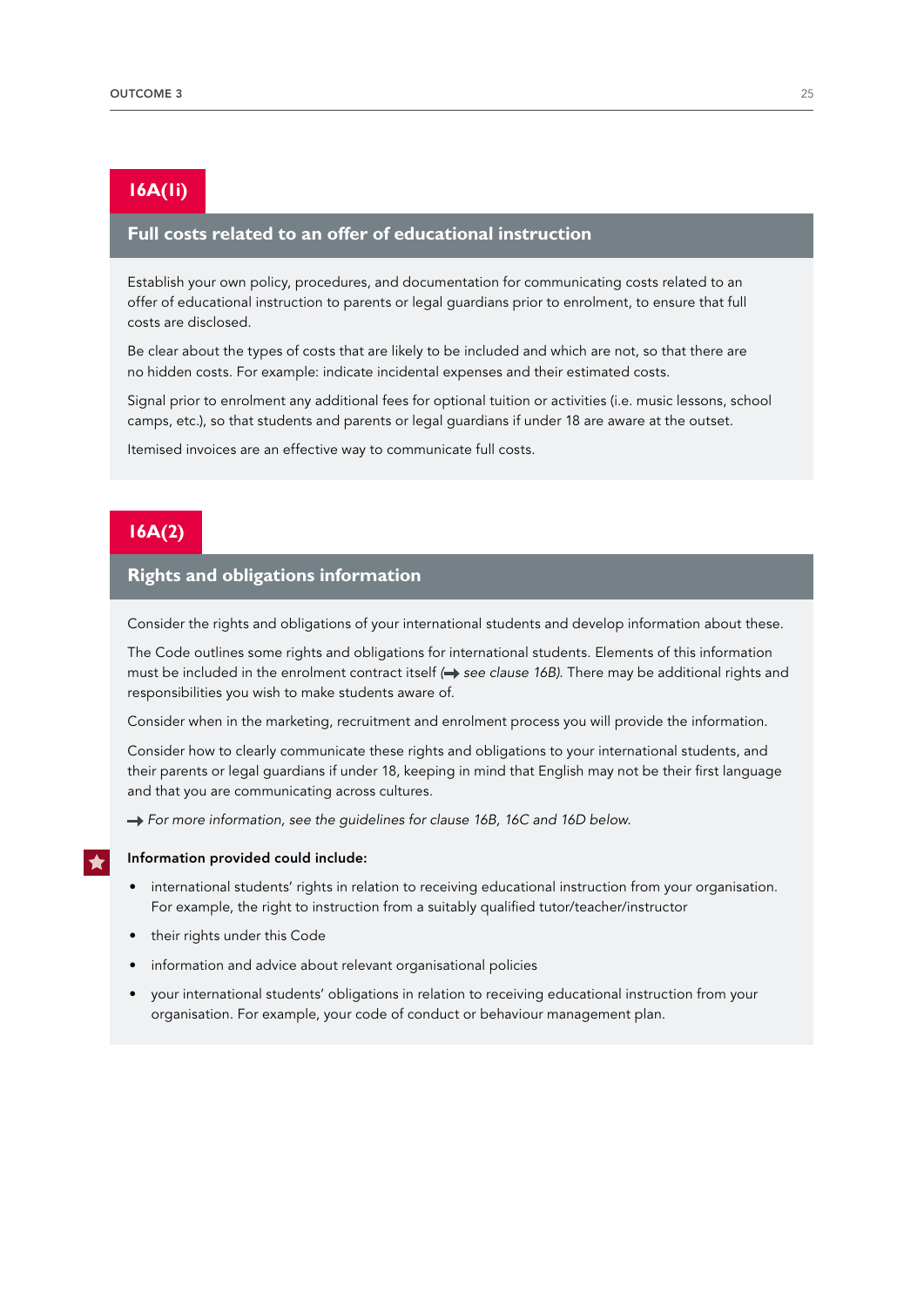#### **16B Process: contract of enrolment**

The contract of enrolment between your organisation and each international student or their parent or legal guardian if under 18 must include the following information:

### **16B(1a)**

### **Beginning and end dates of enrolment**

Beginning and end dates of enrolment clarify the enrolment period, which is also the period for which the signatory has pastoral care responsibility for the student under the Code. There are some exceptions to this relating to insurance obligations  $\leftrightarrow$  See clause 16D (2-3) and Code Toolbox, [outcome](https://www.nzqa.govt.nz/providers-partners/education-code-of-practice/code-of-practice-toolbox/outcome-3/) 3 *for more information)*.

### **16B(1b)**

### **Conditions for terminating the contract of enrolment**

Make sure international students (and parents or legal guardians if the student is under 18) understand the conditions for terminating enrolment. Explain your code of conduct or behavioural management plan and possible consequences of breaches clearly to your international student, and where required, their parents or legal guardians.

### **16B(1c)**

### **Potential breach of the contract of enrolment**

Think about the types of behaviour you consider a breach, including when the student is not under the immediate supervision of the signatory. For example, behaviour outside of classroom hours where an international student may have broken the law.

Consider how and where your international student (and their parents or legal guardian if the student is under 18) can find this information. For example, your organisation's Code of Conduct.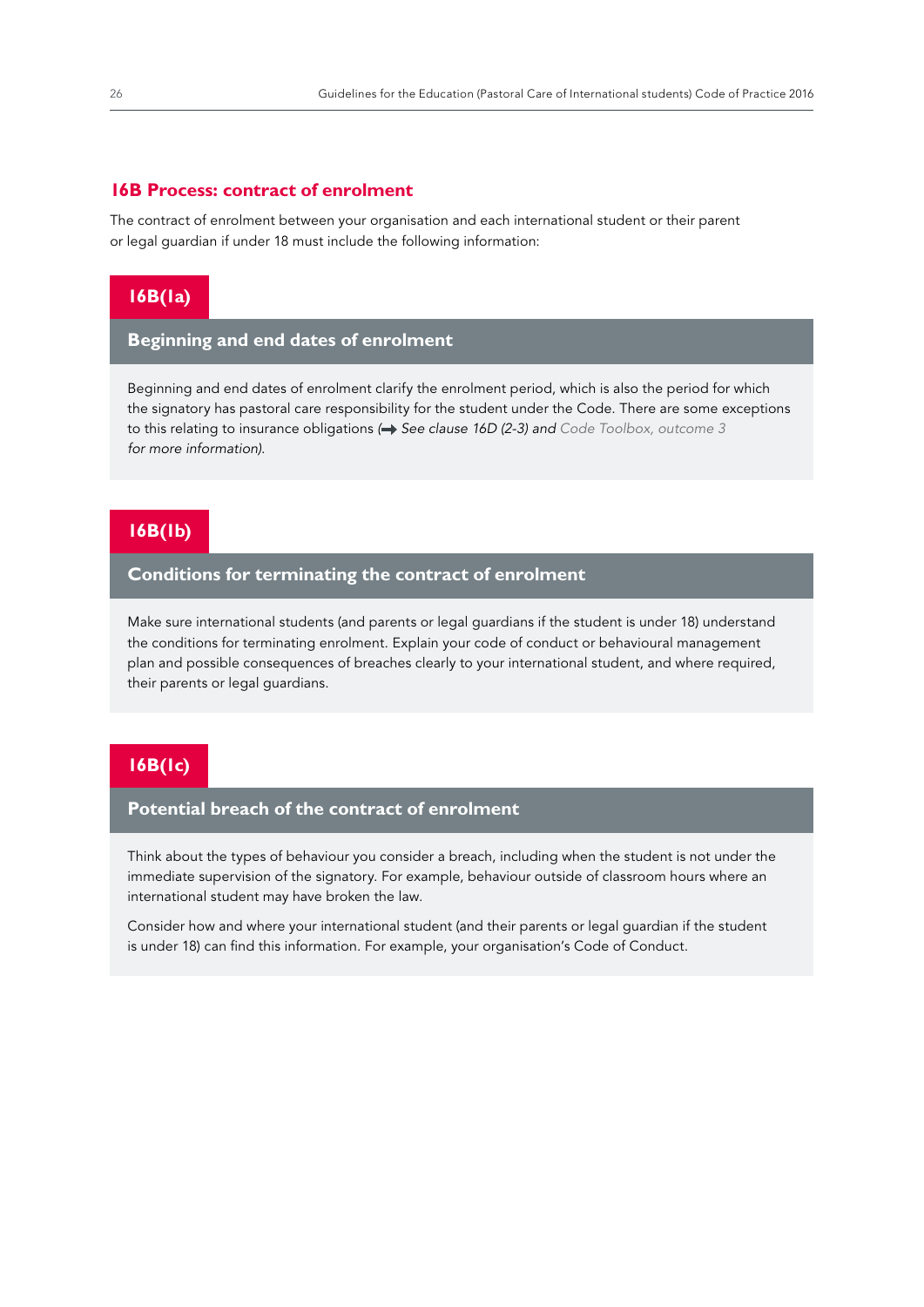## **16B(1d)**

### **Disciplinary action**

Make sure your international students (and parents or legal guardians if the student is under 18) are aware of what the process will be when there is a breach of the contract of enrolment.

Your policies and procedures need to clearly explain what sort of disciplinary action you may take and in what circumstances, so that your international student (and their parents or legal guardians if the student is under 18) is fully aware of any consequences.

This information must be made available to the international student and where required, their parents/legal guardians, and should be comparable with the policies and procedures you have in place for domestic students, as far as practicable.

#### Consider the following, for example:

- what is the disciplinary process and consequence for an international student caught doing something against the law, i.e. stealing?
- how does the student's individual needs, age and cultural background affect application of the standard procedures?
- will they have an opportunity to improve their behaviour through a behaviour management plan or for a probation period?
- is the severity of the action sufficient for your organisation to take a stronger approach? (i.e. move towards suspension and/or expulsion and contract termination)
- how will you document disciplinary action procedures for each individual case. This includes meeting times/dates, meeting notes, formal communications, emails and any other relevant information.

Schools can use the template provided by the Ministry of Education which includes procedures for disciplinary action, derived from the existing procedures for domestic students in schools. Refer to the Ministry of Education's [Good Practice Part I Legal Options and Duties](https://www.education.govt.nz/assets/Documents/School/Managing-and-supporting-students/Stand-downs-suspensions-exclusions-and-expulsions-guidelines/SuspensionLegalGuideWEB.pdf) and [Good Practice for behaviour](http://www.education.govt.nz/assets/Documents/School/Managing-and-supporting-students/Stand-downs-suspensions-exclusions-and-expulsions-guidelines/SuspensionGoodPracticeWEB.pdf)  [Part II](http://www.education.govt.nz/assets/Documents/School/Managing-and-supporting-students/Stand-downs-suspensions-exclusions-and-expulsions-guidelines/SuspensionGoodPracticeWEB.pdf) Guidelines.

Tertiary education organisations might consider adapting this information to suit their own context.

### **16B (2)**

#### **Ensure that the enrolment contract is fair and reasonable**

A fair and reasonable contract of enrolment considers what is fair and reasonable to both parties. It has all necessary details upfront so there are no surprises. It allows for a considered common-sense and case-by-case approach to be taken to its interpretation and application.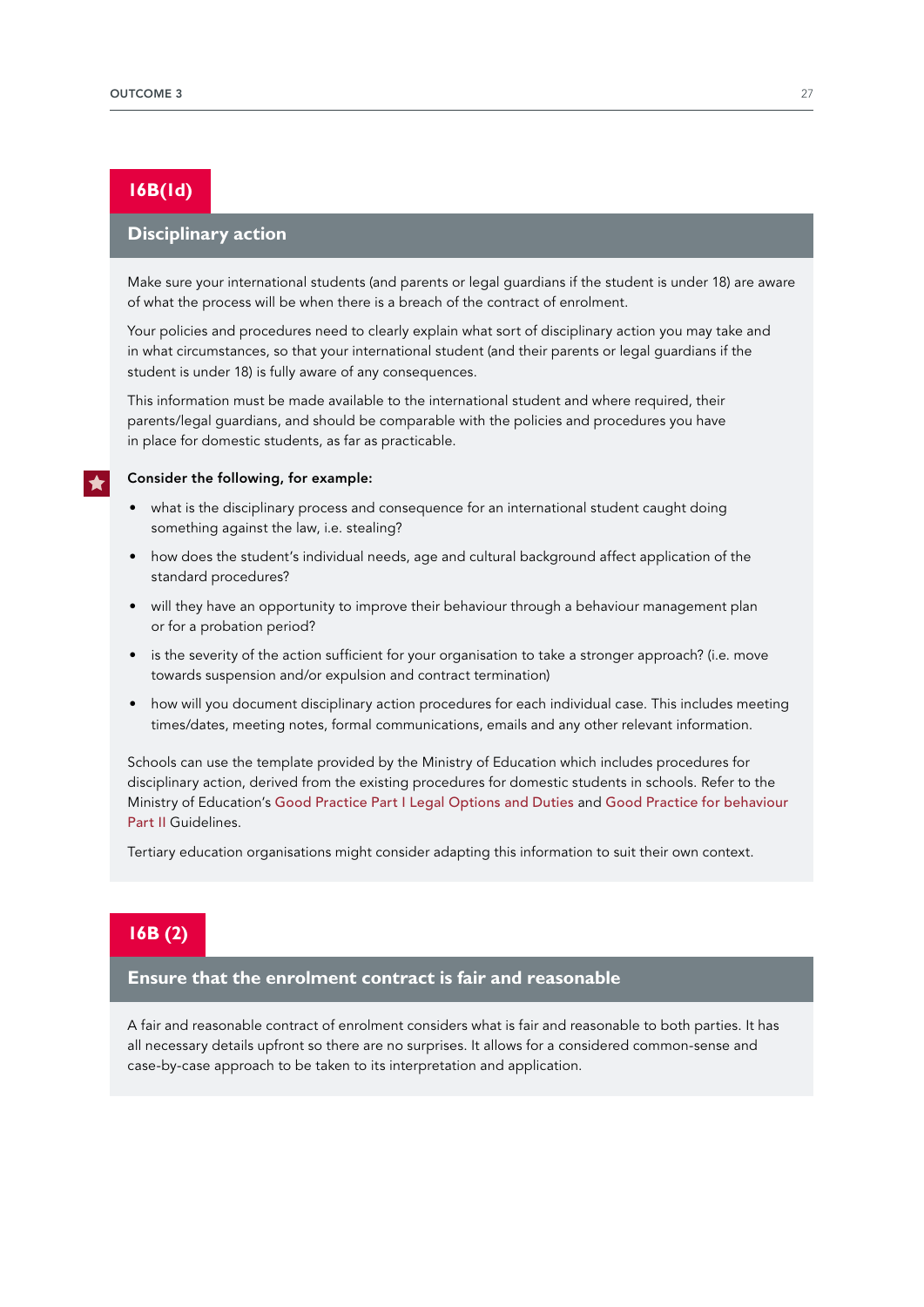#### **16C Process: disciplinary action**

### **16C**

#### **Disciplinary action**

Any disciplinary action process that is taken by a signatory must be in accordance with the principles of natural justice (which include those necessary to ensure the prompt, considered, and fair resolution of the matter that is the subject of the action).

For examples of natural justice, refer to the State Services Commission's ['principles for natural justice'](http://www.ssc.govt.nz/node/7839) or the Ministry of Education's ['Good Practice Part I Legal Options and Duties](https://www.education.govt.nz/assets/Documents/School/Managing-and-supporting-students/Stand-downs-suspensions-exclusions-and-expulsions-guidelines/SuspensionLegalGuideWEB.pdf)'.

#### **16D Process: insurance**

#### **16D**

#### **Insurance**

The Code requires you to ensure "as far as practicable" that international students, including students travelling in a group, have "appropriate insurance" while enrolled with you for educational instruction of two weeks' duration or longer. Clause 16D sets out the minimum requirements of this insurance.

During the period of enrolment (as defined in the international student contract) this obligation remains the same for all signatories, regardless of the type of visa held by the international student.

For international students studying with you for less than two weeks' duration, there is no obligation on you as signatory to ensure any insurance coverage.

#### Recommendations for "ensuring as far as practicable": ╈

The Code does not specify processes that you must follow to comply with clause 16D. Each signatory needs to confirm its own processes.

NZQA's expectation is that "ensuring as far as practicable" will include processes for:

- checking that a student has cover for the minimum clause 16D requirements
- clearly asking a student (or their parents or legal guardians if the student is under 18) whether they have any pre-existing conditions (to make sure that the insurance offered is "appropriate". This question may also be asked by the insurance company)
- if a pre-existing condition is disclosed by a student/parent, considering whether an additional premium can and should be paid to have the pre-existing condition covered and if so, determining whether the student (or parents/legal guardians if the student is under 18) should be required to pay this premium as part of their insurance (making sure the insurance is "appropriate" to the student's needs)
- advising all students (or parents/legal guardians of students under 18) of the limitations of their insurance policy (there are some things insurance policies do not cover, regardless of whether there is a pre-existing condition)
- making all students (or parents/legal guardians of students under 18) aware that they will be responsible for any costs not covered by insurance.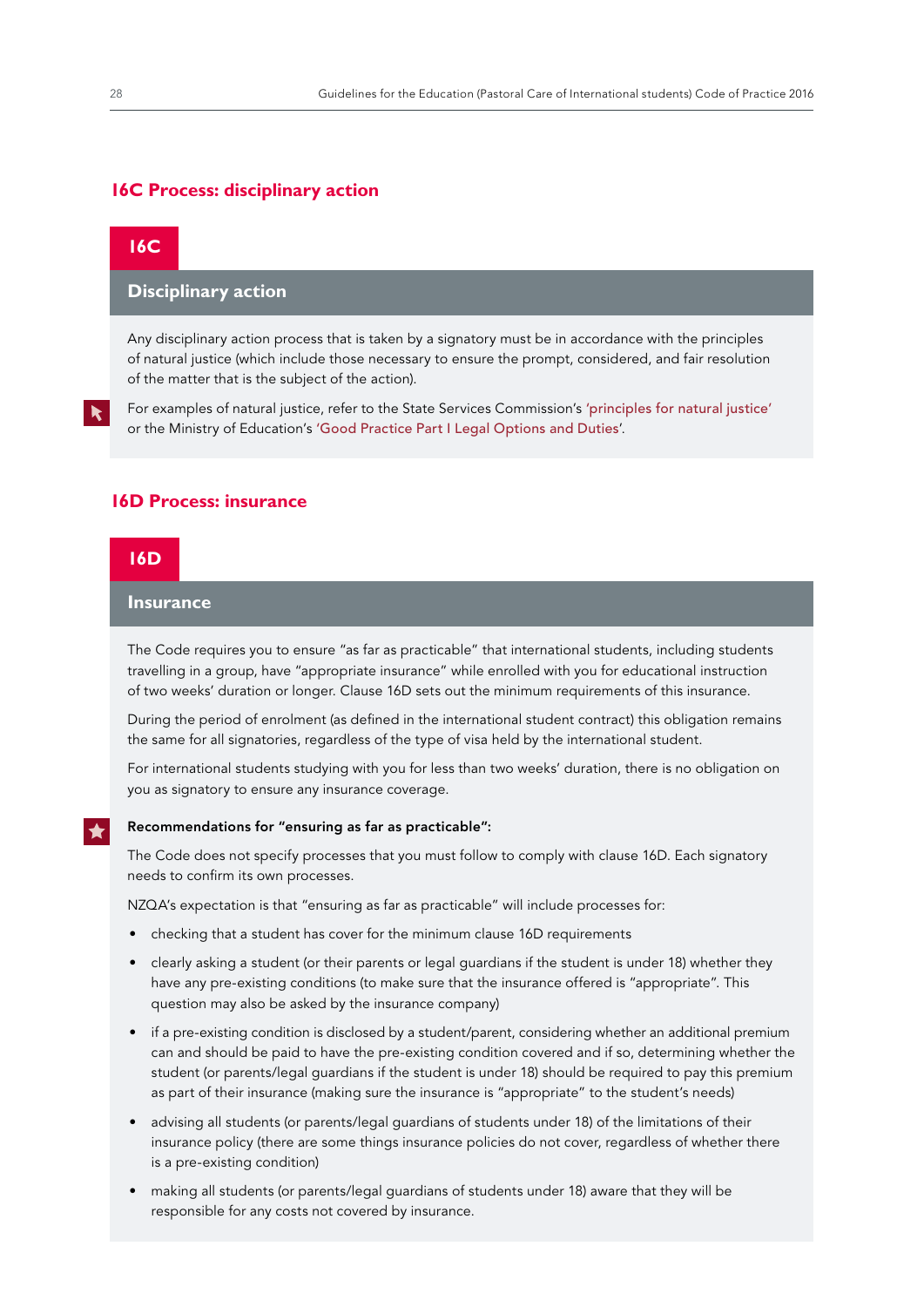### **16D (continued)**

#### **Insurance**

It is at your discretion to enrol an international student who has an exclusion on their medical insurance for a pre-existing condition.

However, if you choose to enrol an international student who has an exclusion on their medical insurance for a pre-existing condition, you must:

- ensure that the student's programme is appropriate for the student (**+**) see clause 16)
- have obtained written agreement from the parent or legal guardian of a student about any decisions made that affect an international student under 18 years (**+>** see clause 16E)
- still meet the standard requirements of the Code as for any international student, including taking "all reasonable steps" to protect the student's safety and wellbeing (+ see clause 5 (a)).

In this instance, NZQA's expectation is that "reasonable steps" will include:

- assessing any risk to be confident that there are appropriate measures in place to ensure that the student will be well-supported in their study, have access to any additional support required as per clause 25 ("international students at risk or with special needs"), and that the condition will not unduly impede the student's study
- making it clear to the student (and their parents or legal guardians if they are under 18) that they must cover any costs arising from the excluded condition.

Such assessment by a signatory should form part of the offer of place process and should be clearly communicated to students.

If student travel to, from, or within New Zealand occurs outside the enrolment period (as defined in the student contract), signatories must ensure "as far as practicable" that the travel is covered by Code appropriate insurance.

The intent of this clause is to ensure that international students have Code-appropriate insurance coverage from the day they leave their home country to the day they depart New Zealand to return home. This is to effectively manage risk to the safety and wellbeing of an international student embarking on study in New Zealand.

This intent is reflected in Immigration New Zealand's requirements for student visa holders (for further information on student visa obligations, see [Code Toolbox, outcome 3](https://www.nzqa.govt.nz/providers-partners/education-code-of-practice/code-of-practice-toolbox/outcome-3/)).

For international students studying with you for two weeks or longer, who are student visa holders (or holders of other visa types whose primary reason for visiting New Zealand is study), it is expected that it will be "practicable", in most instances, for you to ensure that these students have Code-appropriate insurance for travel to, from, and within New Zealand, even if the travel occurs outside the enrolment period.

In an instance where it is not "practicable", you should document the steps you have taken to ensure "appropriate insurance" and at which point it was no longer practicable to do so and why.

For non-student visa holders, i.e. students who are holders of visitor, work, working holiday or other types of visas, and for whom study is not the primary purpose of visiting New Zealand, it is unlikely to be "practicable", in most instances, for you to ensure appropriate insurance for travel to, from, and within New Zealand outside of the enrolment period. Again, this aligns with INZ's requirements for holders of these visa types (see above).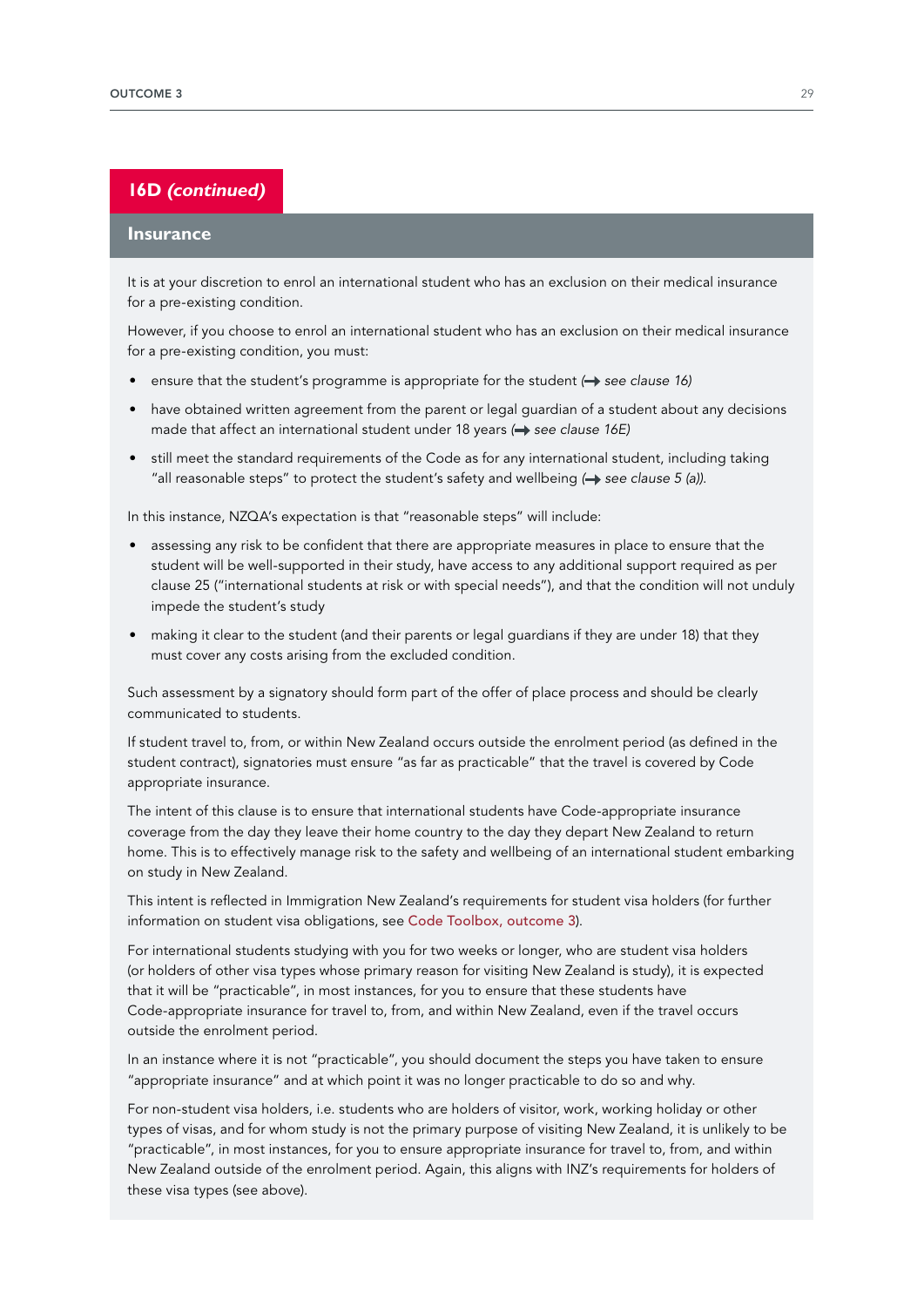### **16E**

### **Decisions requiring written agreement of parent or legal guardian**

Written agreement from the parent or legal guardian of an international student under the age of 18 is required, where appropriate, for any decisions affecting the student. There are occasions when the permission of the parent or legal guardian cannot be obtained. In these instances, you should make clear to parents or legal guardians how you plan to inform them.

#### Examples where written agreement is required include:

- permission to go on school camps
- in an unexpected event, for example to re-locate the student or take them to hospital to seek urgent medical care
- changes to accommodation.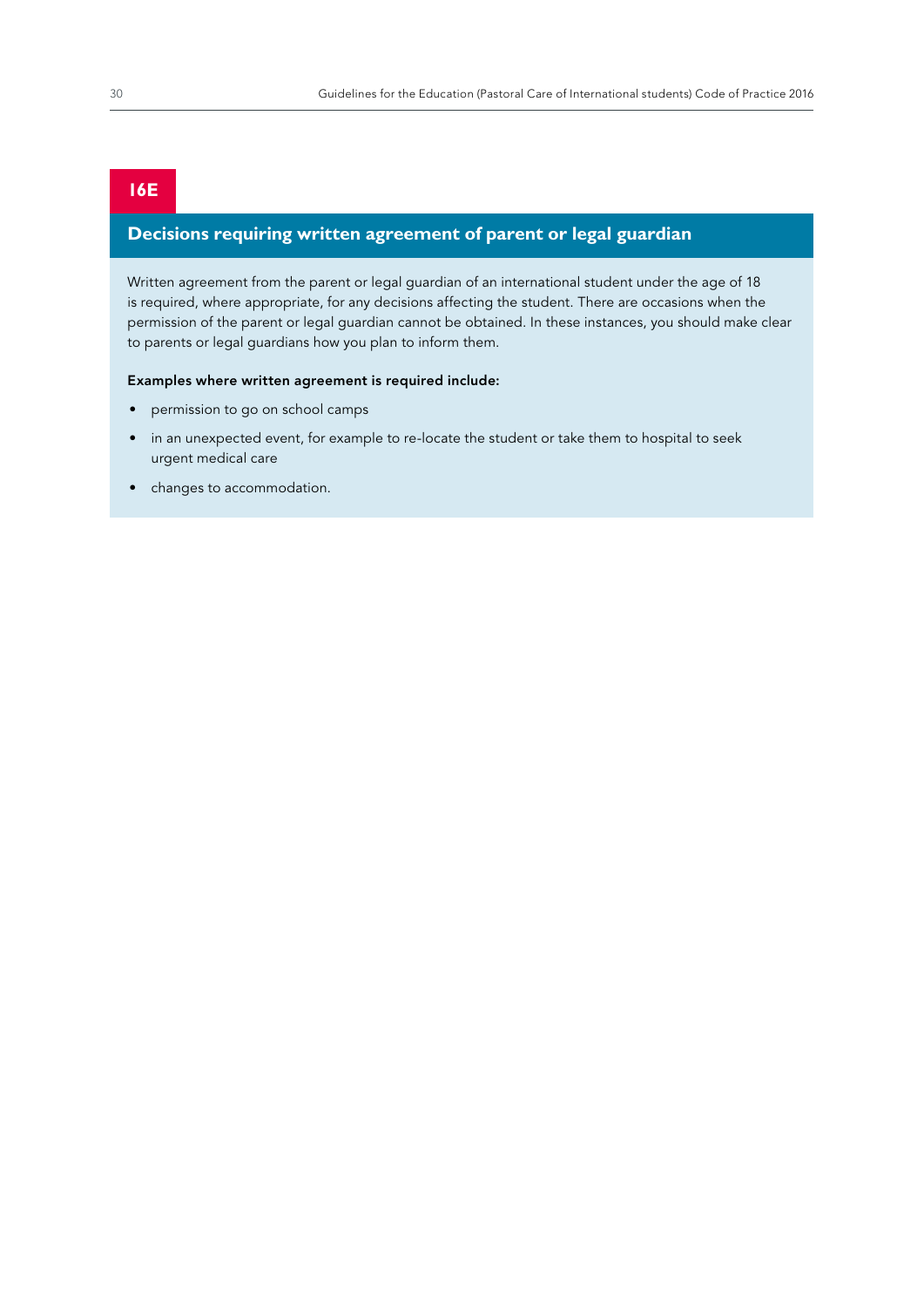# <span id="page-32-0"></span>**Outcome 4: Immigration matters**

 [Link to outcome 4 in the Code](https://www.nzqa.govt.nz/assets/Providers-and-partners/Code-of-Practice/Code-of-Practice-Amendments-2019.pdf#page=12)

Signatories must:

- (a) ensure that they do not allow or continue to allow a person to undertake educational instruction if that person is not entitled under the Immigration Act 2009 to undertake the educational instruction; and
- (b) take reasonable precautions and exercise due diligence in ascertaining whether international students are entitled under the Immigration Act 2009 to undertake the educational instruction for which they enrol.

The intent of this outcome is to ensure signatories are confident that the international students they enrol meet immigration requirements to study in New Zealand.

This means that you are up to date with current immigration requirements and have robust processes in place for checking student visas prior to enrolment, monitoring student visa validity during enrolment, and reporting any suspected breaches to Immigration New Zealand.

#### **Navigating these guidelines**

**Under 18 year old and/or under 10 year old students** 

Headings specific to under 18 year old and/or under 10 year old students are highlighted in blue.

Icons are used throughout the document to help signatories locate information:



'Star icon' signals suggestions for good practice



'Arrow icon' draws attention to website resources.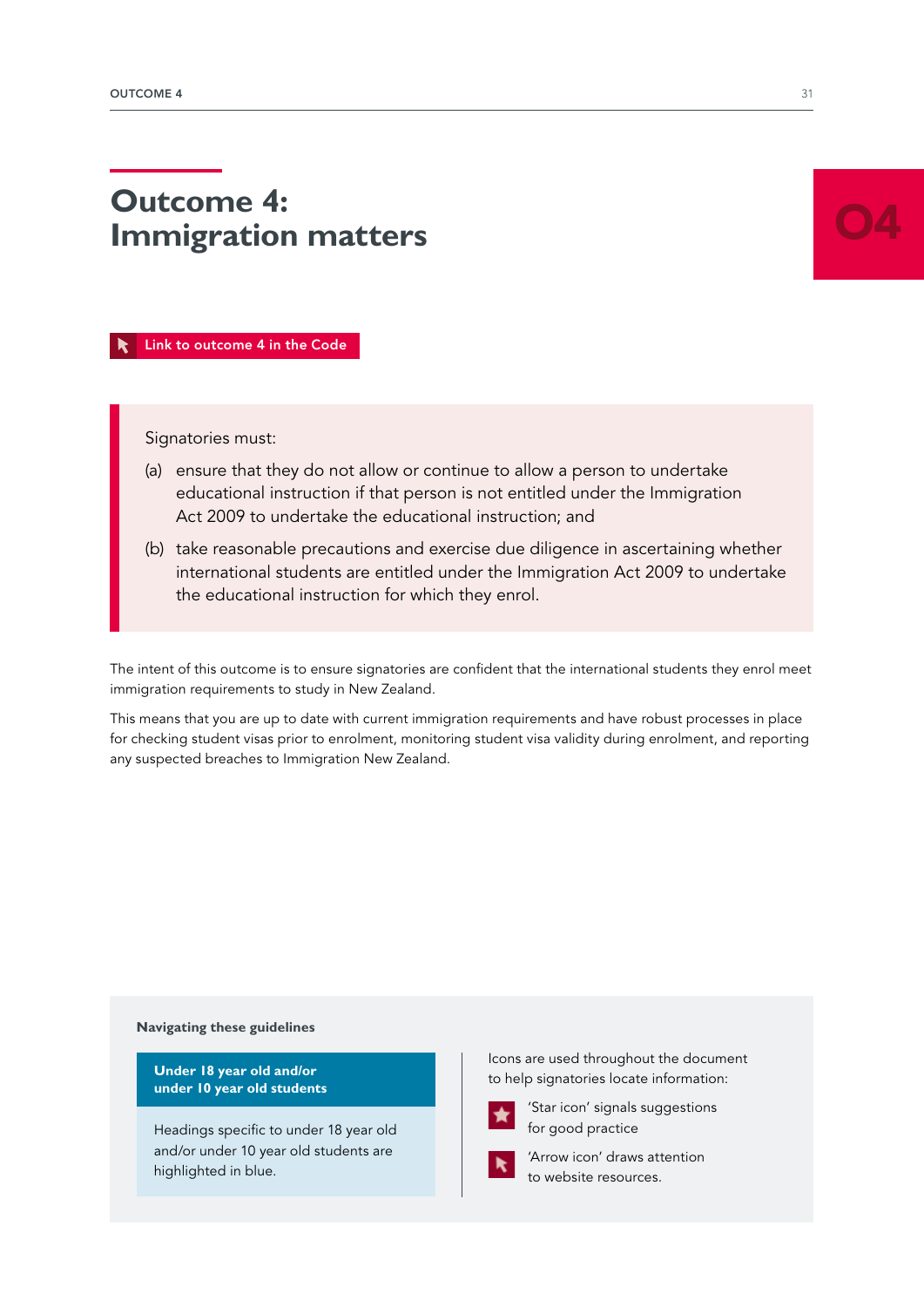### **18. Process**

### **18(a)**

**Ensure that each international student who enrols with you has the necessary immigration status for study in New Zealand** 

#### Familiarise yourself with current immigration requirements

In order to know whether students you are enrolling have the appropriate immigration status, you must be familiar with current immigration requirements for study in New Zealand.

Immigration requirements and questions relating to a student's immigration status rest with Immigration New Zealand.

Full details of immigration requirements, advice on rights to employment in New Zealand while studying, and reporting requirements are available from Immigration New Zealand and can be viewed on their [website](http://www.immigration.govt.nz/new-zealand-visas).

It is your responsibility to ensure that relevant staff are up to date with immigration requirements for study in New Zealand.

As a minimum, you should be aware that:

- a student visa (or a limited visa granted for the purpose of study) is required for international students coming to New Zealand to study for more than three months. Study must be the main purpose of the visit
- a student visa is subject to conditions and any breaches must be reported to Immigration New Zealand
- visa conditions include, but are not limited to:
	- having sufficient funds for living and studying in New Zealand
	- attending classes at all times unless there are genuine reasons for any absences, and making satisfactory academic progress
	- studying at the place of study specified on the student visa
	- having acceptable insurance for the duration of the student visa
	- working no more than the hours specified on the student visa (NB: year 12 and 13 school students may apply for a variation of conditions with permission of the school to allow them to work up to 20 hours per week).
	- living with a parent or legal guardian if required.

#### Checking and monitoring the student's entitlement to study

Checking students have the valid and appropriate visa **prior** to enrolment can be done in a number of ways, including:

- using Immigration New [Zealand's VisaView](https://www.immigration.govt.nz/about-us/our-online-systems/visaview) service
- sighting the international students' visa in their passport.

When sighting the visa, check for the following:

- that the name of your organisation is the one stated on the visa
- that the dates on the visa are current
- that the student is enrolling/enrolled in the programme and campus that is stated on the visa.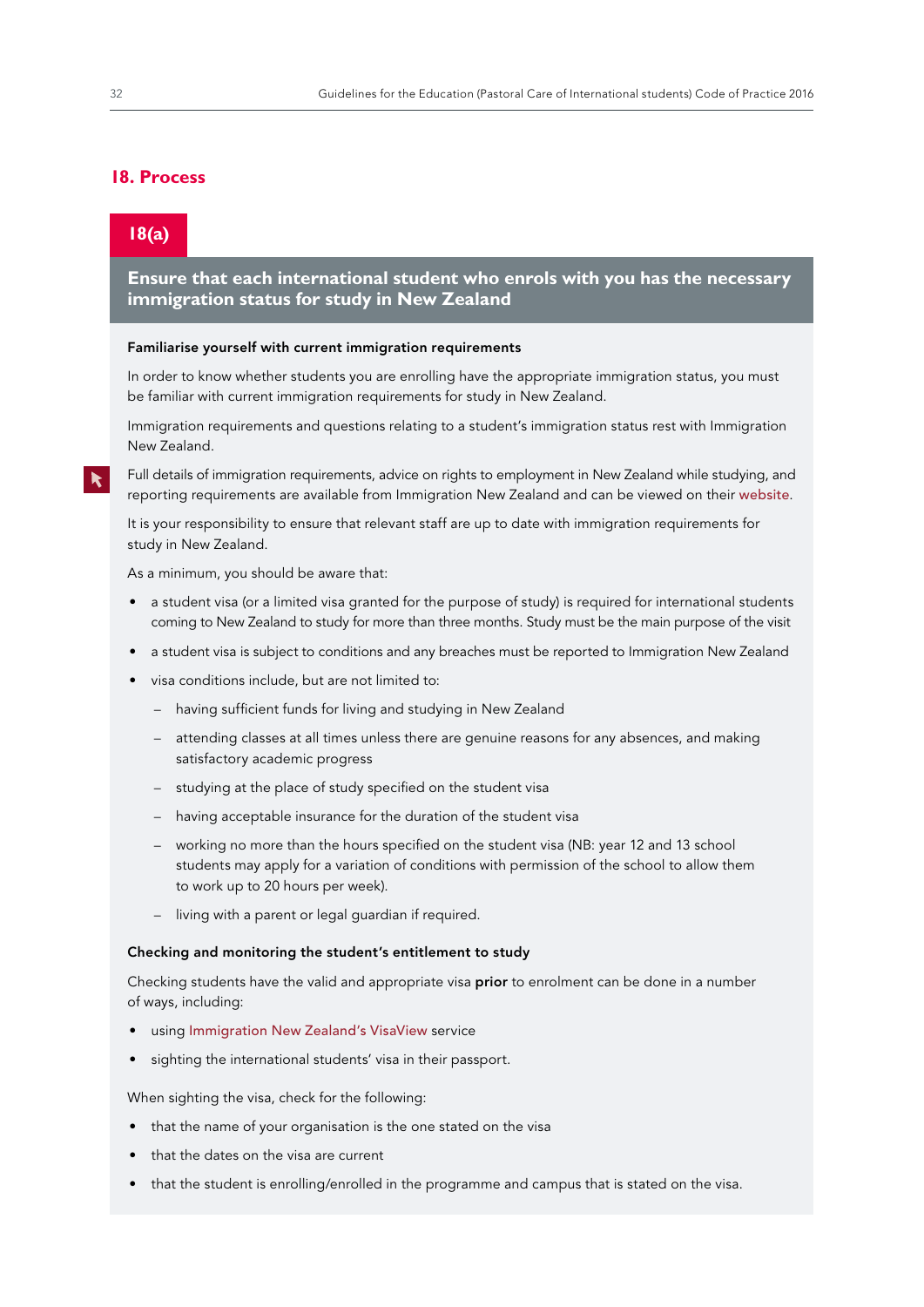### **18(a) (continued)**

**Ensure that each international student who enrols with you has the necessary immigration status for study in New Zealand** 

It is important to keep accurate records, including the following:

- a photocopy of the title page and the visa page of the student's passport
- a copy of the VisaView enquiry results page
- a record of commencement and expiry dates of the visa
- a copy of the international student's insurance policy.

You need to have processes in place to monitor the ongoing validity of your students' visas during the period for which they are enrolled with you, to ensure that they continue to meet their visa conditions. For example, processes to monitor international students' academic progress, attendance, and expiry dates of visas.

Immigration New Zealand may request evidence from signatories to confirm that their international students are complying with visa conditions.

Further information about Guardian/Visitor visa conditions (for international students under the age of 18)

If a parent is accompanying an international student for the sole purpose of education in New Zealand, the parent's visa must state the name of the dependent (international student) that the parent is responsible for while living in New Zealand. The international student must live with their parents (or legal guardians).

Schools can complete routine checks to see if students are living with their parent/s and that they are still in New Zealand. Should a school find that a parent or legal guardian is no longer living in the home or has returned to their home country, they need to inform Immigration New Zealand, as well as continue to apply outcome 6 of the Code to ensure the safety and wellbeing of the student in question.

See guidelines for clause 24 Process: international students under ten years.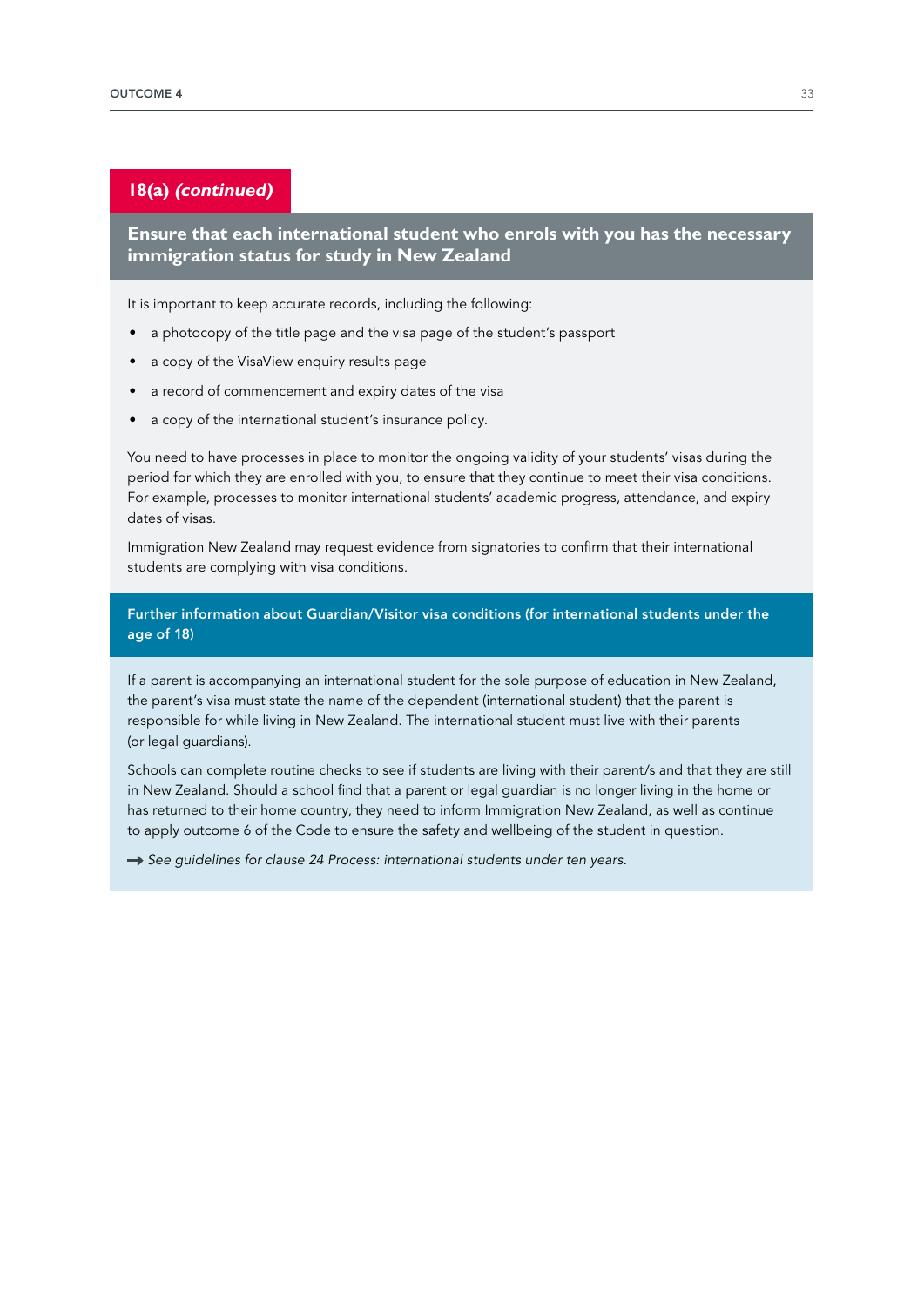### **18(b)**

### **Report suspected breaches to Immigration New Zealand**

Known or suspected breaches of visa conditions by international students must be reported to Immigration New Zealand. If you suspect an international student has breached their visa conditions, contact Immigration New Zealand at [educationproviders@mbie.govt.nz](mailto:educationproviders%40mbie.govt.nz?subject=).

### **18(c)**

### **Notify Immigration New Zealand of terminations of enrolment**

If an international student's enrolment is terminated before the end of the anticipated enrolment period, you must notify Immigration New Zealand by completing the termination of enrolment form on the [Immigration New](https://www.immigration.govt.nz/assist-migrants-and-students/assist-students/student-enrolment-termination) Zealand website.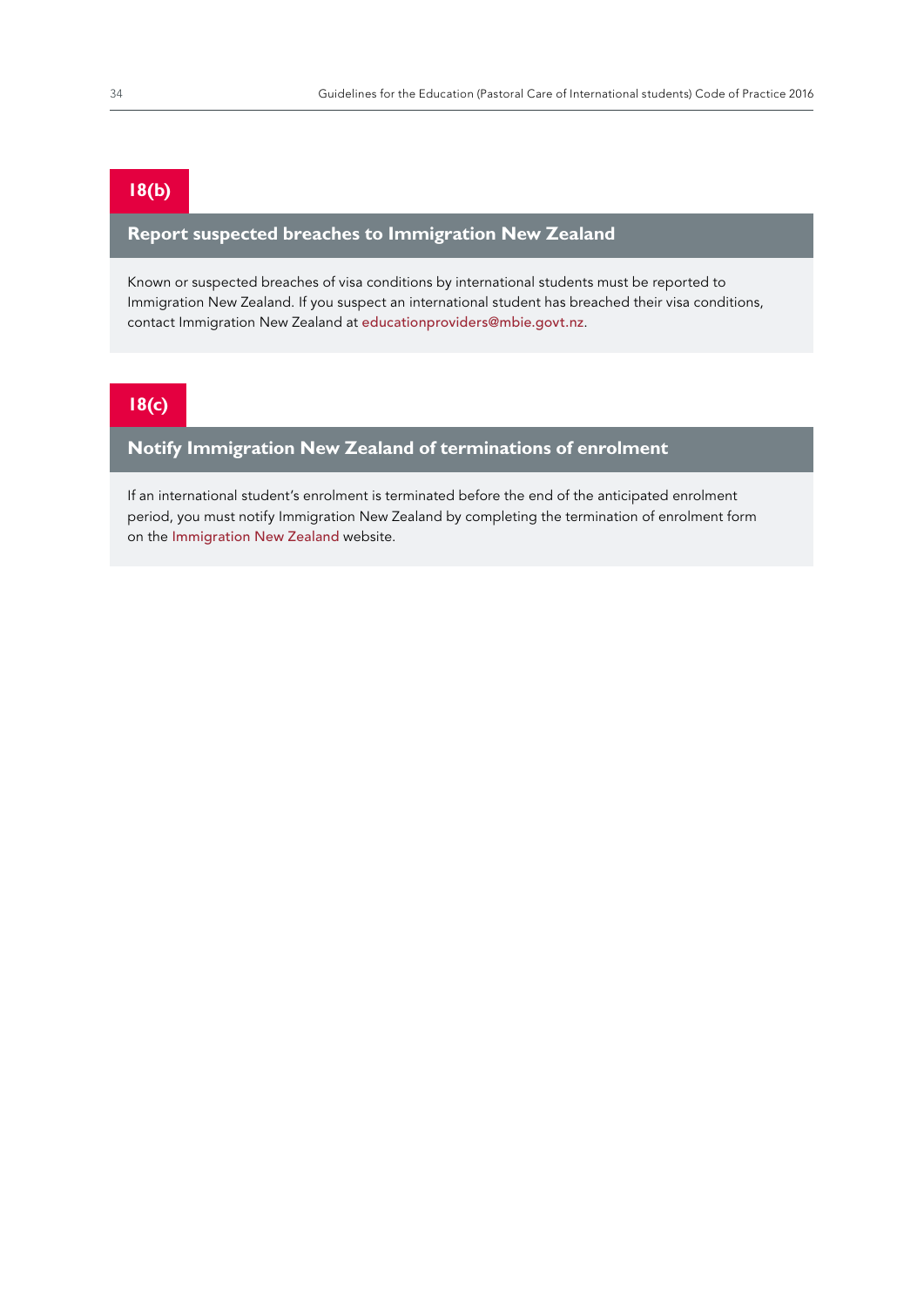# **Orientation**

**Outcome 5:** 

 [Link to outcome 5 in the Code](https://www.nzqa.govt.nz/assets/Providers-and-partners/Code-of-Practice/Code-of-Practice-Amendments-2019.pdf#page=12)

Signatories must ensure that international students have the opportunity to participate in a well-designed and age appropriate programme that provides the information and advice necessary for a student at the outset of their educational instruction.

The intent of this outcome is to ensure that international students, and where relevant their parents or legal guardians, participate in a robust orientation programme developed to help them settle in to life and study in New Zealand.

## **2019 amendments to outcome 5**

As part of your orientation programme, you are also required to provide information about the international student's rights and entitlements, including any entitlement to a fee refund if the student voluntarily withdraws from your organisation (**+** see clause 20(1q)).

There is also a requirement under outcome 7 that you provide students with information and advice on how to adjust to a different cultural environment in New Zealand. While this is not an explicit requirement for your orientation programme, you may wish to consider at which point/s in your students' 'lifecycle' such information is best provided. As noted above, it may be that some cultural adjustment information is provided at orientation, as well as later in the enrolment period.

**Navigating these guidelines**

**Under 18 year old and/or under 10 year old students** 

Headings specific to under 18 year old and/or under 10 year old students are highlighted in blue.

Icons are used throughout the document to help signatories locate information:



'Star icon' signals suggestions for good practice



'Arrow icon' draws attention to website resources.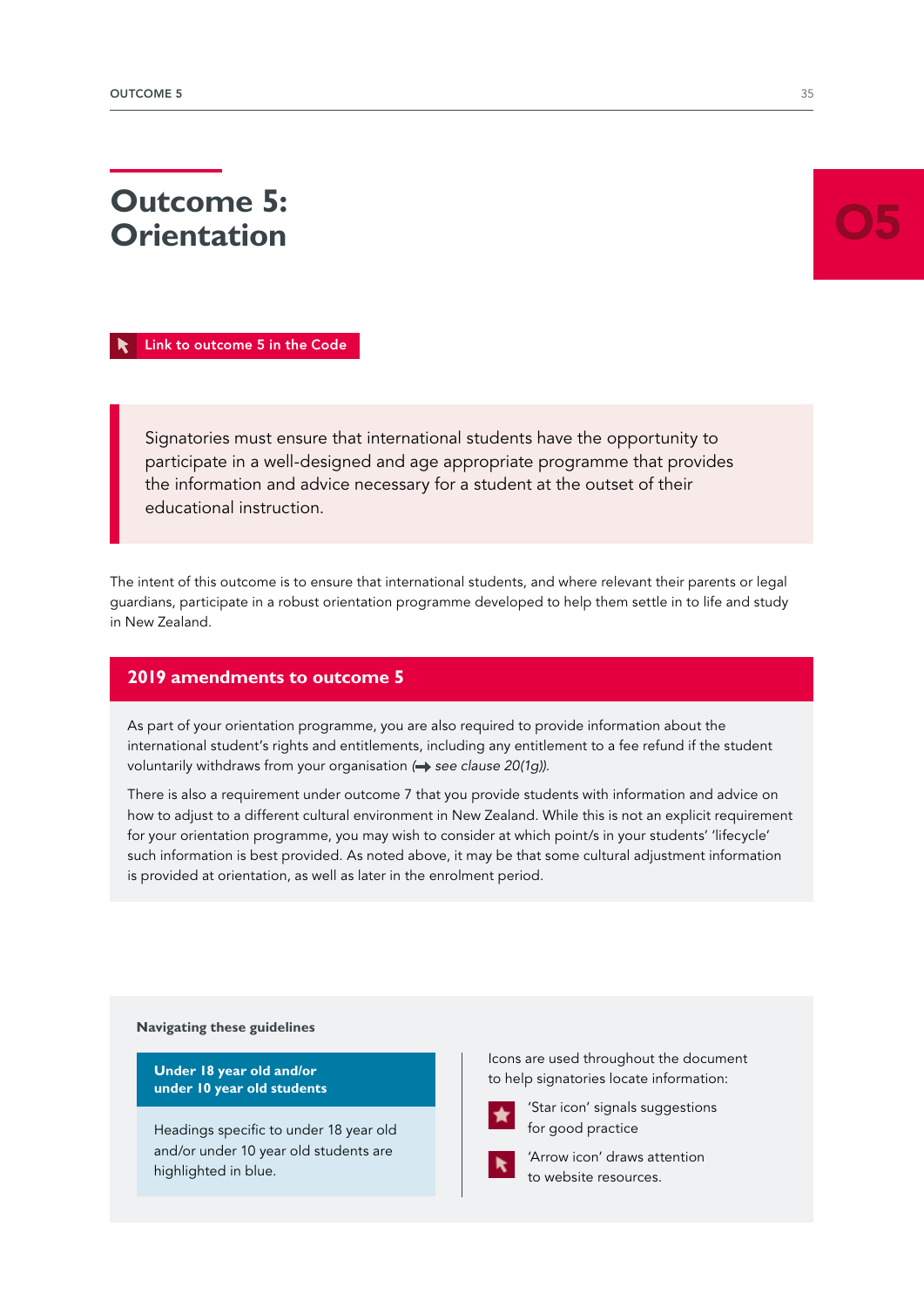## **Good practice for orientation**

- Orientation is not necessarily a one-off presentation it is a programme that can run from before a student arrives, through the first weeks, and possibly even months after they get here. There is a natural flow-on from the orientation period into the advice and support that you provide for the ongoing safety and well-being of students.
- Students are likely to need some information before they get here, so they can learn about what life and study will be like in New Zealand, and learn about the unique aspects of your institution, location, and community.
- Agents also play an important role in orientation and support. They are often the main source of information for pre-arrival information, orientation, and support for students. It is vital that you provide agents with ongoing training and support, consider prescribed actions within agent contracts, and have a process in place to gain feedback from students around the information agents provide.  *See outcome 2 section for further guidance*.
- Students may not be able to absorb the information at once. A good orientation programme will consider information overload. A planned approach where you "triage" the most important information and provide it at key points in time will assist students to digest information. For example, information for the first few days after arrival might include navigating the airport, what to expect on the first day, who to contact for help, etc. You may consider giving the student this information prior to arrival. You can then progressively give out more information as it becomes relevant.
- Tailoring orientation information to your particular learners is also important. For example, you may have short-term students where issues such as homesickness may not be as relevant.
- Checking students' understanding of information and putting in place ways to repeat important messages will help students not only to cope with their study, but also manage the impact of living and studying in a culture foreign to them.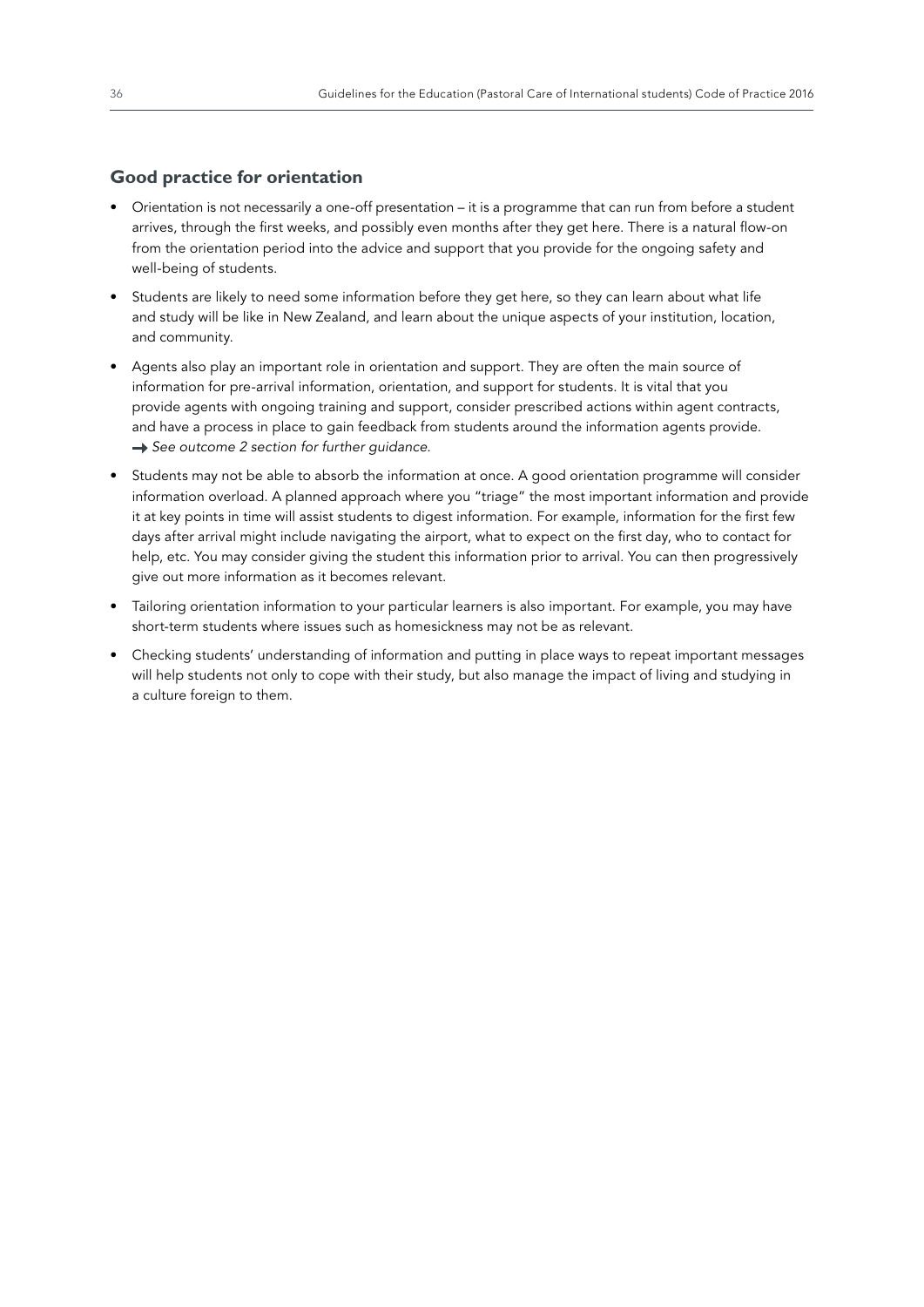## **20. Process**

## **20(1a)**

## **Providing information on institutional policies**

As signatory, you need to decide which policies are relevant to your international students and to inform them accordingly.

Consider if your policies for domestic students sufficiently include international students' rights and responsibilities, and if any amendments are required. You may need to develop new policies specifically for international students.

Make sure your international students have access to the relevant policies and remind them regularly, so they know where to find this information.

#### Some ways to ensure students have access to policies:

- a policy list in student handbooks
- send the policies with the offer/enrolment/contract
- have a policy folder in a central location for international students to access
- place your policies on your website.

## **20(1b)**

### **Providing information on services, support and facilities**

Include services and facilities provided within your organisation, such as academic and pastoral care support, and how students can access services and make the most of them.

Do your research and if relevant, include available community-based services your international students can access, including health and youth support services, sports teams, extra-curricular activities, careers support, religious groups, arts, music, and cultural clubs. This helps international students feel connected with the wider community.

#### Consider when, where, and how you provide this information, for example:

- on your website
- student handbook
- in meetings with students and parents
- social media.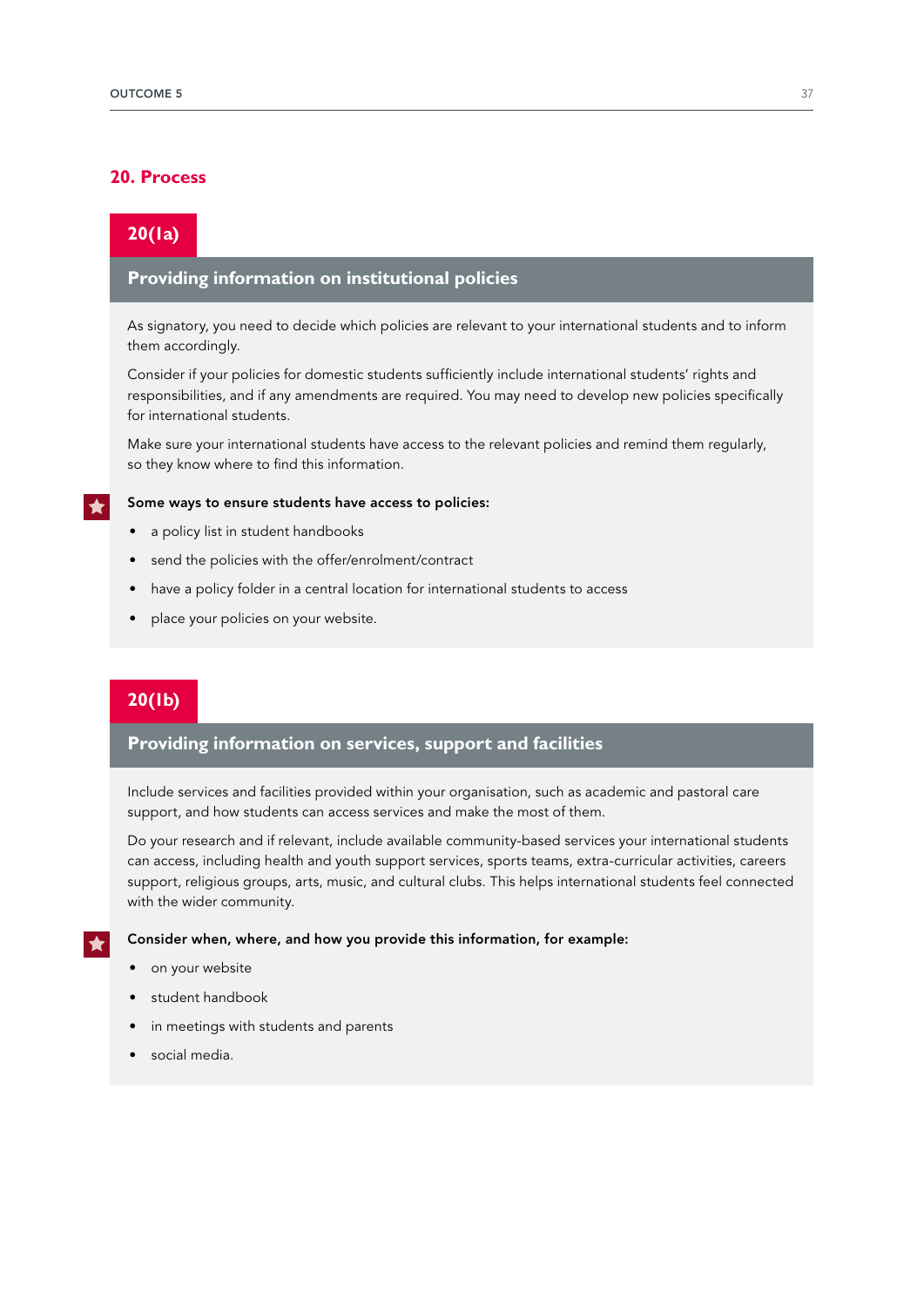## **20(1c)**

## **Providing names and contact details of designated staff members**

Signatories are required to provide a 24/7 contact number for international students and their families in case of an emergency ( $\rightarrow$  see outcome 6, clause 22 (e)). It is good practice for one or more senior staff members, who are experienced pastoral care practitioners, to hold and/or share this responsibility.

Ensure your international students understand what the emergency contact is for and give them some examples of when they should use it.

Be sure to define what an emergency is so they understand that the designated contact person is not the same as emergency services. Your international students need to know when to call 111.

#### Consider how you can effectively provide this information to students, i.e.:

- lists on walls
- emergency cards
- in the student handbook
- a mobile phone application
- on your website.

## **20(1d)**

## **Providing information on health and safety**

The health and safety information you provide will depend on what is appropriate for your international students' age range and needs. You will need to make decisions about this and tailor your information accordingly.



#### Consider how you might:

- prepare international students for culture shock, such as New Zealand's different way of teaching, cultural norms and the emotional phases of change
- make sure that international students know there are health and safety support services available to them and how they can access these
- provide information about off-site health and safety services available to international students, and how to access these
- consider how international students can access the support they need, including language support
- develop staff awareness about students experiencing culture shock, providing health and safety support, and the procedures to access these services, so they understand and can look out for the wellbeing of international students in their class.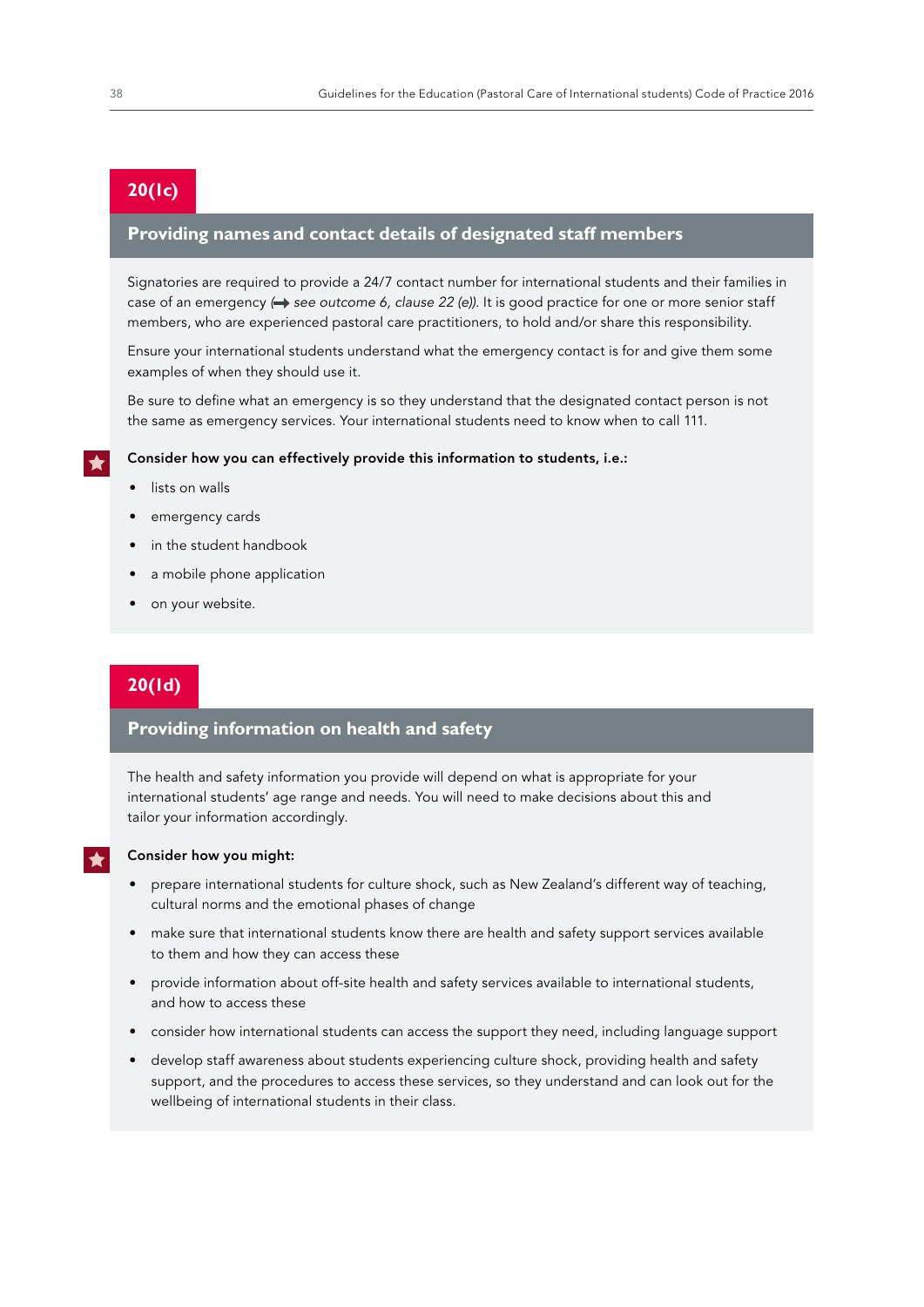## **20(1d) (continued)**

## **Providing information on health and safety**

#### Health and safety information might include:

- how to cope with culture shock
- available welfare facilities, including personal health services, mental health services, drug education and counselling
- water and road traffic safety, including pedestrian and cycling safety
- culturally appropriate behaviour in New Zealand
- sexuality education, health promotion, and sexual and reproductive health services
- relevant New Zealand laws, including laws on the sale of alcohol and tobacco products

#### The following links may be useful:

[Water Safety New](https://watersafety.org.nz/) Zealand [NZTA information for visiting drivers](https://www.nzta.govt.nz/media-releases/work-well-underway-to-improve-the-safety-of-visiting-drivers/) [Drive Safe](http://www.drivesafe.org.nz/) [Tenancy Services](https://www.tenancy.govt.nz/) [Alcohol laws and penalties](https://www.police.govt.nz/advice/drugs-and-alcohol) [Sun safety](https://www.sunsmart.org.nz/) [Budgeting resources](https://sorted.org.nz/guides/planning-and-budgeting/studying/) [Sexual and reproductive advice for international students](https://www.familyplanning.org.nz/international-students-sexuality-education-toolkit) [Earthquakes and other natural disasters](http://getthru.govt.nz/)

## **20(1e)**

## **Providing information on grievance procedures**

You must provide information about:

- your organisation's internal grievance procedures for raising concerns and/or making a complaint
- external grievance procedures, including how and when to contact iStudent Complaints (the dispute resolution scheme operator for the Code) or NZQA (the Code administrator).

This information is provided to ensure that international students understand how to raise concerns and/or make a complaint about your organisation.

 $\blacktriangleright$ 

## This information could be provided in:

- your international student handbook
- offer of enrolment/contract
- your organisation's website
- posters displayed around campus.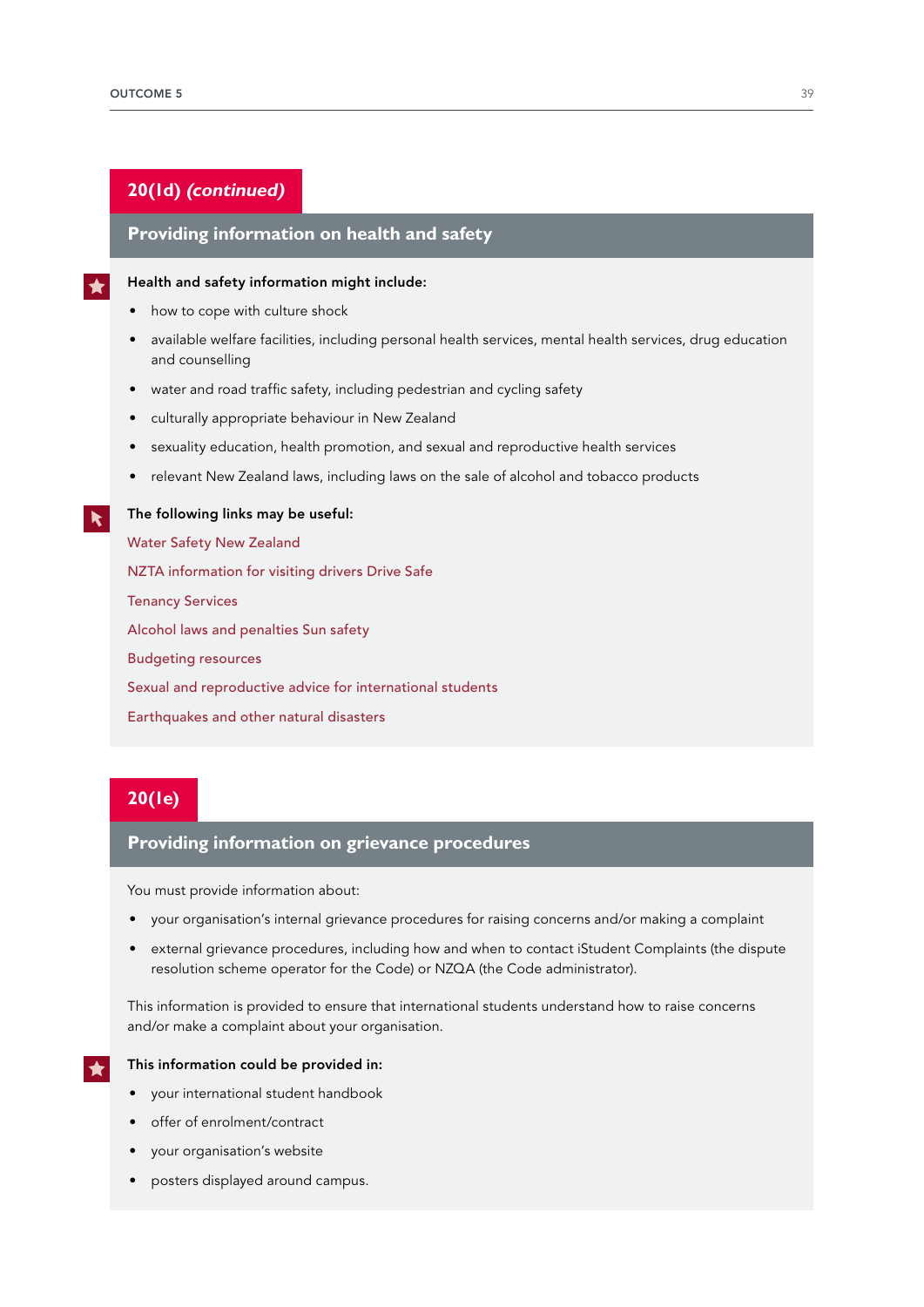## **20(1e) (continued)**

**Providing information on grievance procedures**

The following links may be useful:

[Poster on how to make a complaint under the Code](https://www.nzqa.govt.nz/assets/Providers-and-partners/Code-of-Practice/int-students-make-a-complaint-updated.pdf)

[Dispute Resolution Scheme operator, iStudent Complaints](https://www.istudent.org.nz/)

## **20(1f)**

## **Providing information on termination of enrolment**

This process relates to offers, enrolment, contracts and insurance in the Code for the conditions of termination and termination process *( See the guidelines for [outcome 3](https://www.nzqa.govt.nz/assets/Providers-and-partners/Code-of-Practice/guidelines-code-of-practice.pdf#guidelines-outcome-3))*.

#### Consider:

- how you might help your international students (or parents or legal guardians if under 18) understand the circumstances and processes relating to the termination of their contract of enrolment
- your organisation's behaviour management policy or student code of conduct and how this might relate to the international students' performance leading to the termination of their contract of enrolment.

## **20(1g)**

### **Providing information on student's rights and entitlements**

Signatories must ensure that the fees paid by international students for a programme of study in New Zealand are secure and protected in the event of a student withdrawal or provider's closure.

This information can be included in the international student handbook or offer of enrolment, or be made available before arrival, on arrival or during their enrolment.

 $\rightarrow$  More information about managing withdrawal is included in [outcome](https://www.nzqa.govt.nz/assets/Providers-and-partners/Code-of-Practice/guidelines-code-of-practice.pdf#guidelines-outcome-8) 8.

 $\blacktriangleright$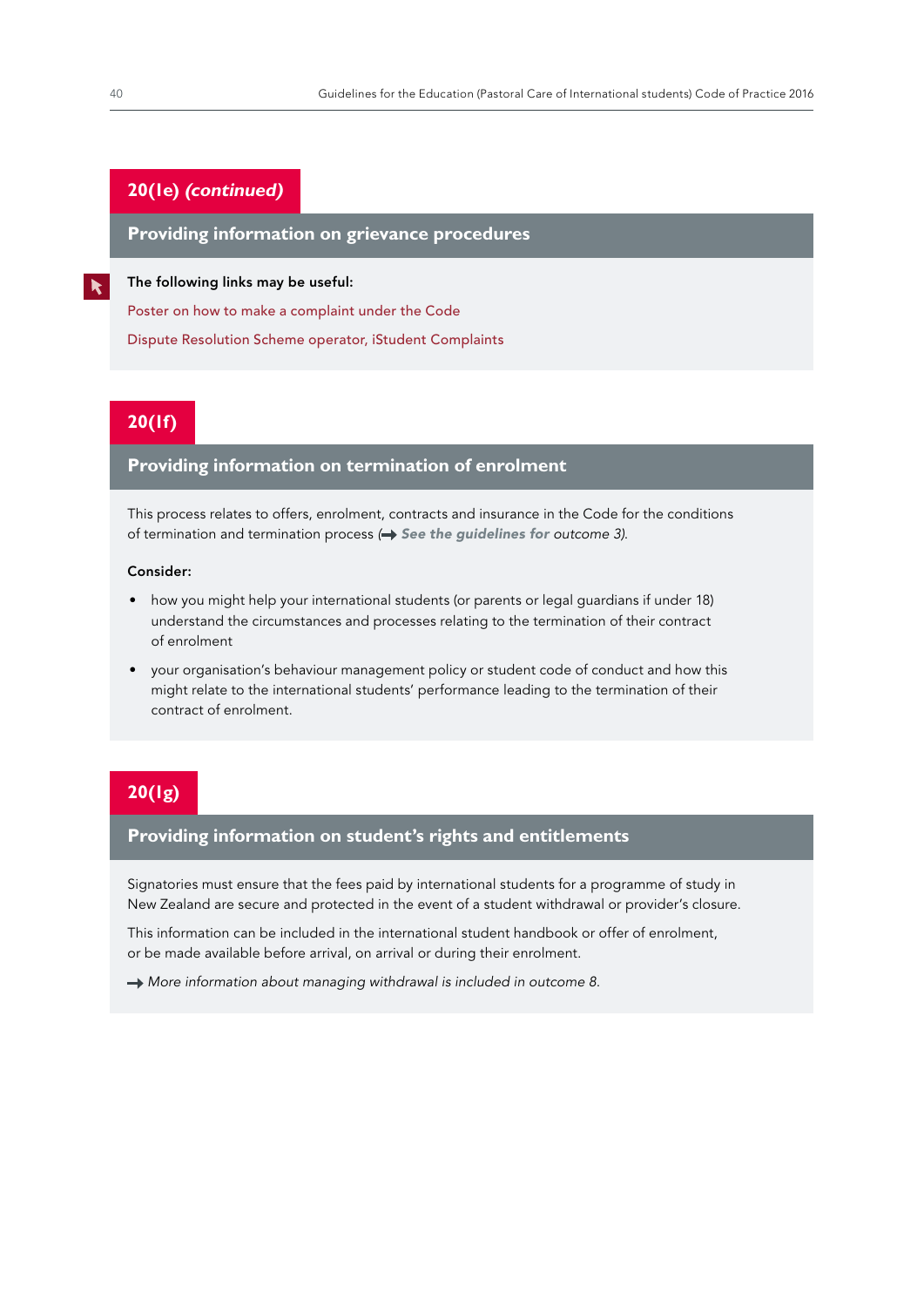## **20(2)**

**Ensuring that parents, legal guardians, and/or residential caregivers of students under 18 have access to orientation information or the programme provided** 

This is a requirement to ensure that the relevant caregivers of international students are aware of the information that you have provided to students, so that they can also support students to find the information they need throughout their enrolment period with you.

The key words here are "have access to". Please note this is not a requirement to run a separate orientation for parents and caregivers of international students who are planning to live in New Zealand, to assist them to settle in to New Zealand. You may wish to support parents in this way, but it is not a requirement of the Code.

#### Consider, for example:

- the scope of orientation information required by parents, legal guardians, or residential caregivers. This will depend, for example, on the age of the students and whether parents are accompanying the student to New Zealand or living overseas.
- how to communicate effectively with parents whether in New Zealand or overseas
- how best to provide orientation information to parents, for example, over a period of time, in the international student's first language, and for individual situations
- to what extent you will help parents feel welcome, ensure they have access to good support while living here, and be able to make informed choices.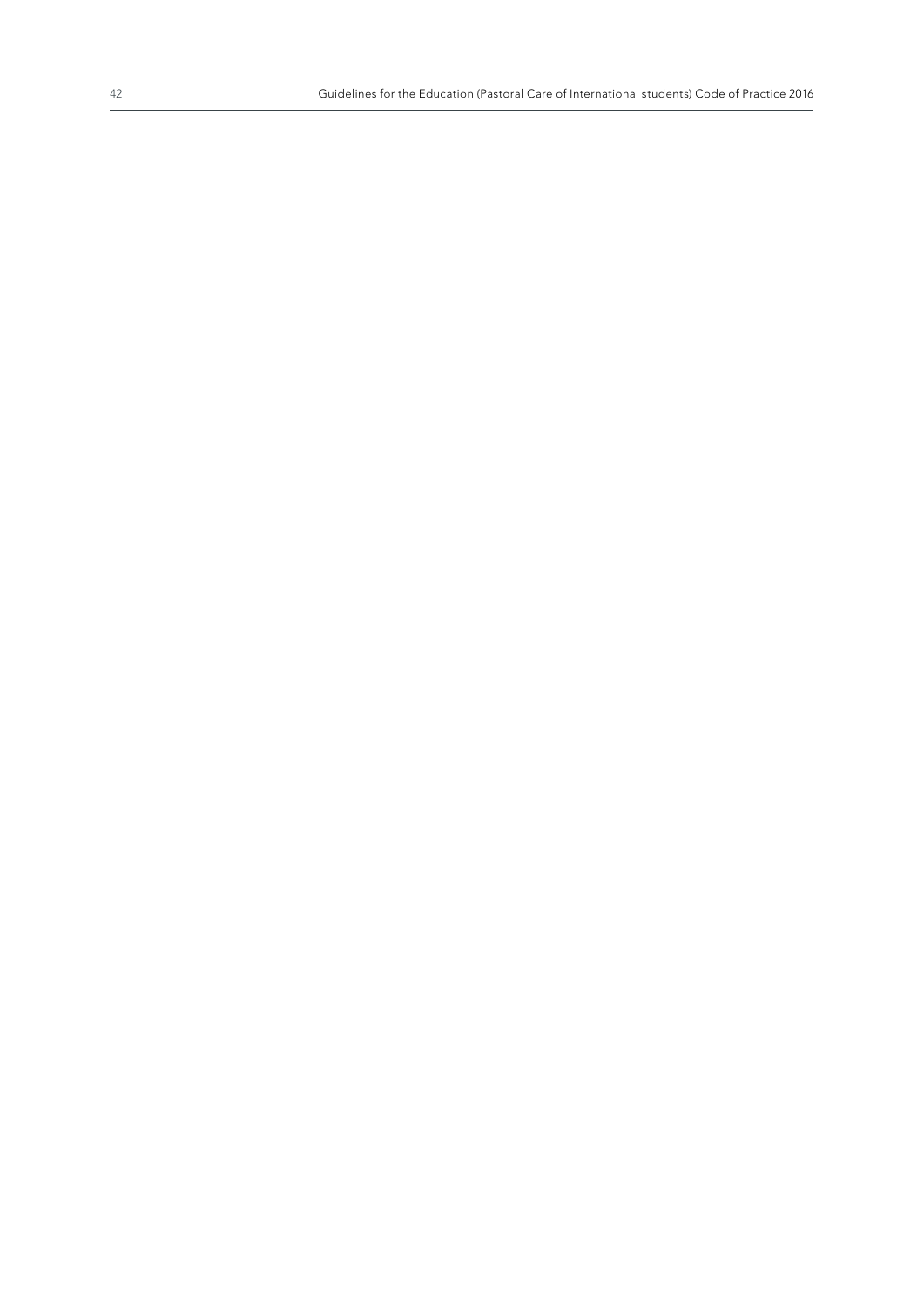# **Outcome 6: Safety and well-being**

 [Link to outcome 6 in the Code](https://www.nzqa.govt.nz/assets/Providers-and-partners/Code-of-Practice/Code-of-Practice-Amendments-2019.pdf#page=12)

Signatories must:

- (a) provide a safe study environment for international students; and
- (b) provide adequate support for the well-being of their international students; and
- (c) as far as practicable, ensure that international students live in a safe environment.

The intent of this outcome is to ensure that international students are safe and well while living and studying in New Zealand.

## **2019 amendments to outcome 6**

- 23(1eiA) The Code requires transfer of care arrangements *during* the period of enrolment.
- 23(1eii) Written confirmation from parents or legal guardians of the plan for transfer of care is not required but they need to be notified of each transfer of care plan.
- The definition of "residential caregiver" now includes a manager of accommodation operated by a tertiary provider (**+>** see clause 7(1)).
- 26 and 26(A) A tiered approach of checks to support international students' safety and well-being:
	- 26(1b) A 'safety check' is required for residential caregivers
	- 26(1ba) An 'appropriate check' is required for anyone 18 years and over residing with the residential caregiver.
- 26(1bb) A written agreement with the residential caregiver is required to specify the role and responsibility of each party in relation to the care of the international student.

**Navigating these guidelines**

**Under 18 year old and/or under 10 year old students** 

Headings specific to under 18 year old and/or under 10 year old students are highlighted in blue.

Icons are used throughout the document to help signatories locate information:



'Star icon' signals suggestions for good practice



'Arrow icon' draws attention to website resources.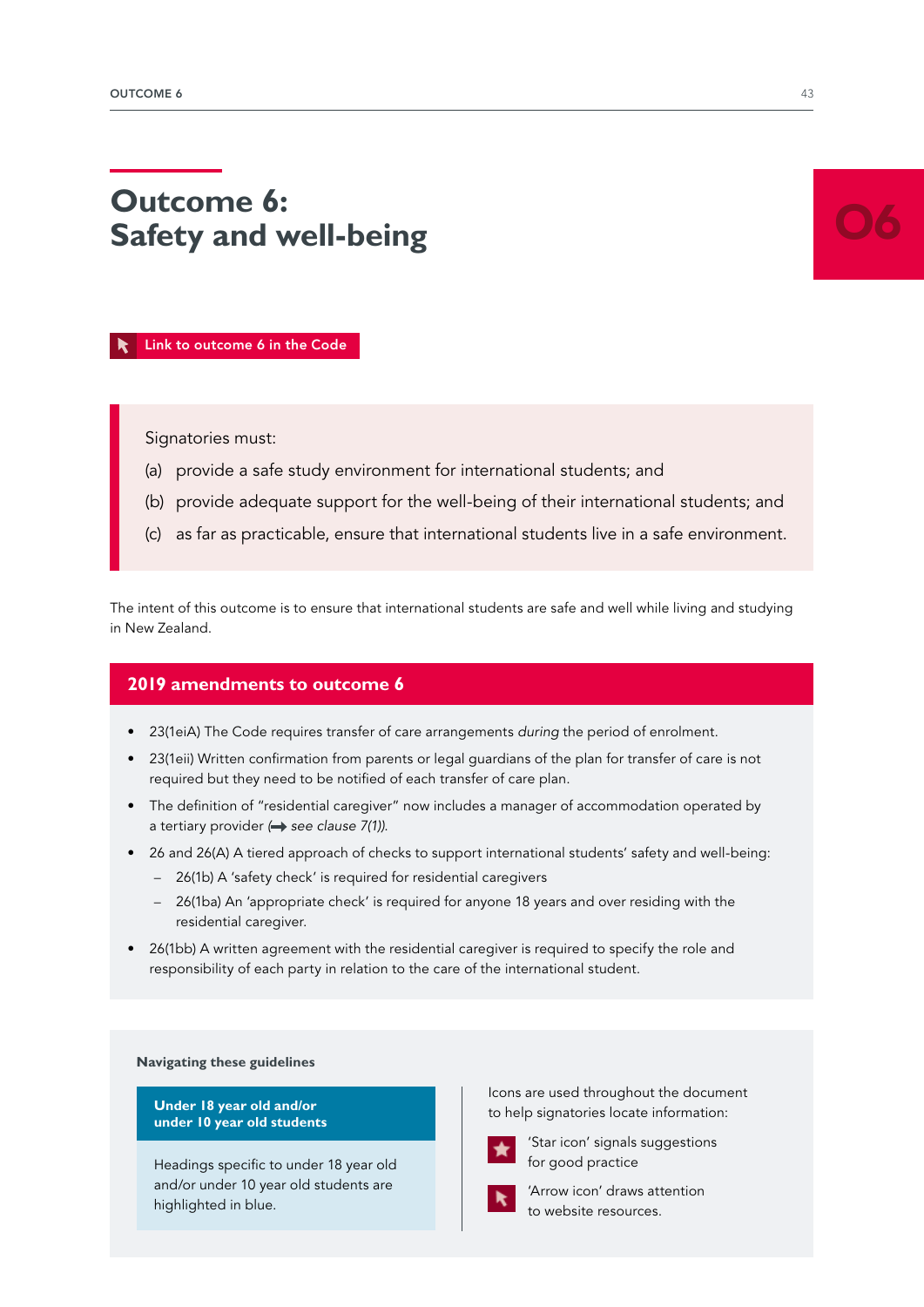## **Good practice for safety and well-being**

#### Cross-cultural awareness

Remember that your international students are away from home, in a different culture, a new environment, and may have limited English language proficiency.

Depending on their cultural background, international students may engage with support services and staff differently. Some will have no problem finding and accessing the advice, information, support and services they need, and which you readily provide. Others may be unfamiliar with, for example, appointment systems, or having to go to different staff members for different problems. Some students will find it challenging to report to staff things they are unhappy about or struggling with, particularly if they view those staff members as being in a position of authority or think it may affect their academic grades.

Consider cross-cultural training for your staff to develop their competency and understanding of other cultures. Cross cultural training can be provided during staff meetings, as part of their professional development, at community meetings, or in a handbook about relevant cultures.

#### Be proactive

Look for signs of distress in a student or if something is not right. Create a linked chain with all your staff, residential caregivers, the wider institution and community who are in contact with students. Do not rely on just one support person. Involve teaching staff, residential caregivers, other students/buddies, the local community. This allows the student many opportunities to speak to someone. If someone then sees that something is not right, they will pass the information on to a person who can follow up. Signs of distress include unexplained absences, poor performance, displays of strong emotion, lack of engagement, and lack of response when contacted.

#### Age-appropriate support and students here with family

The type and amount of guidance required is dependent on the age of the student and their living arrangements. Accommodation arrangements need to be sustainable for the time students are studying. Students over 18 are considered adults and therefore while you can provide advice and support, decisions are ultimately those of the students. A similar situation occurs for students who are living with their parents – students who are living with family are likely to have more support than those who are new to the country and are alone. When thinking about the type and amount of guidance required, it is worth considering that international students over 18 are often more vulnerable than domestic students over 18 OR of the same age.

#### Expect the unexpected

Unexpected issues, particularly if they involve the mental health of the student, may require time and specialist resources. Some situations may become challenging when they are not "extreme" enough to pass to an agency but are still a major issue for you to manage.

Factor this into your staffing and resourcing of provision for international students. Consider what additional support your international student staff may need when dealing with international student issues to ensure that roles are safe and sustainable.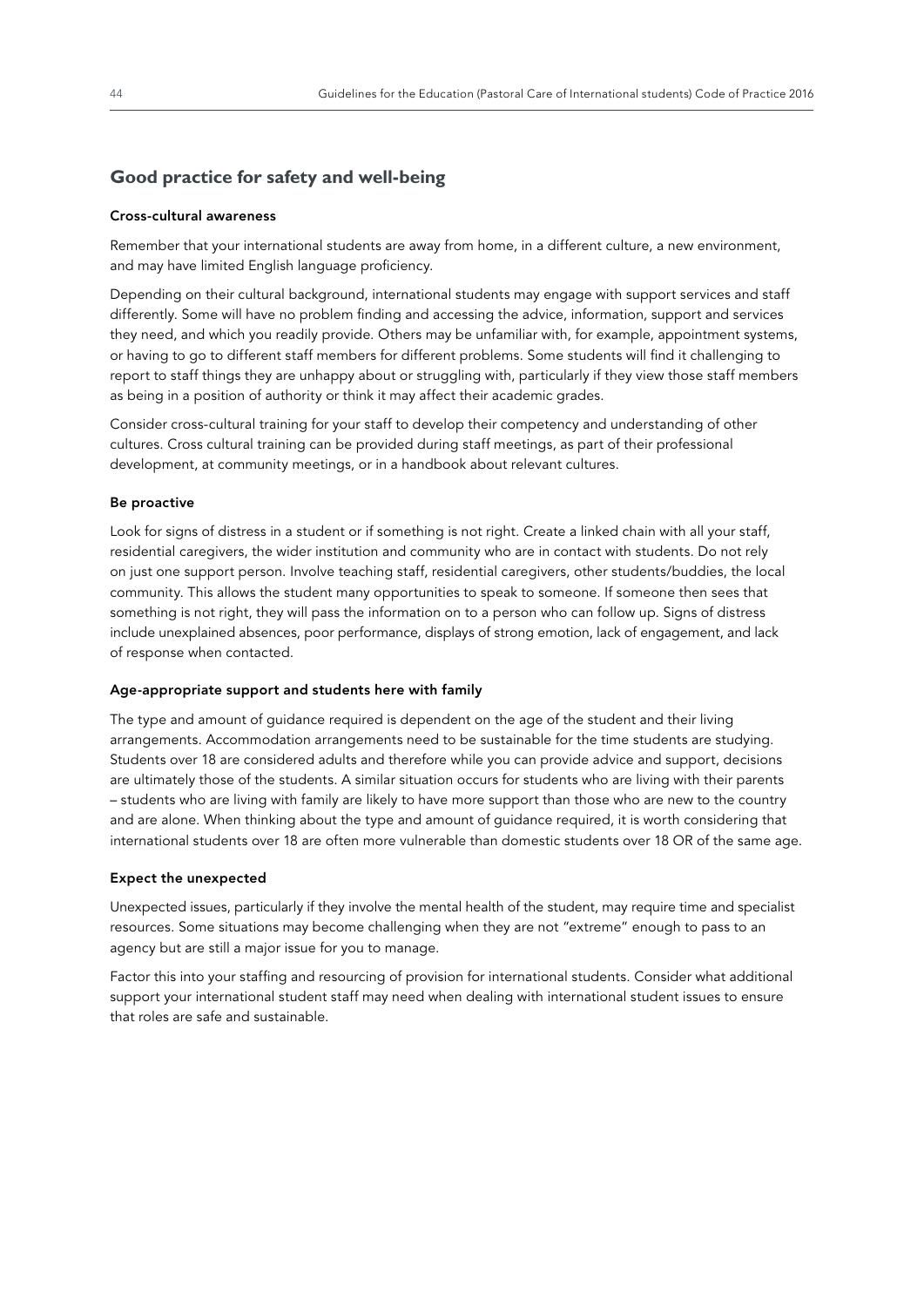## **22. Process: general**

## **22(a) and (b)**

## **Managing inappropriate behaviour**

Signatories must develop and implement policies and procedures so that instances of inappropriate behaviour by, or impacting on, international students are dealt with fairly and effectively.

It is important for all staff in your organisation to be aware of the channels to follow when working with an international student who may need support with unsatisfactory conduct.

When there is a serious issue, it is important that staff in your organisation know who to contact and who can support the international student. For example, it is good practice if the designated staff member in charge of international students under 18 in your organisation is known to all staff.

Check that your behaviour management policy and procedures are:

- fair and effective
- communicated to staff
- communicated to international students (and if under 18, their parents/legal guardians)
- implemented as planned.

Outcome 3 requires signatories to clearly communicate behavioural expectations and disciplinary procedures in the international student enrolment contract ( $\rightarrow$  see clause 16B (1) (b-e)) and again at orientation (**+** see clause 20 (1) (a)(d)(f)).

#### Consider ways to help students:

- understand what is considered inappropriate behaviour in your organisation
- understand the possible consequences of inappropriate behaviour, especially if these are conditions for termination of enrolment
- know where to go to get support if they are being bullied
- understand the avenues they can use if another student's behaviour is impacting on them.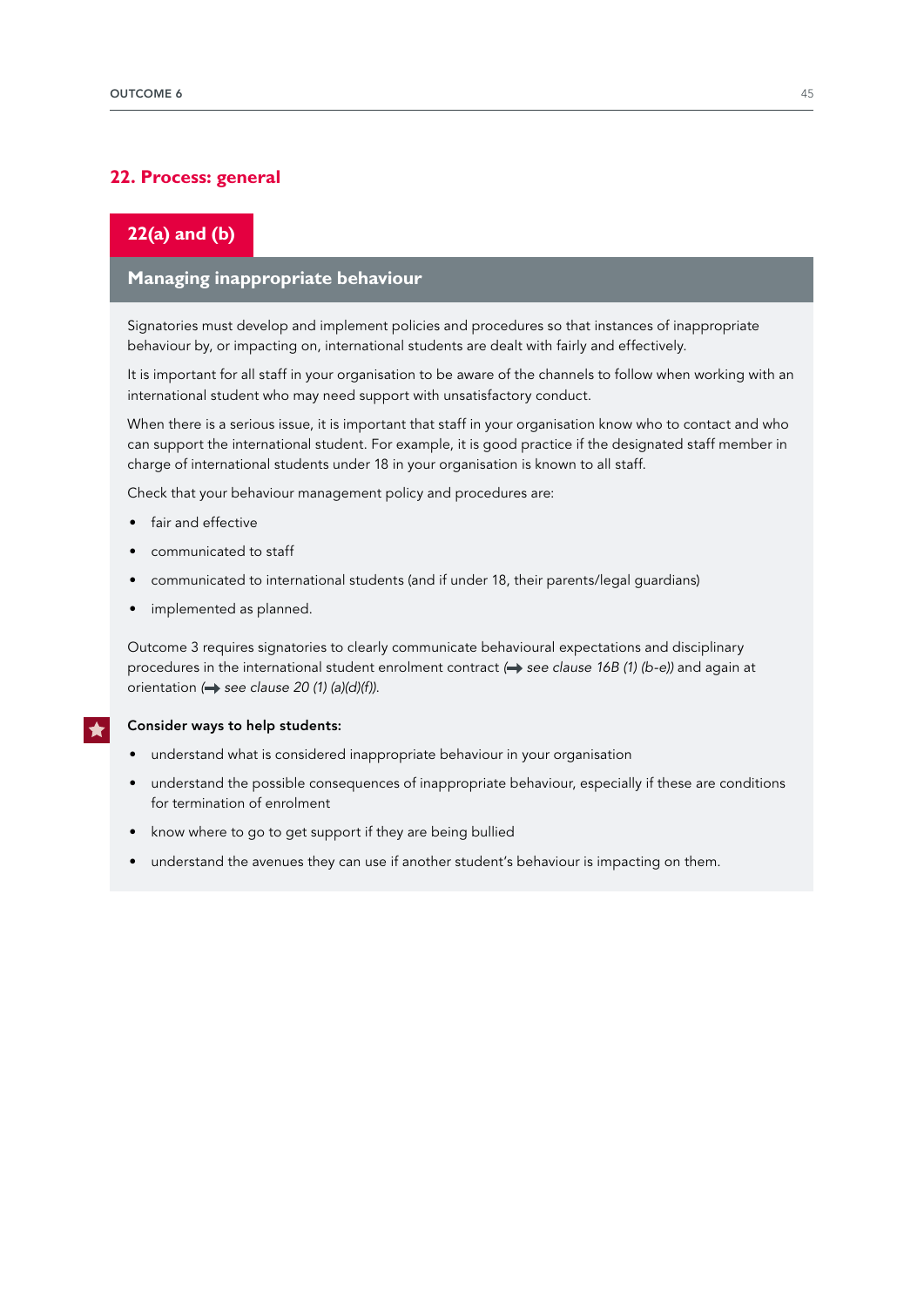## **22(ci)**

## **Advising students how to report and address health and safety issues**

Think about the information your international students will need to identify, report, and address health and safety issues.

Consider the structures and systems you have in place for reporting and addressing health and safety issues for domestic students. Some of these will need to be adapted for international students. For example, what is the process if an issue arises at a homestay?

#### Other suggestions on how you can meet your international students' needs:

- provide an orientation programme for your staff, homestay and the community
- include information about how to support international students
- consider the developmental needs of younger international students that may require increased sensitivity because their parents are not available
- include information about ways to report and/or address potential risks in living in a new culture and away from home, such as becoming involved in higher risk personal relationships due to feelings of loneliness, and the potential for experimentation with alcohol and drugs.

## **22(cii)**

## **Advising students on how to respond to an emergency**

Provide your international students with the information they need to respond to the types of emergency likely to occur on or off campus.

It is good practice to have critical incident plans to respond to different types of emergencies. Procedures for critical incidents and emergencies need to meet the needs of your international students and their age group. This includes providing first language support, where necessary.

A designated international student staff member should be part of the critical incident team to represent the needs of your international students. Critical incident plans should be reviewed regularly.

#### When developing a critical incident plan, consider:

- what emergencies might occur in your context
- how you can prepare your international students to respond in an emergency
- what information they need about how to respond in an emergency
- how to communicate this information to your international students. For example, an emergency pocket card can be given to international students to ensure they have instant access to emergency contact information and phone numbers.

Signatories can contact the Ministry of Education's 24/7 crisis team in the case of a critical incident. The Ministry of Education's crisis team will advise signatories on the steps to be taken.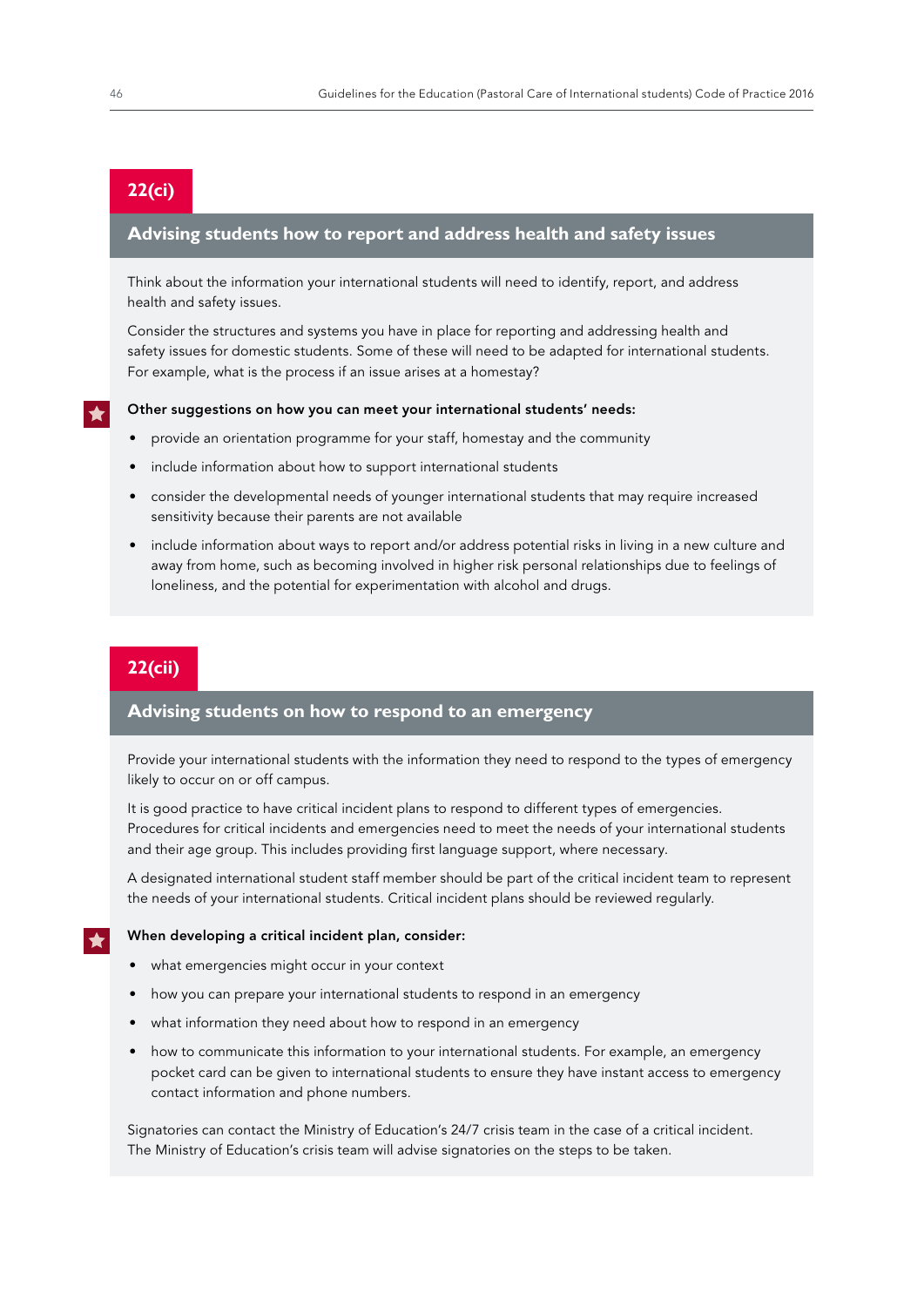## **22(cii) (continued)**

## **Advising students on how to respond to an emergency**

Developing a critical incident plan that covers all situations can be difficult. Plans need to cover a lot of details and have processes to connect to external agencies such as insurance companies, hospitals, embassies, government agencies, etc.

You will also need to keep in mind that incidents may end up including the whole organisation, for example if media is involved, if an embassy or high commission liaison is required, or if there is a need for victim support.

For guidelines for dealing with emergencies and traumatic incidents see [Ministry of Education advice](http://www.education.govt.nz/school/student-support/emergencies).

## **22(ciii)**

### **Advising students on how to access health and counselling services**

#### You might consider:

- adapting the ways your services are accessed to meet your international students' needs and approaches, for example having an open door, drop-in policy instead of an appointment system
- working with external providers so your international students have accurate information about how to access their services
- checking if your international students' insurance provider will cover counselling services
- how best to communicate information to your international students. For example:
	- first language support
	- during orientation
	- in your international student handbooks, prospectus and website
	- a tour of your organisation to show students where these services are located if available on site
	- through regular academic and welfare monitoring meetings.

#### Services can include:

- health (school nurse or medical centre after-hours medical and disability services)
- peer support
- pastoral support (international student advisors, deans, first language support person)
- counselling and mental health support [www.mentalhealth.org.nz/home/our-work](http://www.mentalhealth.org.nz/home/our-work)
- external agencies, including community ethnic groups to assist international students adapt to New Zealand culture and way of life.

It is good practice to make clear to parents or legal guardians of students under 18 years that counselling services are confidential unless a student is at risk to themselves or someone else.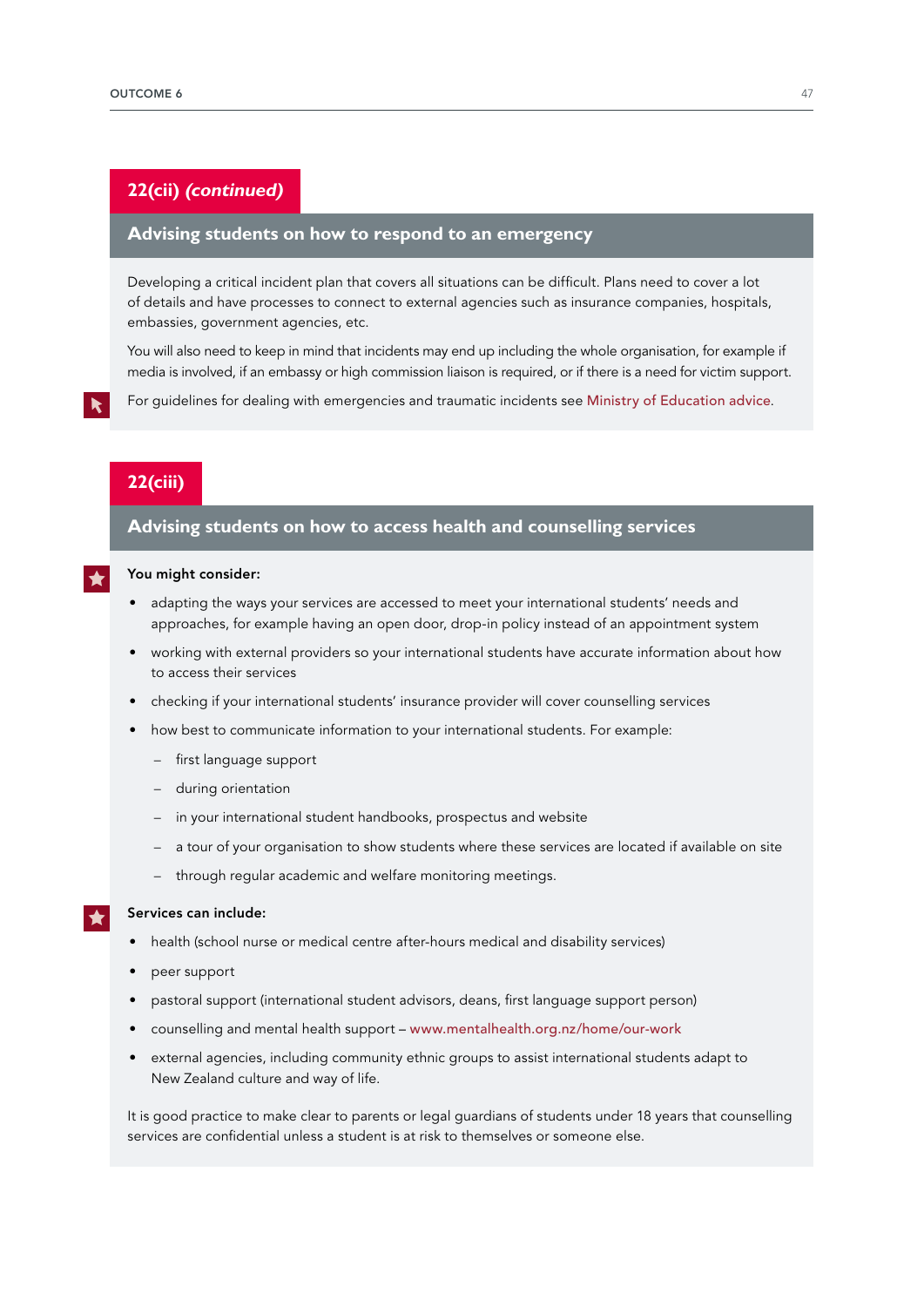## **22(civ)**

## **Advising students on how to engage with relevant government agencies**

Consider keeping a list of key contacts for government agencies that can assist if there are any concerns about your international students.

If appropriate, have processes in place to support your international students (and their parents or legal guardians if under 18) to contact these agencies.

Consider organising a meeting with the local community police constable for new international students.

## **22(d)**

**Have up-to-date contact details for each international student and their next of kin** 

Check regularly that the information you collect from your international students is up to date.

Contact information includes names, contact details in New Zealand and in their home country, passport number, national ID number and insurance and visa information.

It is good practice to hold paper copies of this information in multiple places both off site and onsite, in case of an emergency.

## **22(e)**

**Ensure that at all times there is at least one (1) staff member available to be contacted by an international student in an emergency** 

The Code requires that you have at least one staff member available to be contacted 24/7 by international students in an emergency.

#### Good practice for a 24/7 emergency contact includes:

- sharing the responsibility between several senior and experienced staff members
- ensuring they know where to get information, who to contact and what needs to be done in case of an emergency
- being clear with your international students about the types of situations they can use the 24/7 contact, and when they need to use national emergency services (111)
- thinking about the best way to give the 24/7 contact number to your students so they can access it in an emergency
- deciding if it is helpful and possible for students to have a 24/7 first language contact person.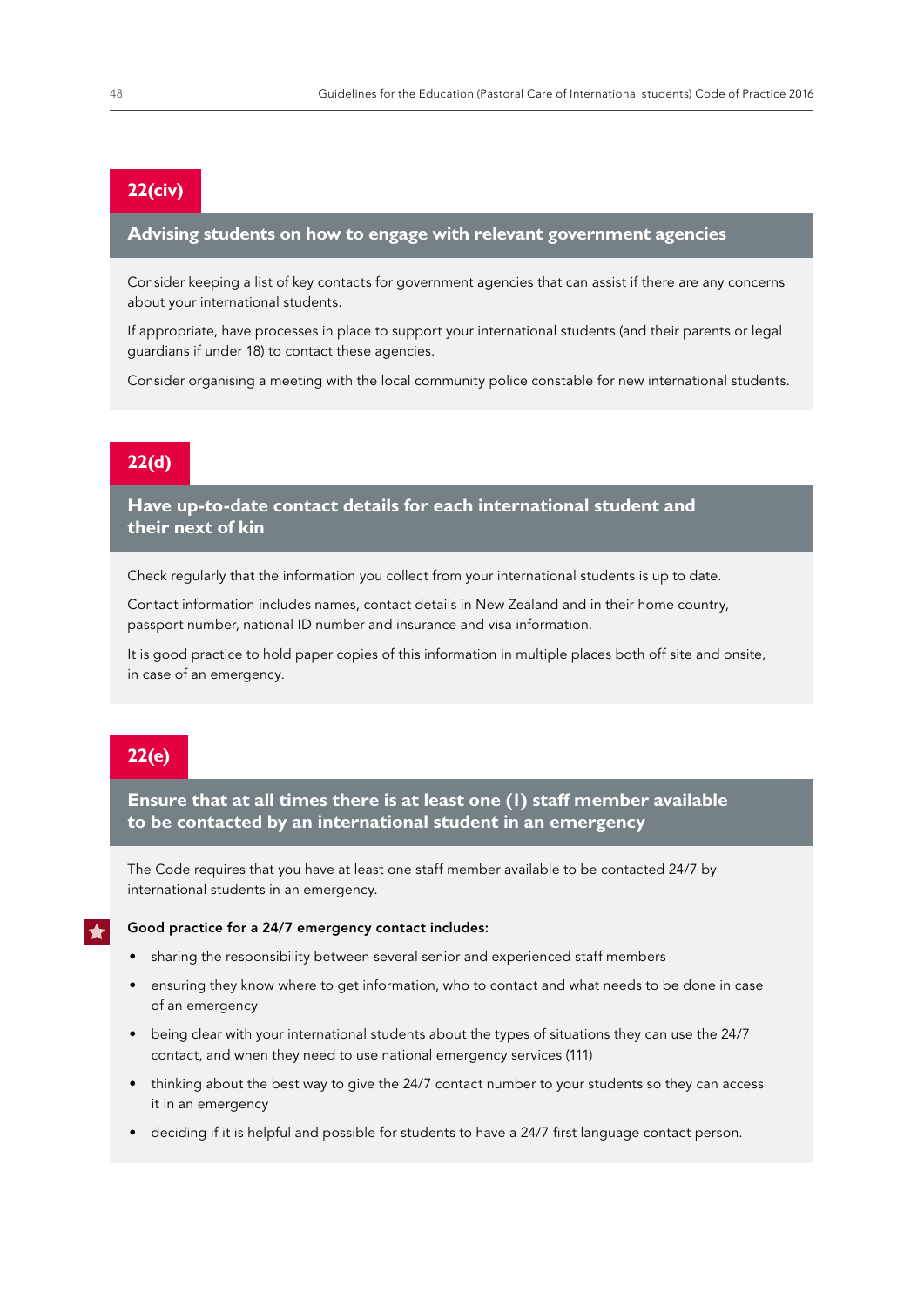### **23. Process: international students under 18 years**

## **2019 amendments to clause 23**

- The Code requires transfer of care arrangements during the period of enrolment.
- Written confirmation from parents or legal guardians for the plan for transfer of care is not required, but parents or legal guardians must be notified of the plan.

## **23(1c)**

## **Maintaining effective communication**

#### Suggestions for good practice:

- have a communication plan in place to ensure timely and appropriate communication with parents/ legal guardians and if relevant, residential caregivers so they are kept informed about the student's well-being and progress in study
- consider the type of information you will communicate about, i.e.
	- general progress school reports, newsletter/emails of the school's events
	- success of the accommodation placement and any changes to placement
	- how the student is settling in
	- student holiday and travel arrangements
	- illness and emergency situations
	- concerns and complaints, including absences and non-completion of work
- consider the frequency of your communications with all parties. How regularly is enough to ensure the communication is effective, i.e. ensures the student is safe and well? Parents of very young international students may want to hear from signatories more often
- note that parents of international students are entitled to the same progress information that is required by school policy for domestic students. This includes school reports and other progress information. You could send reports to parents directly, and/or to the agent and residential caregiver, where appropriate
- discuss and agree communication options before enrolment as part of the enrolment package to eliminate any misunderstandings. For example, some parents prefer it if the signatory communicates through their agent; others prefer signatories to contact them directly
- in your written agreement with the residential caregiver, consider your expectations of how and when they should communicate information to you, and how you will communicate any important information to them. For example, attendance issues, homesickness, health issues, etc.
- make sure parents and legal guardians are aware of the role of the residential caregiver and that information may be shared in order to ensure the student is safe and supported outside of your organisation. If necessary, this could be established in the student contract or homestay agreement
- consider privacy and other relevant laws in all communications. Have a plan in place for communicating with parents or legal guardians when something goes wrong. Always keep the best interests of the student in mind.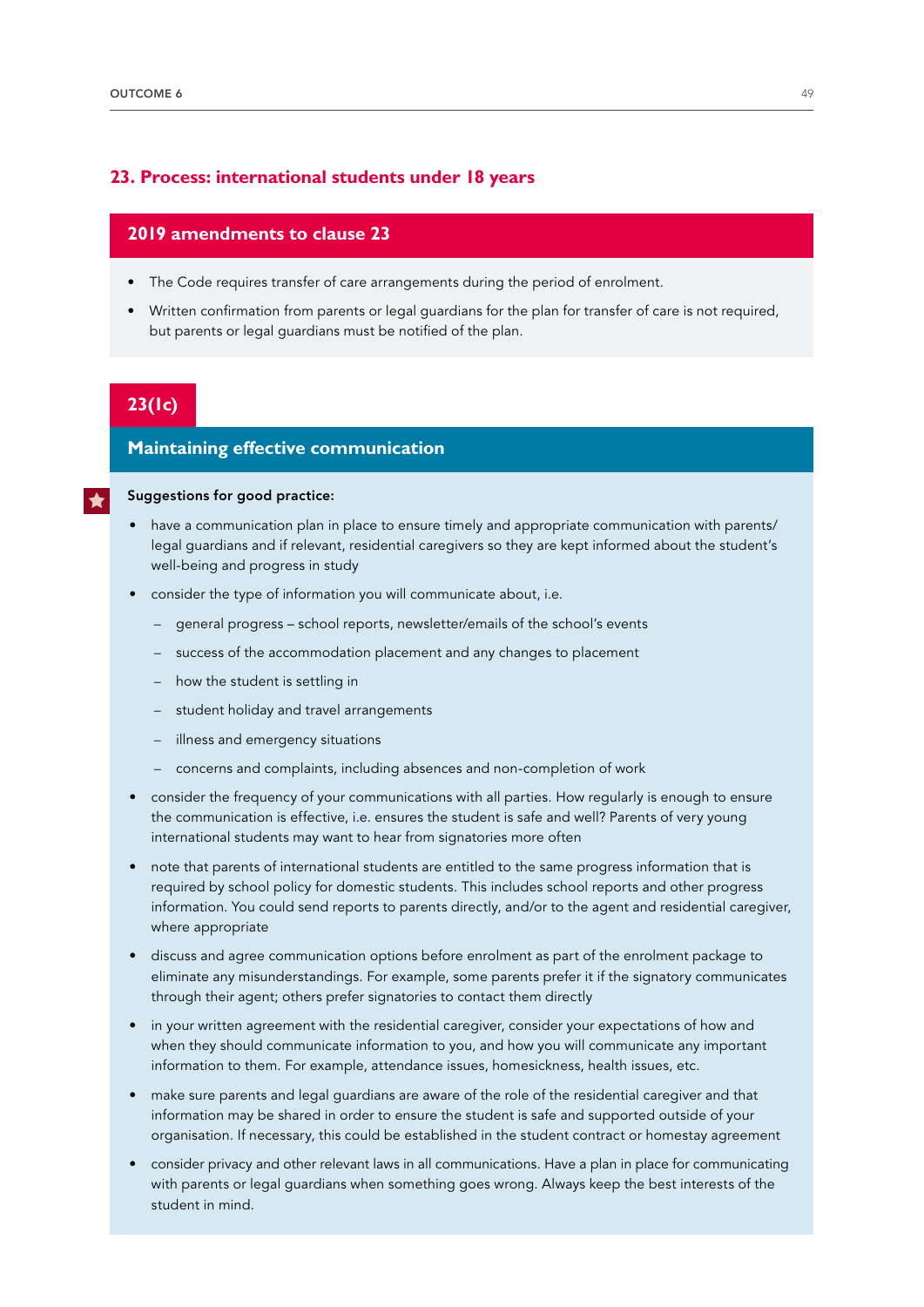## **23(1d)**

## **Designating at least one (1) staff member to monitor students under 18**

For some providers, there may need to be several staff with this responsibility.

#### Factors to consider when assigning staff members to monitor the needs of international students include:

- number of international students in the organisation
- ability to communicate with international students
- frequency of intakes per year and orientations required
- age of students
- the home country and culture the student has come from
- type of accommodation.

Consider how you can resource and support this role.

International student needs for pastoral care can be unpredictable and can happen outside your school's teaching time.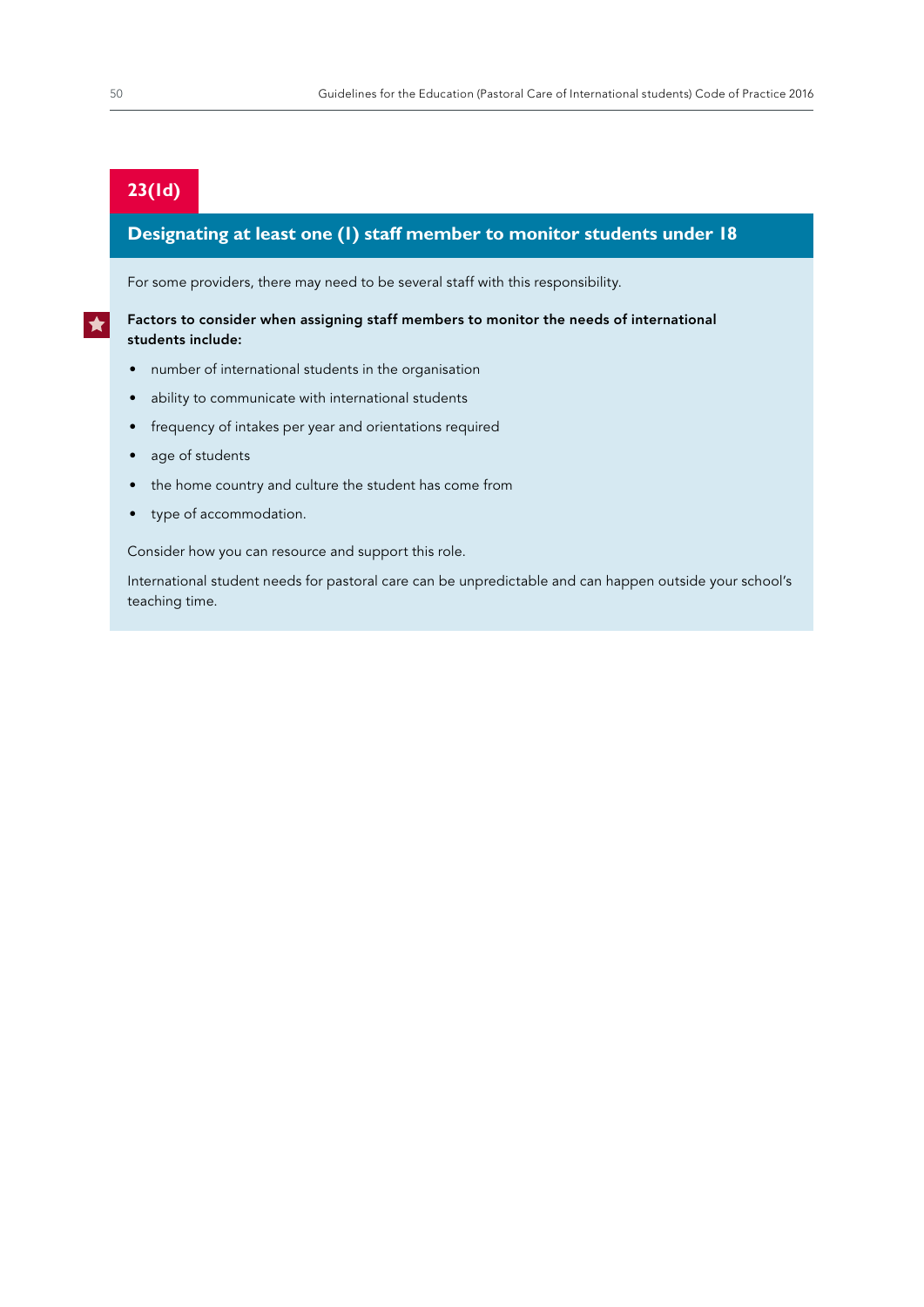## **23(1e)**

## **Transfer of care, for the student who is in the care of a residential caregiver**

Transfer of care applies to international students between 10 and 18 years in the care of a residential caregiver. Transfer of care does not apply to international students under 10 years of age, who must live with a parent, legal guardian or in an approved school hostel.

A transfer of care arrangement may be to the student's parent, legal guardian or another person nominated by the parent or legal guardian.

Ensure that a plan is in place for the transfer of care of the student, *for each transfer that occurs during*  the period of enrolment and *for the transfer that occurs at the end of enrolment*.

#### You might consider the following when arranging transfer of care:

- what needs to be included in the plan, i.e.:
	- flight bookings
	- arrangements for getting your international student to the international airport
	- travel arrangements for international student from his/her residential caregiver to the nominated approved person
- being clear who is responsible for the pastoral care of the student and at what stage
- including an additional section in the enrolment contract relating to transfer of care
- identifying the basic criteria for any named person approved for transfer of care, which could include:
	- being 18 years or over
	- being known to the student and the parent or legal guardian
	- agreeing to take responsibility for day-to-day pastoral care during the agreed period
	- agreeing to communicate regularly with the residential caregiver and/or your organisation during the agreed period. For example, email, text, phone call, WeChat, etc.
- alerting parents if you suspect that the nominated person they have approved does not meet the agreed criteria, or if there are any other concerns regarding the transfer of care
- keeping a dated, written record of all communication.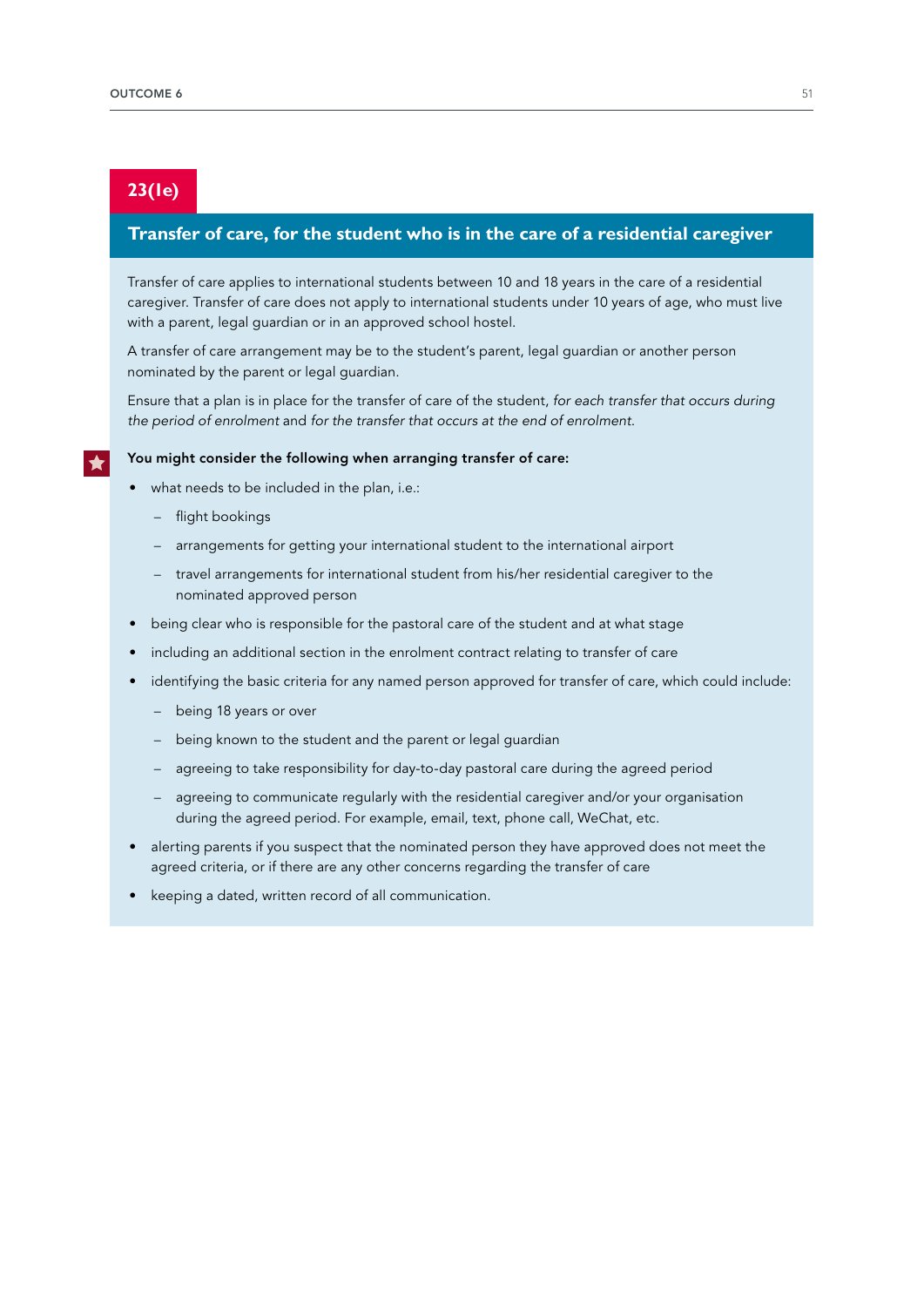## **24. Process: international students under 10 years**

## **24(1)**

**International students under 10 years must live with a parent or legal guardian, unless they are accommodated in a school hostel** 

All international students under 10 years of age enrolled with a signatory must live with a parent or legal guardian, or in an approved school hostel, for the length of their enrolment.

This applies to all international students, whether they are here long-term or for a short-term visit as part of a group.

→ See clause 7 for the definition of a legal guardian. To become a legal guardian, the person must be appointed by court or testamentary appointment. Relatives or designated caregivers are not the same as legal guardians.

A list of approved hostels can be found with the Ministry of Education. Please contact them at [hostel.licensing@education.govt.nz](mailto:hostel.licensing%40education.govt.nz?subject=)

Your systems need to ensure that any international student aged under 10 is living with a parent/legal guardian during their enrolment. Parents cannot be absent, for example travelling in New Zealand or returning to their home country while their children are here at school.

#### Ways to monitor that the student is genuinely living with their parents:

- always request proof of legal guardianship. As required, seek legal advice on the authenticity of any documents
- introductory visits by school staff to the home to establish contact
- as part of the student's enrolment, check to see what type of visa the parents hold. In cases such as this, most parents will hold a 'guardianship visa'. Their visa should cover the same period as their child's visa
- ensure the enrolment contract clearly outlines conditions for enrolling under 10-year-old students and the school's process if a parent has to leave the region or country but leave the student behind. Parents should be aware of these conditions before enrolment so there are no misunderstandings
- invite parents into the school to make them feel welcome
- ask international students' teachers to tell you if they suspect that the parents are absent or if they notice someone else is bringing the international student to school
- ask teacher(s) to let you know of any information in student's work indicating that the parents are not at home
- check the parents' signature on notes or homework sent home
- check that parents attend student/teacher interviews.

Any actions taken by the school need to have the safety of the young international student as the number one priority.

See further examples of good practice in the [Code Toolbox, outcome 6](https://www.nzqa.govt.nz/providers-partners/education-code-of-practice/code-of-practice-toolbox/outcome-6/).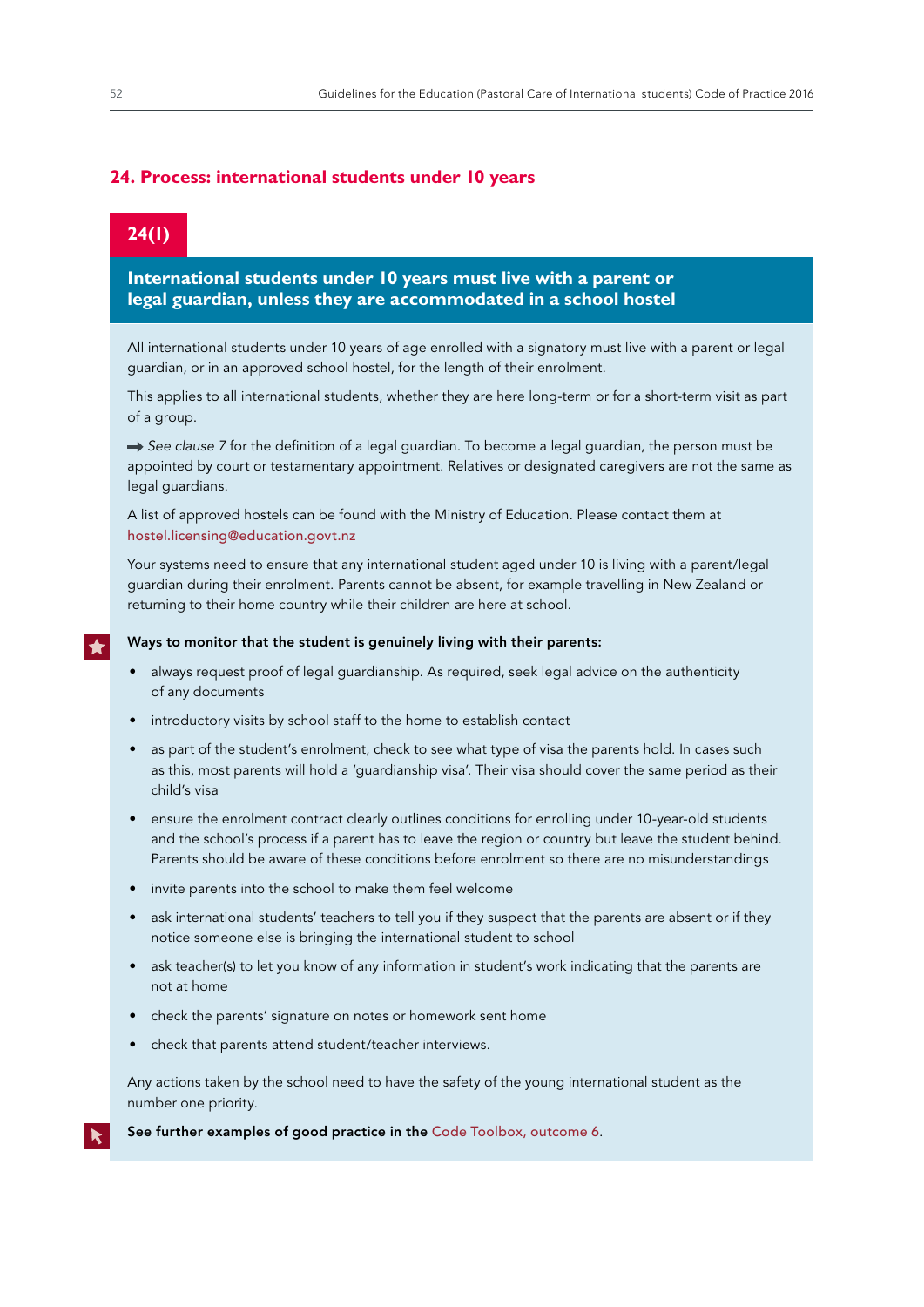## **25. Process: international students at risk or with special needs**

## **25(1a)**

### **Ensuring that appropriate measures are in place to address needs and issues**

Determining which measures are "appropriate" is a decision that you need to make as signatory, based on your particular at-risk or special needs learners and their context.

Under the Code, you are required to ensure the right measures are implemented, and to check their appropriateness through your ongoing processes of self-review.

Sometimes you will identify at-risk or special needs students prior to enrolment. Other times unexpected issues will arise for students during the enrolment period.

#### When determining which measures are appropriate, consider:

- drawing on and adapting the policies, processes, and resources that you already have in place for at-risk or special needs domestic students
- the age, maturity, and cultural/linguistic background of the student
- whether the issues were disclosed by the student/parents/legal guardians prior to enrolment, or whether they have surfaced
- what your enrolment contract says about such needs and issues arising, particularly in a case of non-disclosure
- the length of time the student has been enrolled with you
- the longevity of the issues and whether things are improving or deteriorating
- your organisation's capacity to provide the required support to the student
- which measures may need to be provided by external parties
- whether there will be an extra cost for the measures and who will pay (NB: international students are not usually eligible for Ministry of Education's Special Needs Funding)
- how you should communicate with the student, relevant staff, other agencies, the student's parents/ next-of-kin, residential caregivers, etc., in accordance with the principles of the Privacy Act 1993
- how you will document the case, any communications, and the measures undertaken and their effectiveness
- at which point a deferral or termination of enrolment may be the best course of action
- providing supervision and mental health/wellbeing support for staff involved in supporting at-risk or special needs students. At times, this can be very stressful
- ensuring that no staff member acts in silo when dealing with at-risk students, and that serious cases are handled by senior and experienced staff.
- The [Mental Health Foundation](https://www.mentalhealth.org.nz/get-help/in-crisis/) website offers some valuable support in relation to mental health.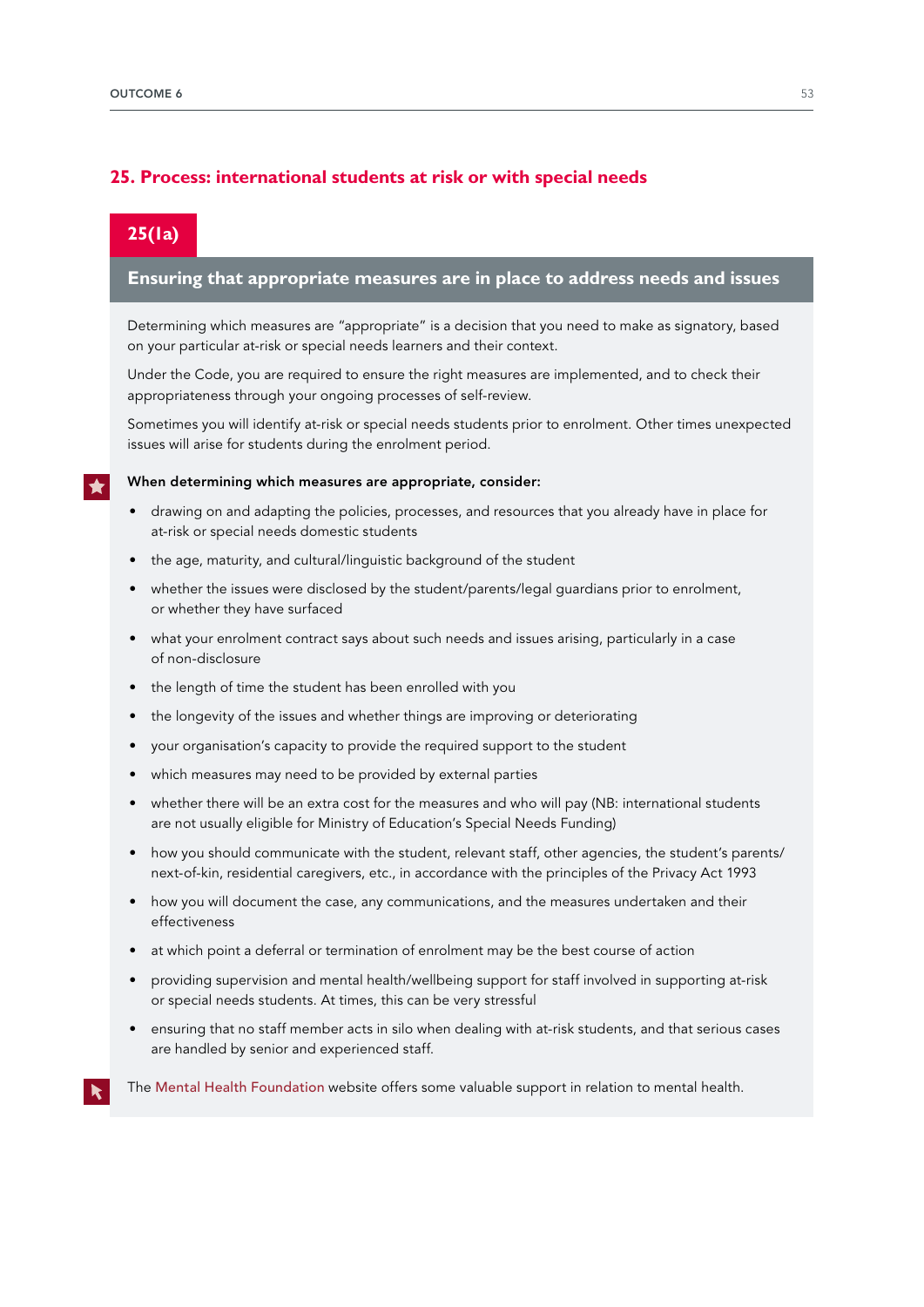## **25(1b) and 25(1c)**

**Informing parents, legal guardians, or next of kin and reporting issues to relevant agencies** 

For all students, but especially those aged over 18 years, consider how much information you need to communicate to their parents or next-of-kin.

Ensure all communications comply with the Privacy Act 1993. There may be different requirements for students aged under and over 18.

If possible, communicate with your parents/legal guardians or next-of-kin as soon as issues come to your attention. Keep them informed as the situation evolves.

#### Good practice considerations:

- check that you have procedures for escalating issues
- staff and residential caregivers should be informed of the process
- before reporting on the issue, check your obligations under the Privacy Act 1993. Consider if the student wants the issue reported and try to obtain the student's consent before any personal information is disclosed, even if reporting is mandatory.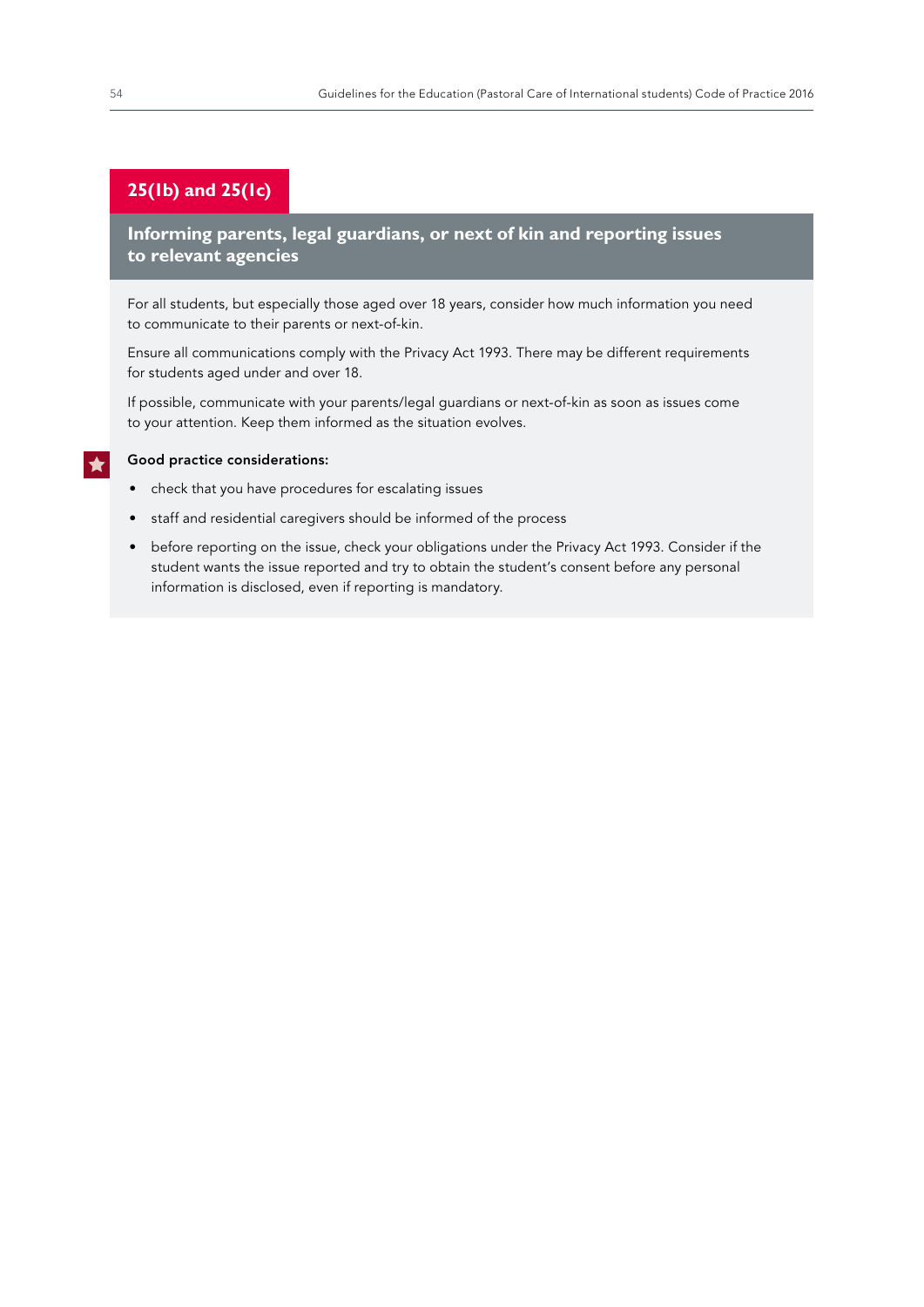## **26. Process: accommodation**

## **2019 amendments to clause 26 Process: accommodation**

- The definition of residential caregiver includes a manager of accommodation operated by a tertiary provider (**+** see clause 7).
- A tiered approach of checks to support international students' safety and well-being **→** see clause 26 and 26A):
	- a 'safety check' is required for residential caregivers (→ see clause 26(1)(b))
	- an 'appropriate check' is required for anyone 18 years and over residing with the residential caregiver ( $\rightarrow$  see clause 26(1)(ba)).
- A written agreement with the residential caregiver is required to specify the role and responsibility of each party in relation to the care of the international student  $\leftrightarrow$  see clause 26(1)(bb)).

## **Good practice for accommodation**

#### Scope of signatory responsibility for accommodation

The scope of responsibility around accommodation depends on the age of the student, the type of residential caregiver, and whether accommodation has been organised by the signatory, by the student themselves, or through a third party such as an accommodation agent.

If using an agent, you must ensure that the agent is compliant with the Code.

If you have arranged accommodation, no matter what the age of the student, you are responsible for ensuring that the accommodation is fit for purpose.

#### Things to look for to ensure safe and acceptable accommodation include:

- level of safety and security
- **location**
- standard of bathrooms and other facilities
- standard of cleanliness
- temperature and heating
- appropriate bedroom furniture
- appropriate linen and bedding
- study desk and chair with adequate lighting
- provisions for emergencies, i.e. first aid supplies, smoke alarms
- whether the physical and emotional environment is safe for the student.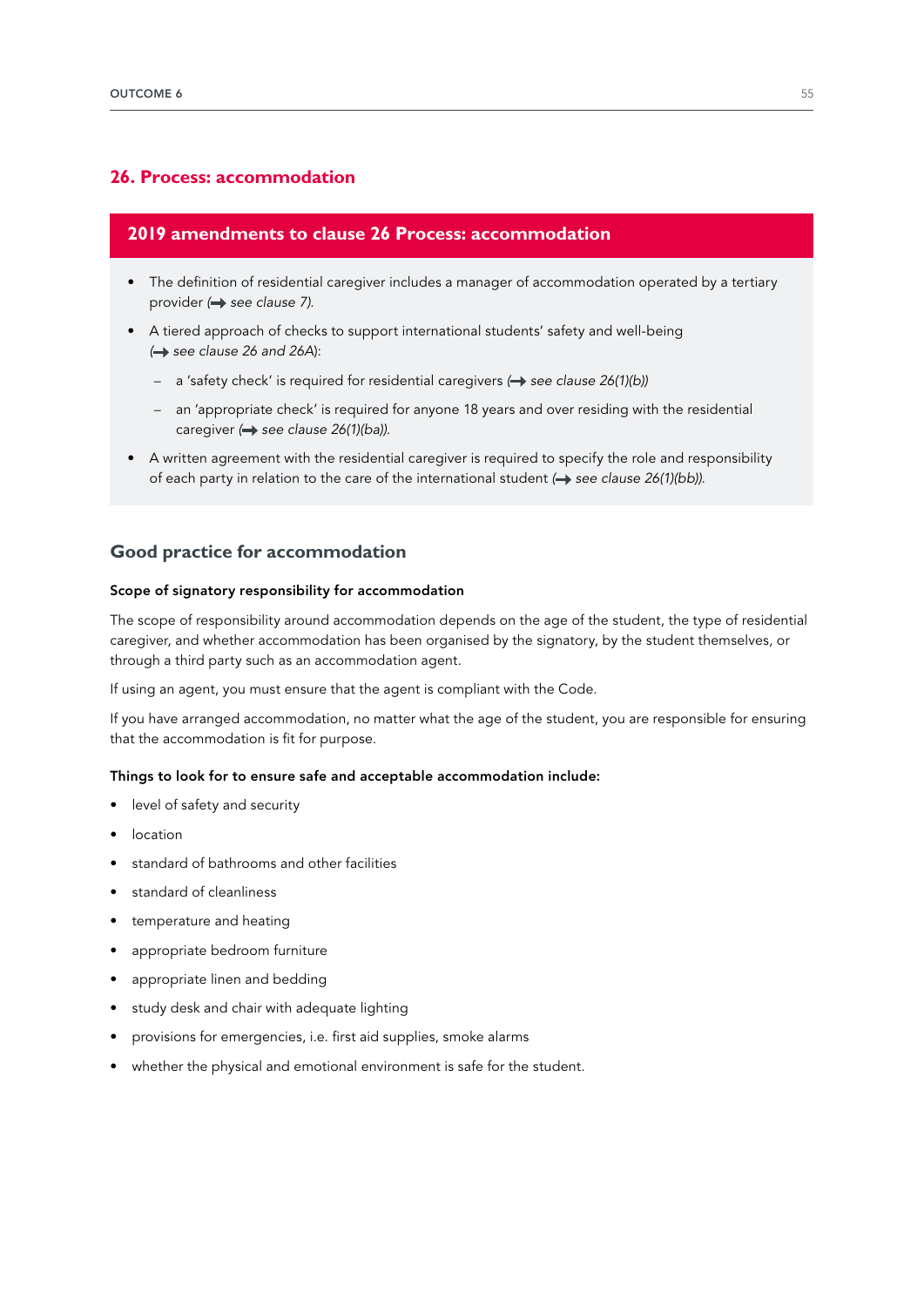## **Students aged under 18**

## **26(1a)**

**The international student's accommodation is safe, is in acceptable condition, and meets all regulatory and legislative requirements** 

#### Suggestions for good practice:

- include home visits and accommodation requirements in the residential caregiver agreement
- explain your home visit expectations to parents of international students in case they want to designate a caregiver
- visit student accommodation at planned intervals to ensure the accommodation provided is maintained at an acceptable standard (see guidelines above on "What to look for to ensure suitable accommodation")
- visit the accommodation while the student is present to gauge the interactions between the student and the residential caregiver
- request a declaration from residential caregivers that their home meets all relevant legislative requirements so that this can be used as evidence that living conditions are deemed safe. Spot-check this at a visit
- ask about accommodation at scheduled or informal meetings with students to monitor issues arising
- keep good records and document your visits so that you have evidence of your practice when undertaking self-review or should any grievances arise.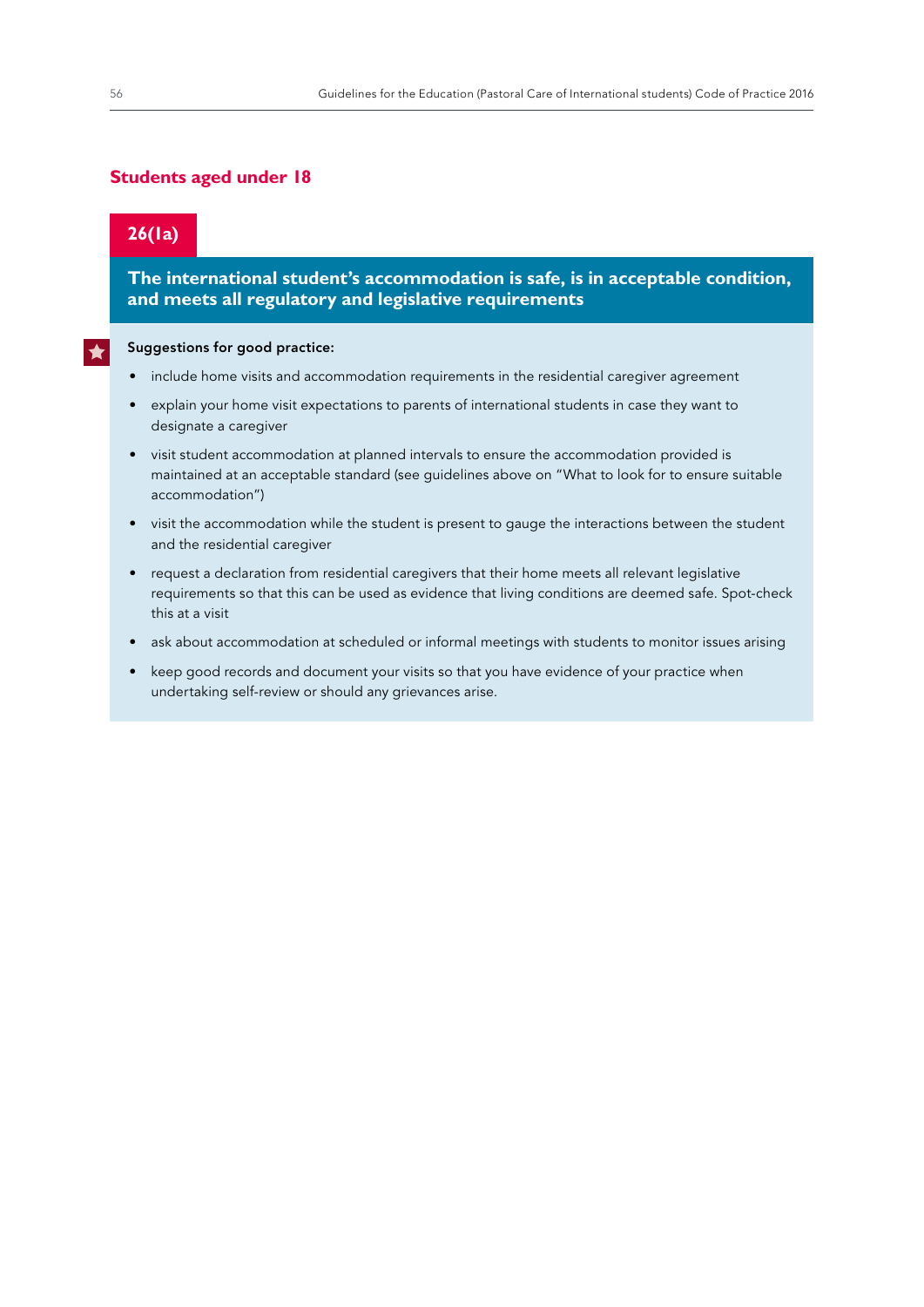## **26(1)(b and ba)**

## **Safety checks and appropriate checks are completed and up to date**

Safety checks are required for all residential caregivers at least every three years, except for in the case of temporary accommodation (short-stay visits) when the supervisor meets the requirements under 26A(2) of the Code:

- the residential caregiver is a supervisor
- is not a resident of New Zealand
- is travelling with and accompanying the international student for the purpose of supervising him/her during the student's educational instruction.

Safety checks are to protect your international students, as far as practicable.

These requirements mirror the safety check requirements under the Children's Act 2014.

Take a risk-based approach to safety. Consider the kinds of risks students may be exposed to and how they can be protected.

All information obtained during the safety check process is confidential.

Processes must be in place to protect the privacy of participants, including any information obtained through the police vetting process.

Appropriate checks are also required at least every three years for any person aged 18 or over who resides at a residential caregiver's accommodation if that person is temporarily residing there, or if they reside there for 5 or more consecutive nights in any month.

#### When determining whether a check on other residents aged 18 and over is 'appropriate', consider:

- what checks to carry out for people 18 years or over residing at the residential caregivers to ensure the safety of international students
- whether the components of the full check are appropriate, including the measures you already have in place
- applying the full safety check to start with and then reducing the components of the check once you have a more practical sense of what is enough to give you assurance
- that an appropriate check of a person 18 years or over who lives with the residential caregiver may not be at the same level as for a residential caregiver. For example, a tertiary hostels registration process might have sufficient safety check information to give a signatory confidence an international student will be safe in the hostel
- developing a clear organisational policy on safety checks and appropriate checks for all staff to follow.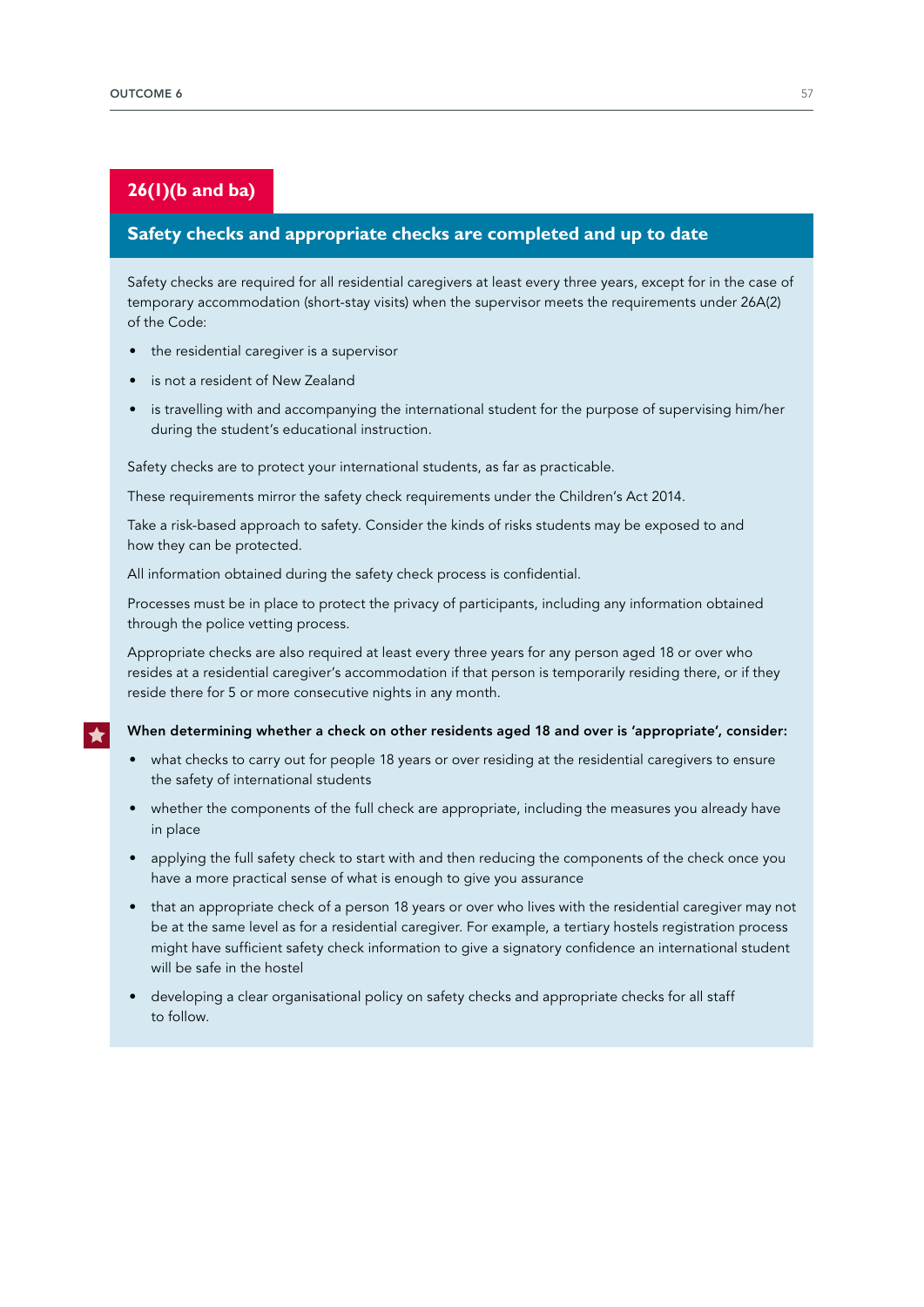## **26(1bb)**

## **Written agreement with the residential caregiver**

Signatories are responsible for ensuring there is a written agreement in place with each of its residential caregivers who are accommodating students aged under 18.

The written agreement (or contract) must specify the role and responsibilities of each party in relation to the care of the international student so that both parties are clear about where their responsibilities lie.

#### Good practice suggestions:

- make sure the residential caregiver is aware of your expectations when caring for an international student. For example, the level of support they are expected to provide for the international student, which might include taking the student to a doctor, helping them to integrate within their communities, the sort of meals they need to provide (and how often), etc.
- expectations on how and when to communicate with your organisation. For example, if the residential caregiver notices a change in behaviour with the student such as staying in bed longer than usual, not eating, or an event that may impact on the student's well-being, etc.
- outline the organisation's processes, for example school permissions, transfer of care arrangements, etc
- expectations of when and how often the residential caregiver will be paid
- outline what the student is responsible for. For example, payment of personal products, extra snacks, etc.
- provide information of what you expect the residential caregiver to ideally provide for the student. For example, their own room, a bed, desk, unlimited internet, house key, smoke alarm in their room, laundering clothes, etc. Here your expectations may be informed by student and parent feedback you have gathered
- consider holding residential caregiver workshops/evenings to ensure all residential caregivers are clear about what to expect of your organisation and your international students. It is also a good opportunity for residential caregivers and, if appropriate, your students to meet one another and offer support
- consider developing a residential caregiver handbook that can be shared with international students, their families, and agents so everyone is aware of expectations.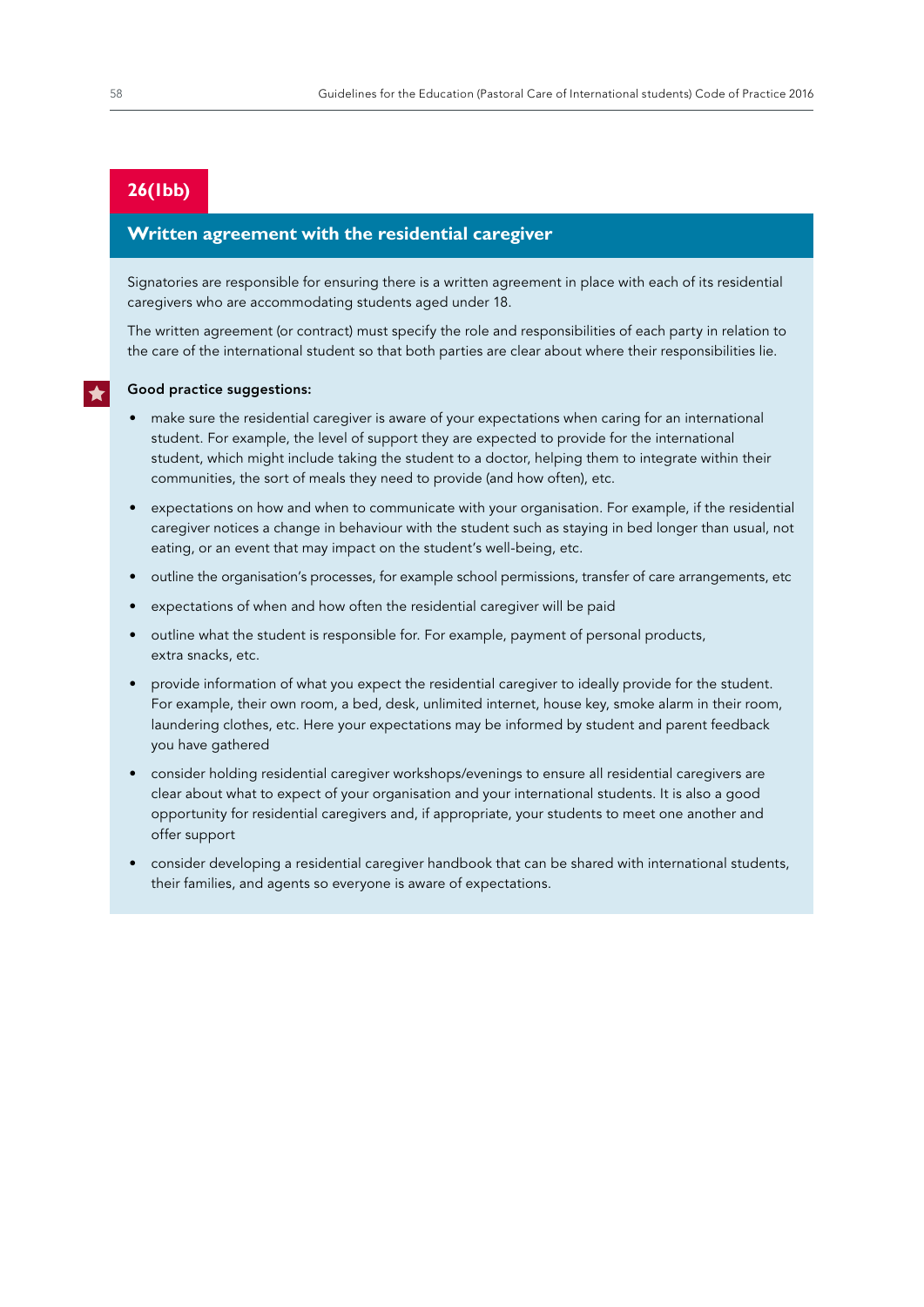## **26(1d)**

## **Student interviews and home visits to monitor and review the quality of residential caregiver**

#### Some suggestions for practice:

- consider what systems you need to have in place for effectively and efficiently monitoring and reviewing the quality of residential care for your international students aged under 18
- consider whether you will interview students or visit the home first
- consider whether the home visit will be planned or spontaneous, i.e. whether you will give the caregiver lots of notice or short notice. You may need to outline your home visit process in the residential caregiver agreement to manage expectations
- there is no set approach to student interviews, which could be conducted in person, over the phone or by video chat
- when interviewing:
	- use an interview template so you ask the same questions each time and gather baseline data. This will help you to identify trends at particular residential caregivers and about your students in general
	- ask open-ended questions or prompts that allow the international student to open up and provide the information you need. For example, "Tell me about…your room/your sleep/the food you are eating/how you spend the evenings, etc."
	- remember to keep the language plain and simple, to ensure students who are speakers of other languages understand what you are asking
	- remember that students from some cultural backgrounds will not tell you immediately or directly if there is a problem. You may need to ask the same question in several different ways throughout the interview. Be prepared for some students to tell you about big problems only at the very end of the interview! If possible, allow extra time for this
	- have a documented process in place to follow when discussing accommodation, so you can file notes to refer to later as required
	- refer problems to the appropriate staff member, service or agency
	- follow-up any serious concerns immediately.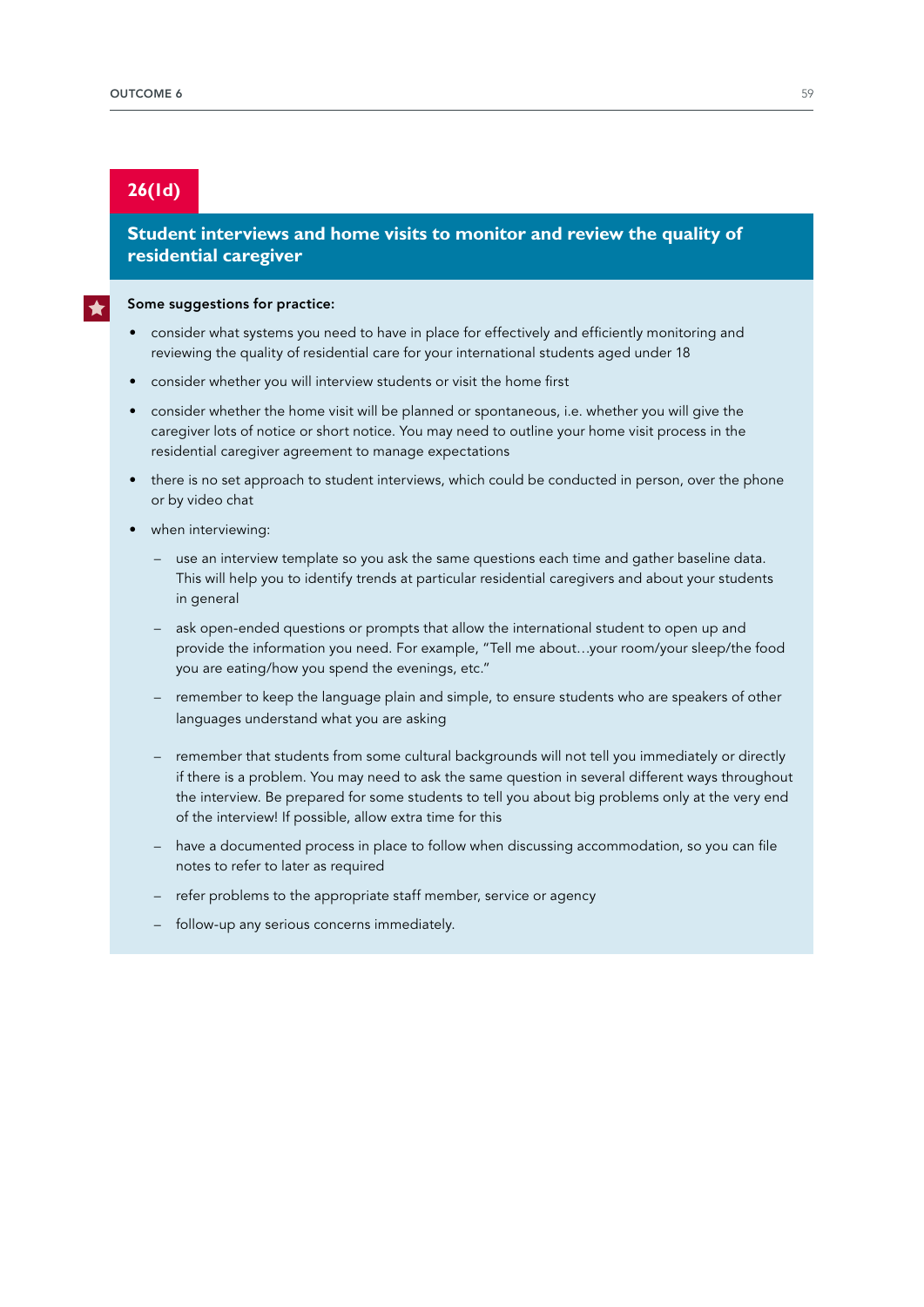## **26(1e)**

## **Written agreement that the designated caregiver is subject to the signatory's approval and clarification around responsibilities**

Designated caregivers are relatives or close family friends designated in writing by a parent or legal guardian of an international student under 18 years as the caregiver and accommodation provider for that student.

A committed and ongoing relationship between the international student's family and the designated caregiver is an important element of a successful designated caregiver placement.

Parents and legal guardians must also agree in writing that the designated caregiver is subject to the signatory's approval – not only at the outset of the arrangement but their continued approval throughout enrolment – and that the signatory is not responsible for the international student's day-to-day care when the student is in the custody of the designated caregiver.

As with all other types of residential caregiver, safety checks and appropriate checks for designated caregivers and anyone aged over 18 residing with them, must be completed and up to date before signatory approval is given.

Ensure there is flexibility to remove international students from a designated caregiver if Code requirements are not being met. For example, you could include scheduled home visits as a condition of the written agreement.

## **26(1ea)**

**If the student's residential caregiver is a supervisor: written agreement to clarify responsibilities** 

You will need to have a process to ensure that the parent or legal guardian of the student has provided written agreement that the signatory is not responsible for the student's day-to-day care when the student is in the custody of a supervisor.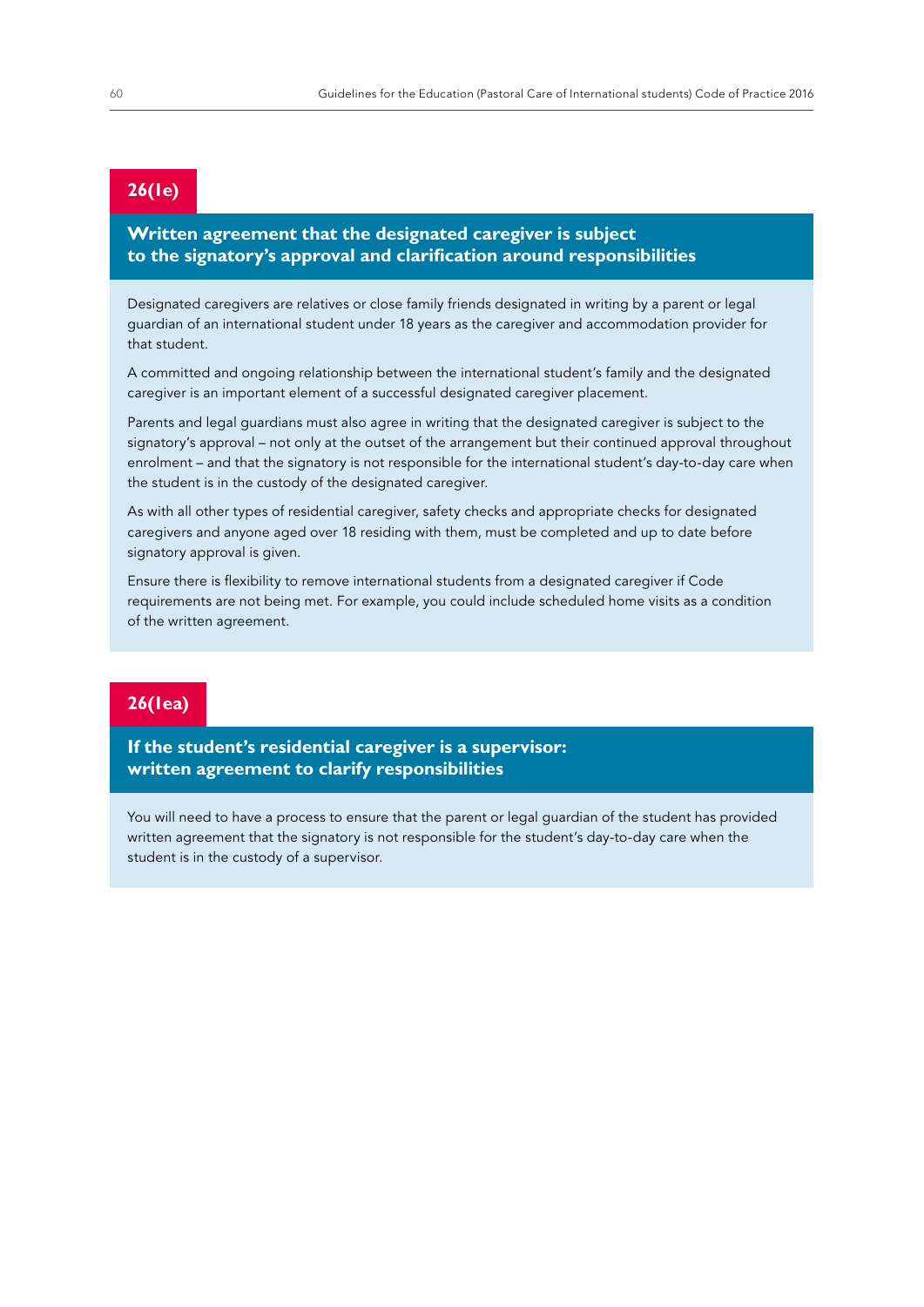## **26(1f)**

## **Appropriate separation of international students from others of different ages in the accommodation**

This relates to the safety of international students in their accommodation and clarifies that they must be appropriately separated from anyone of a different age, regardless of whether those people of different ages are also students.

#### Consider:

- checking the sleeping arrangements in the house during your student interviews and homestay visit
- asking a set of questions when interviewing your international student to prompt information that gives you confidence the student feels safe in their accommodation.

## **26(1g)**

## **Appropriate supervision in the accommodation**

New Zealand laws relating to appropriate supervision of children aged under 14 also apply to international students aged under 14.

Signatories should consider, discuss and agree expectations regarding, for example, what happens if the residential caregiver wishes to go out or away without the international student. These expectations can be clarified in the written residential caregiver agreement.

#### You may find the following links useful:

[Code Toolbox, outcome 3, "Provider responsibilities for international students"](https://www.nzqa.govt.nz/providers-partners/education-code-of-practice/code-of-practice-toolbox/outcome-3/provider-responsibilities/)

[Hosting International Visitors Guidelines](http://www.education.govt.nz/assets/Documents/School/Supporting-students/Student-Wellbeing/HostingInternationalVisitorsFAQs.pdf)

[Hosting Short-Term International Visitors](https://www.education.govt.nz/school/student-support/supporting-transitions/international-student-visitors/)

## **26(2)**

**International students 18 years or over who live in accommodation provided or arranged by a signatory** 

Signatories are responsible for ensuring that the student's accommodation is safe, is in acceptable condition, and meets all regulatory and legislative requirements. They are also responsible for maintaining effective communication with the student when accommodation issues arise.

 $\rightarrow$  See quidelines at 26 (1a) for good practice suggestions.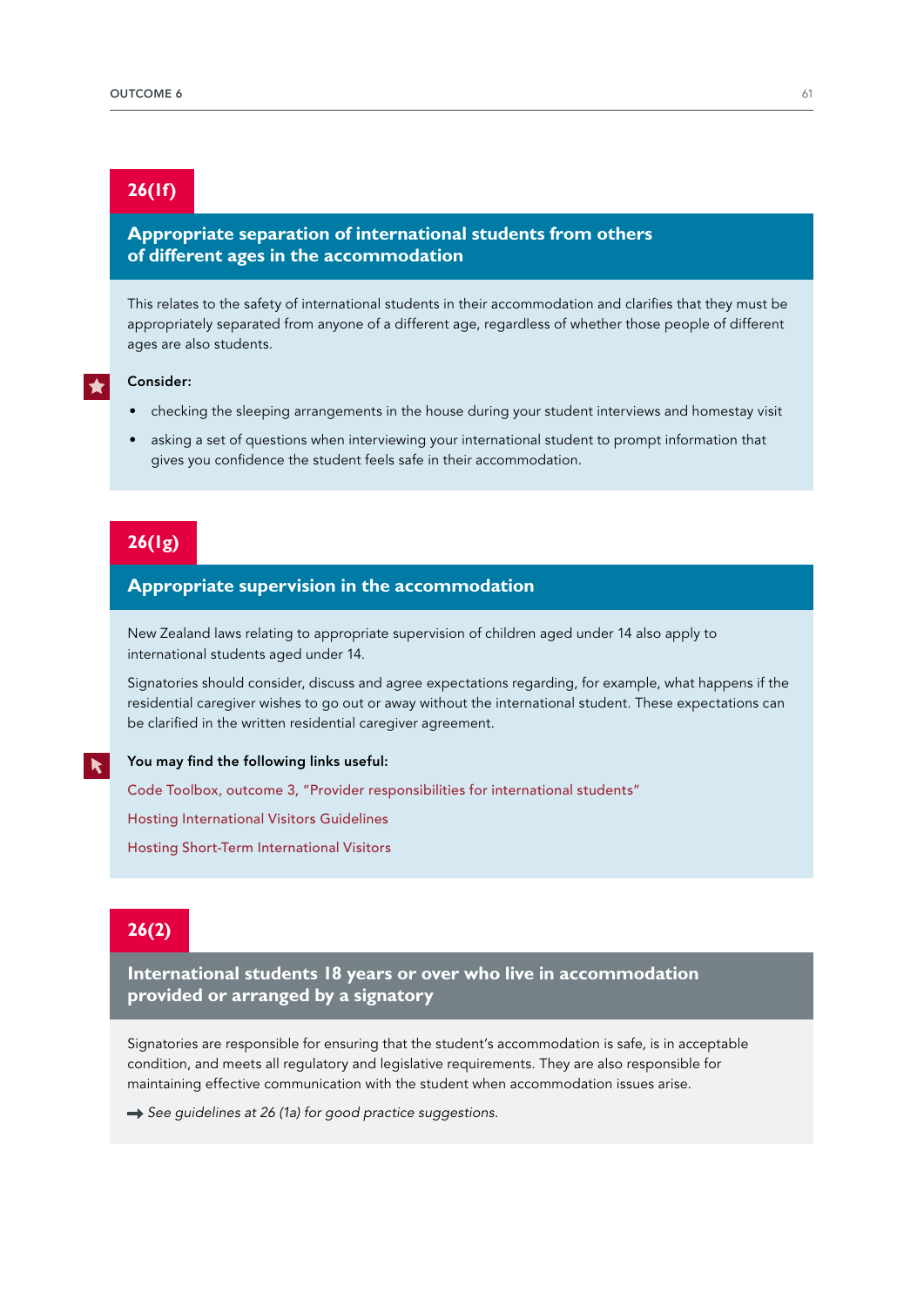## **26(3)**

## **International students 18 years or over who arrange accommodation for themselves**

You must ensure that international students aged 18 or over who are arranging accommodation for themselves are directed to relevant information and advice that will enable them to understand their rights and obligations as a tenant in New Zealand.

It is your responsibility to determine the specific advice and information needs of your students in relation to this clause.

#### Some suggestions for advice and information include:

- New Zealand tenancy laws
- local rental costs
- Disputes Tribunal
- day-to-day aspects of independent living
- thinking and planning ahead
- realistic expectations for how easy/difficult it will be to find accommodation
- realistic perspective of distances and transport links
- the likelihood of needing to secure temporary accommodation.

New Zealand laws to note:

[Care of Children Act 2004](http://www.legislation.govt.nz/act/public/2004/0090/67.0/DLM317233.html)

[The Children's Act 2014](https://www.orangatamariki.govt.nz/working-with-children/childrens-act-requirements/)

[Tenancy Services](http://www.tenancy.govt.nz/)

#### You may find the following links useful:  $\blacktriangleright$

[Trademe](https://www.trademe.co.nz/) and [Realestate](http://www.realestate.co.nz/)

[Disputes Tribunal](https://www.disputestribunal.govt.nz/)

[Information about accommodation for international students in Auckland](http://www.aucklandnz.com/study/live)

[Information about accommodation for international students in Hamilton](http://www.studywaikato.co.nz/accommodation-guide/)

[Information about accommodation for international students in Wellington](http://www.studyinwellington.com/getting-here/accommodation/)

[Information about accommodation for international students in Christchurch](http://www.christchurcheducated.co.nz/life/accommodation/)

[Information about accommodation for international students in Dunedin](https://www.otago.ac.nz/accommodation/international-students/index.html)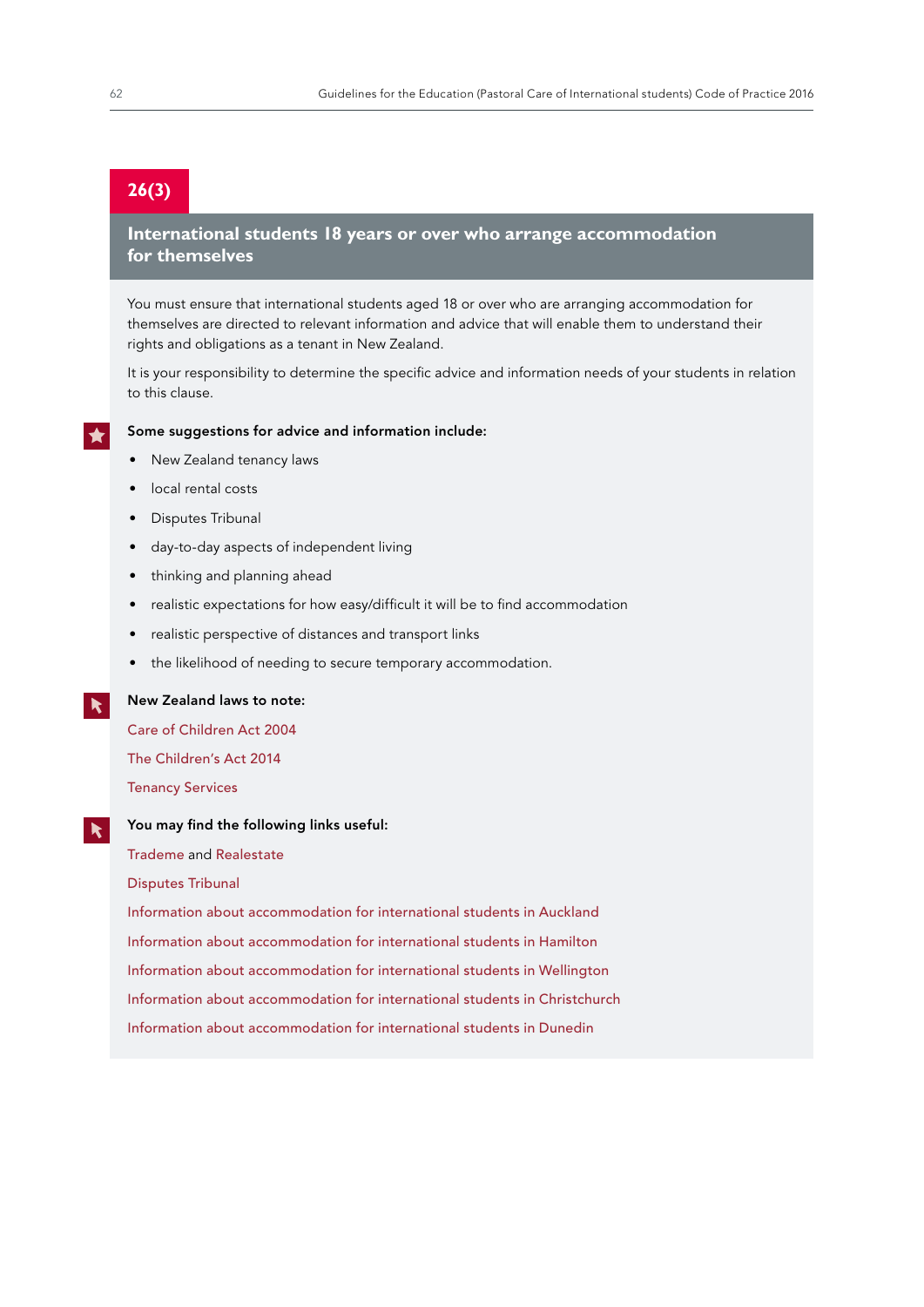## **26A**

## **Safety checks and appropriate checks**

#### Police Vetting

For information about police vetting, please visit the New Zealand Police website [NZ Police Vetting](https://www.police.govt.nz/advice/businesses-and-organisations/vetting).

The Police do not support or encourage signatories sharing the outcomes of police vetting checks with other signatories, even with the residential caregiver's consent. If the residential caregiver has been given the outcome of their police vetting check, they may choose to share it.

Signatories should be mindful that police vetting checks are conducted at one point in time and do not future proof a residential caregiver.

As the full safety check is required every three years, you might consider that your residential caregiver agreement requires the caregiver to advise you during the three-year period if they, or anyone else who lives in their residence, has at any point any criminal charges or pending criminal charges against them, what that charge is, if they are on bail or are found guilty of an offence.

#### Risk assessment

You will need to work out what information is needed to undertake a risk assessment of each residential caregiver. Consider potential risks to international students in their living environment and what information would help you to identify those risks.

#### Factors to consider in a risk assessment include, but are not limited to:

- the residential caregiver's availability to provide support in the case of an emergency
- their ability to provide empathy
- their cultural awareness
- their ability to manage any difficulties that may arise
- their ability to communicate effectively, verbally and in writing.

Safety checking requirements do not apply to non-resident temporary supervisors ( $\rightarrow$  see process 26A(2)).

If the student's residential caregiver is a non-resident temporary supervisor, signatories must have a written agreement from the parent or legal guardian if under 18, that the signatory is not responsible for the student's day to day care when the student is in the custody of that supervisor.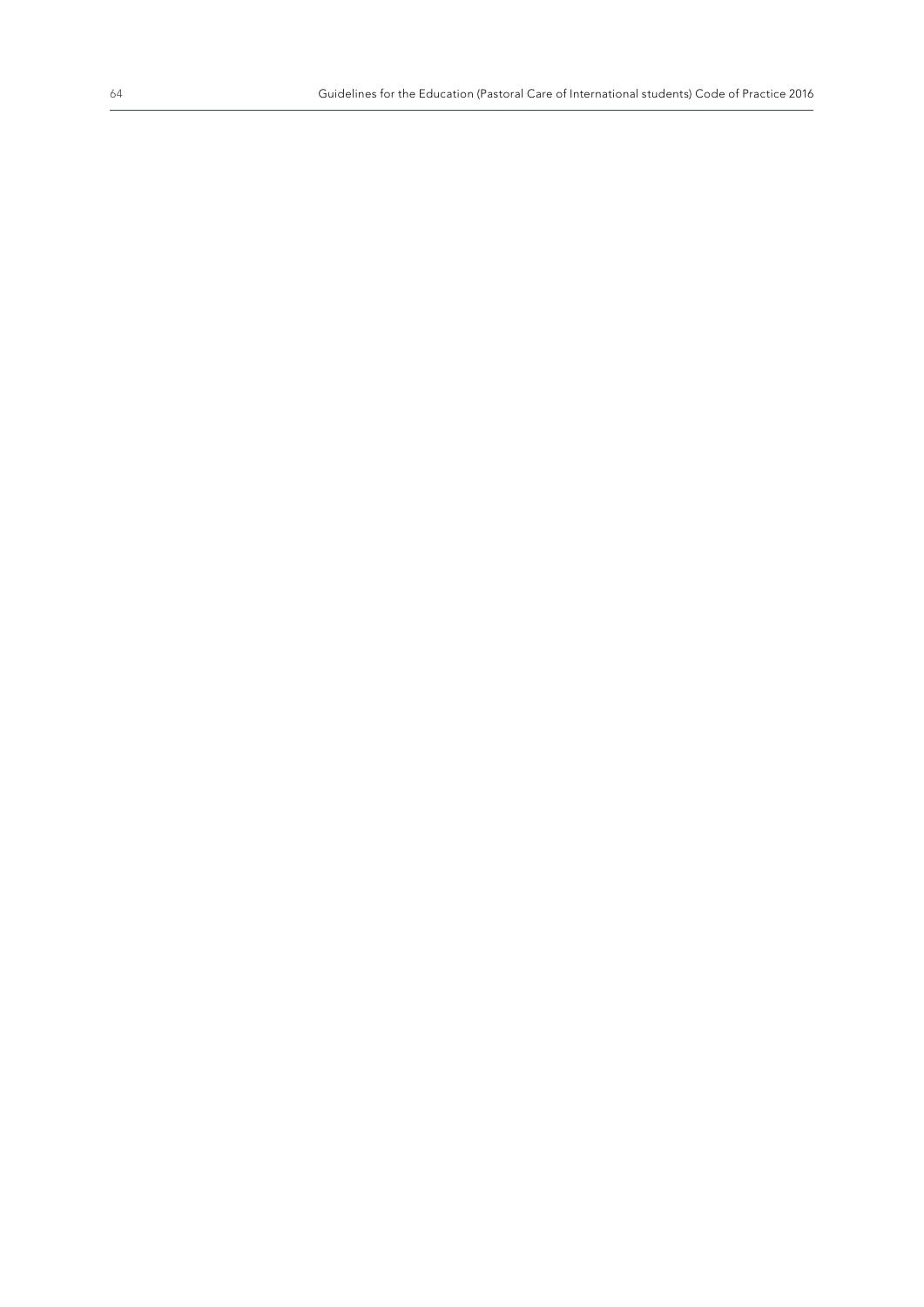# **Outcome 7: Student support, advice and services**

 [Link to outcome 7 in the Code](https://www.nzqa.govt.nz/assets/Providers-and-partners/Code-of-Practice/Code-of-Practice-Amendments-2019.pdf#page=15)

Signatories must ensure that international students are fully informed about relevant advice and services to support their educational outcomes.

The intent of this outcome is to ensure that students have the information they need to access relevant advice and services, in order to successfully live and study in New Zealand.

The emphasis of this outcome is on information provision, as opposed to service delivery.

It should be read in close conjunction with outcomes 5 and 6. Much of the information from your orientation programme will flow into ongoing student support, advice and services, which includes safety, wellbeing, and accommodation processes.

## **2019 amendments to outcome 7**

Signatories must provide their international students with information and advice on how to adjust to a different cultural environment in New Zealand ( $\rightarrow$  see clause 28(c)(iii)).

#### **Navigating these guidelines**

**Under 18 year old and/or under 10 year old students** 

Headings specific to under 18 year old and/or under 10 year old students are highlighted in blue.

Icons are used throughout the document to help signatories locate information:



'Star icon' signals suggestions for good practice



'Arrow icon' draws attention to website resources.

O7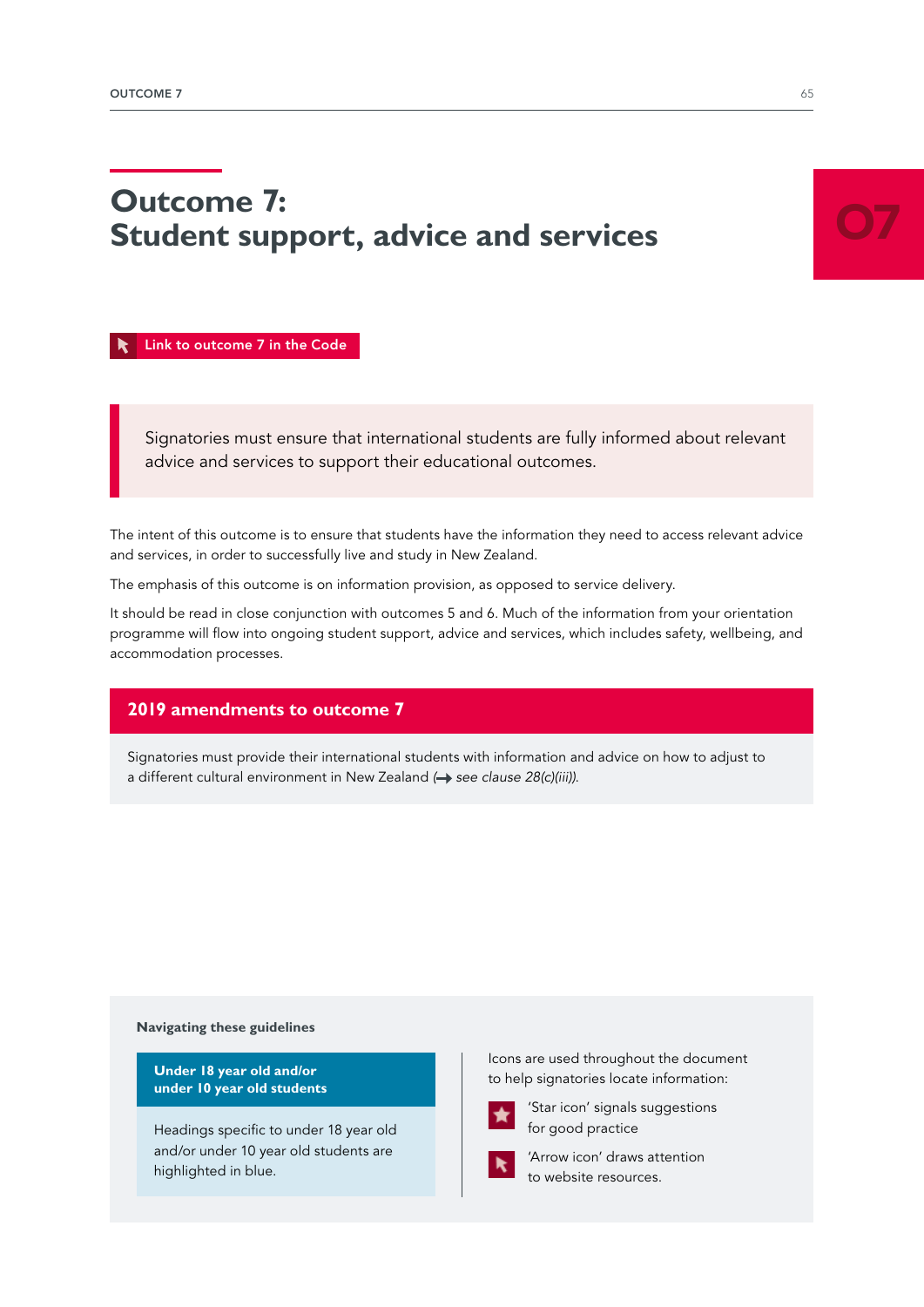## **28. Process**

## **28(a)**

## **Ensuring information is accurate, age-appropriate, and up to date**

Information needs to be age appropriate, while ensuring that a student has sufficient knowledge to enable them to operate safely during their stay.

#### Consider:

- age sensitivities for example, there may be some topics that are not relevant or appropriate to cover, and there may not be the same reference points for some topics, such as alcohol
- how to develop and publish information that is easy for international students of different ages to find and understand
- publishing key information, policy summaries, and procedures international students need to follow on your website as Frequently Asked Questions (FAQs)
- writing any documentation that is intended for prospective students as though they were someone who knows nothing about your organisation, who has never been to New Zealand before, and who has limited knowledge of English. Use simple sentences
- testing student support advice and material directly and regularly with both new and more experienced students to get their feedback.

## **28(b)**

## **Information about legal rights and obligations**

You need to decide what information is relevant for your students, depending on their age, circumstances, expectations, and any other relevant factors.

The Citizens Advice Bureau (CAB) offers information and services about legal rights and obligations and can be a good starting point.

#### Consider:

- explaining to international students that the laws of New Zealand apply to them while they are living and studying here
- advising them where to find New Zealand legislation
- summarising and/or directing them to the most relevant legislation (i.e. the road code, drinking and smoking laws, etc.)
- providing information with links to relevant websites and, if possible, in other languages.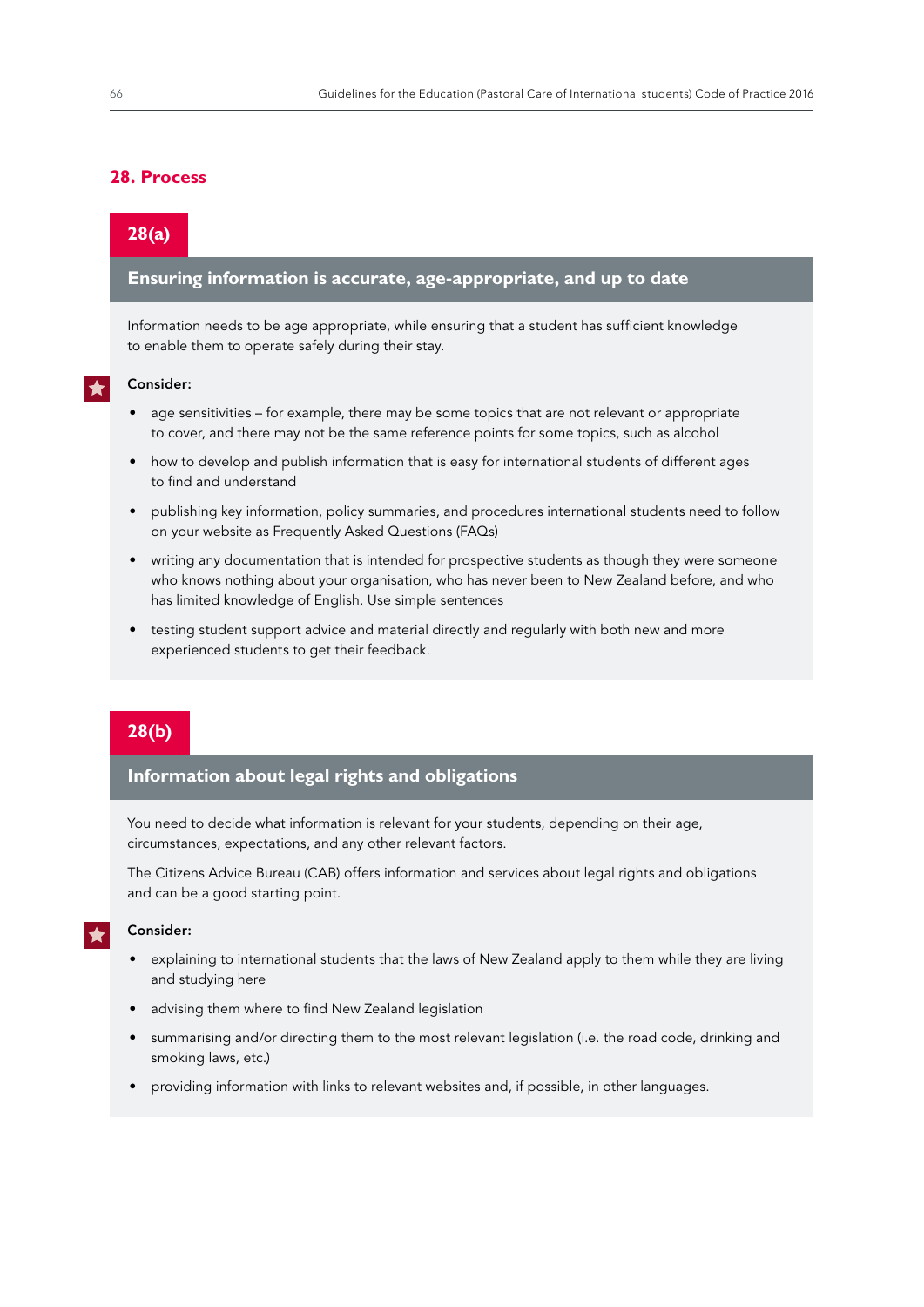## **28(c)**

## **Information and advice on:**

- **i. How to effectively interact with people from different cultural backgrounds**
- **ii. The cultural and community support available to them**
- **iii.How to adjust to a different cultural environment in New Zealand**

#### Examples for good practice include:

- providing information about adapting to a new culture / the cultural adjustment process
- developing support services for students experiencing culture shock. For example, how and where to seek support for homesickness or 'teething problems' with the residential caregiver or flatmates
- fostering community links to help students integrate into their community, i.e. churches, cultural and sports groups
- considering when and how to provide this information
- helping staff and domestic students who work with international students to understand culture shock and its stages.

## **28(ei and eii)**

**Information on minimum wages and labour conditions in New Zealand, and maximum hours of work permitted under visa conditions** 

#### Consider including information about:

- working part-time, up to 20 hours per week, and full-time during scheduled holidays while on a student visa
- requirements that international students must meet to be able to work while studying; [Immigration New](http://www.immigration.govt.nz/migrant/stream/study/canistudyinnewzealand) Zealand has full details
- working in New Zealand and employment rights (available on the [Employment New](https://www.employment.govt.nz/starting-employment/rights-and-responsibilities/minimum-rights-of-employees/) Zealand website).
- the risk of exploitation. Anyone currently being forced to work in New Zealand illegally for less than the minimum wage and/or excessive hours is advised to call the Labour Inspectorate on 0800 20 90 20. They can also contact [Crimestoppers](http://www.crimestoppers-nz.org/) anonymously: 0800 555 111.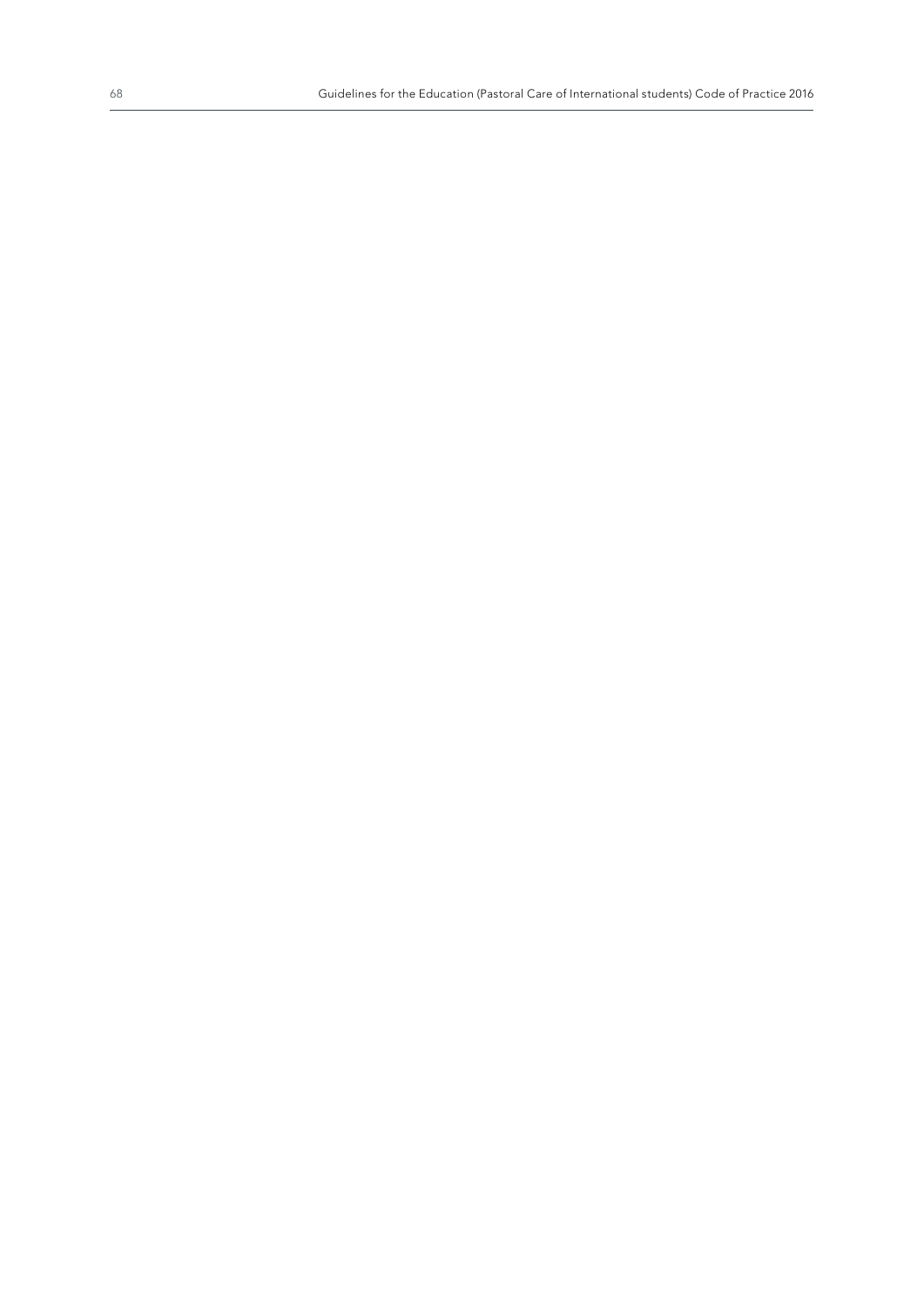# **Outcome 8: Managing withdrawal and closure**

 [Link to outcome 8 in the Code](https://www.nzqa.govt.nz/assets/Providers-and-partners/Code-of-Practice/Code-of-Practice-Amendments-2019.pdf#page=16)

Signatories must ensure that the fees paid by international students for educational instruction in New Zealand are secure and protected in the event of student withdrawal or the ending of educational instruction or the closure of a signatory.

The intent of this outcome is to ensure the required systems and processes are in place for students, and where relevant their parents or legal guardians, so they understand what happens if a student withdraws from a programme, does not attend, or if your institution cancels a programme or closes for any reason. This includes student fee protection and refunds.

#### **Navigating these guidelines**

**Under 18 year old and/or under 10 year old students** 

Headings specific to under 18 year old and/or under 10 year old students are highlighted in blue.

Icons are used throughout the document to help signatories locate information:



'Star icon' signals suggestions for good practice



'Arrow icon' draws attention to website resources.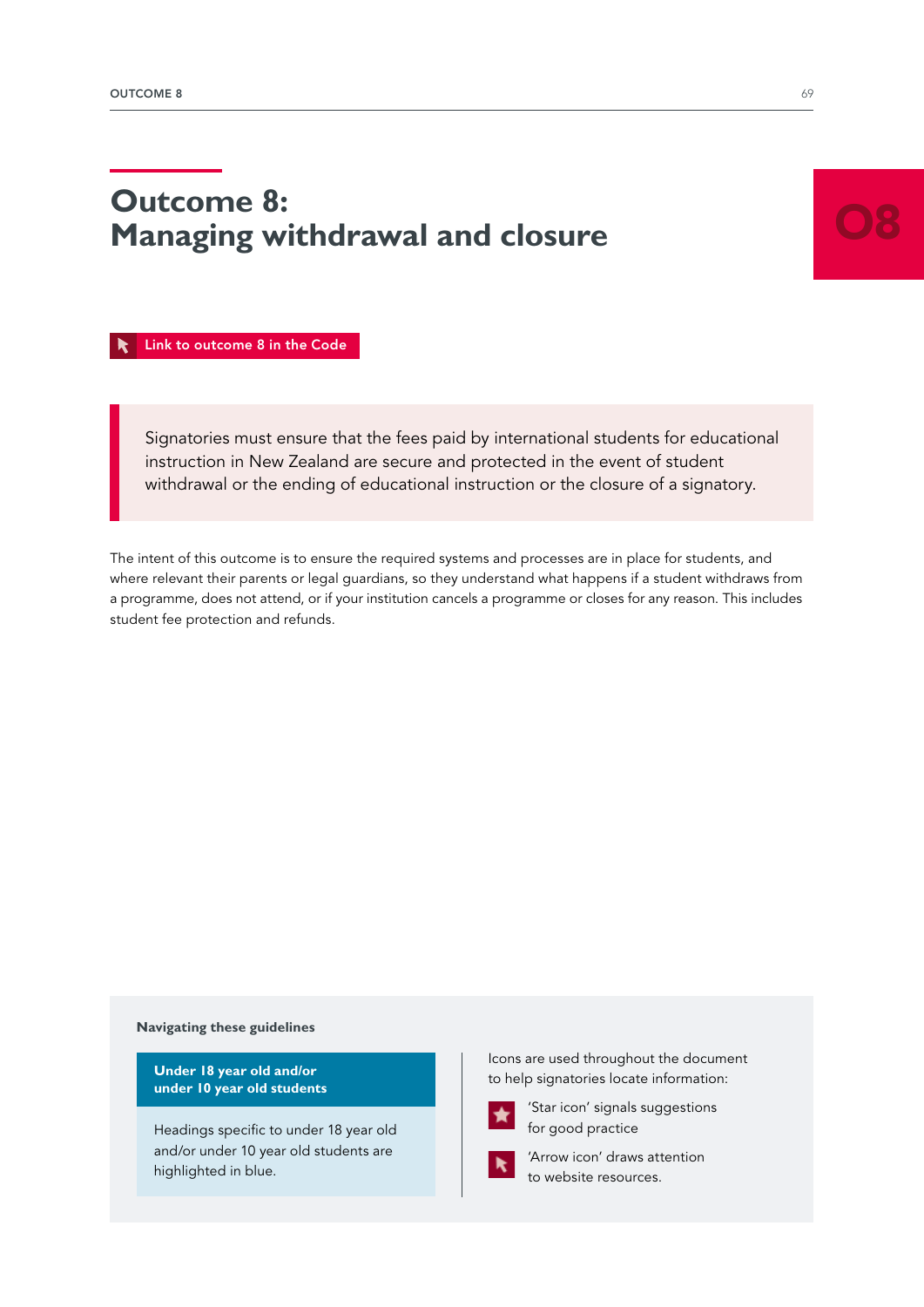## **Good practice for managing withdrawal and closure**

Consider developing an explicit process for when students withdraw, and formally documenting student withdrawals.

Points in the withdrawal process you may wish to include could be:

- refund entitlement in the event of withdrawal
- having a withdrawal or leaving form for students to complete that records the date of withdrawal, the students last day of tuition, the reasons for withdrawing, whether or not the student has been granted a refund, and the date of notification to Immigration New Zealand that the student has withdrawn. Provide the student with a copy of the withdrawal form
- advice on where students go when they leave their programme early
- transfer of care procedures for students under the age of 18, during the period of enrolment and at the end of enrolment (see outcome 6, clause 23 (1) (e) of the Code)
- advice that Immigration New Zealand will be notified when a student withdraws.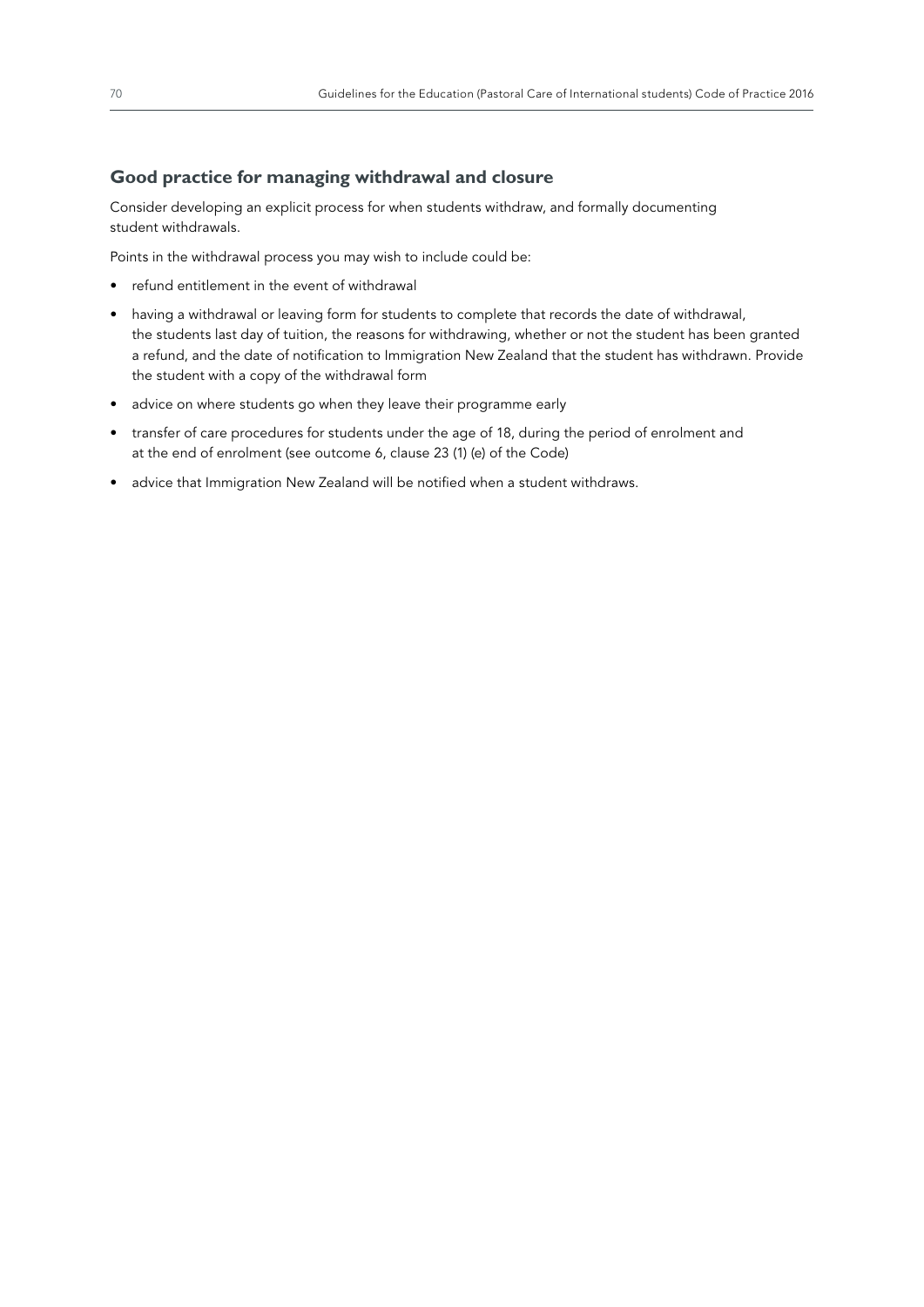### **30. Process**

## **30(1a)**

### **Refund policies are reasonable and in accordance with legal requirements**

The Code advises the minimum conditions which need to be included in a "reasonable" refund policy *( see clause 30 (2) and the relevant guidance below)*.

In addition, "reasonable" refund policies will have regard to:

- t[he Education Act 1989](http://www.legislation.govt.nz/act/public/1989/0080/latest/DLM175959.html)
- [Education \(Refund Requirements for International Students\) Notice 2012](http://www.legislation.govt.nz/regulation/public/2012/0312/latest/whole.html)
- [NZQA's Student Fee Protection Rules 2013](https://www.nzqa.govt.nz/assets/About-us/Our-role/Rules/SFP-Rules.pdf)
- t[he Fair Trading Act 1986](http://www.legislation.govt.nz/act/public/1986/0121/latest/DLM96439.html)
- t[he Consumer Guarantees Act 1993](http://www.legislation.govt.nz/act/public/1993/0091/latest/DLM311053.html)
- t[he Human Rights Act 1993](http://www.legislation.govt.nz/act/public/1993/0082/latest/DLM304212.html)
- the terms and conditions of your international student enrolment contract.

#### Refund policies per provider type

Across all provider types, the student fee protection policy must preserve international student tuition and homestay fees so that they can be accessed in the event of signatory closure, or if a signatory is unable to offer or continue a programme to students.

All signatories have obligations under the Consumer Guarantees Act 1993.

Tertiary education organisations (i.e. universities, institutes of technology and polytechnics, wänanga) have obligations under section 228 of the Education Act 1989.

There are stricter rules that regulate private training establishments (PTEs) (see below).

It is important to ensure that fees are correctly receipted so that refunds are made back to the appropriate party.

#### Schools

Fee protection processes will differ from school to school and be guided by the accounting system used by schools. Some schools operate a separate bank account and special ledger codes to manage international student fees. This can protect student fees paid in advance.

Fees received in advance should only be used by a school as the fees are earned during the programme. A portion of advance fees are transferred to the school's main bank account in instalments. Remaining fees paid in advance are available to be refunded if necessary.

Boards of Trustees are advised to consult their insurance advisors when developing a fee protection policy and to make arrangements appropriate to their needs.

It is good practice to seek the advice of an accountant when developing a fee protection policy.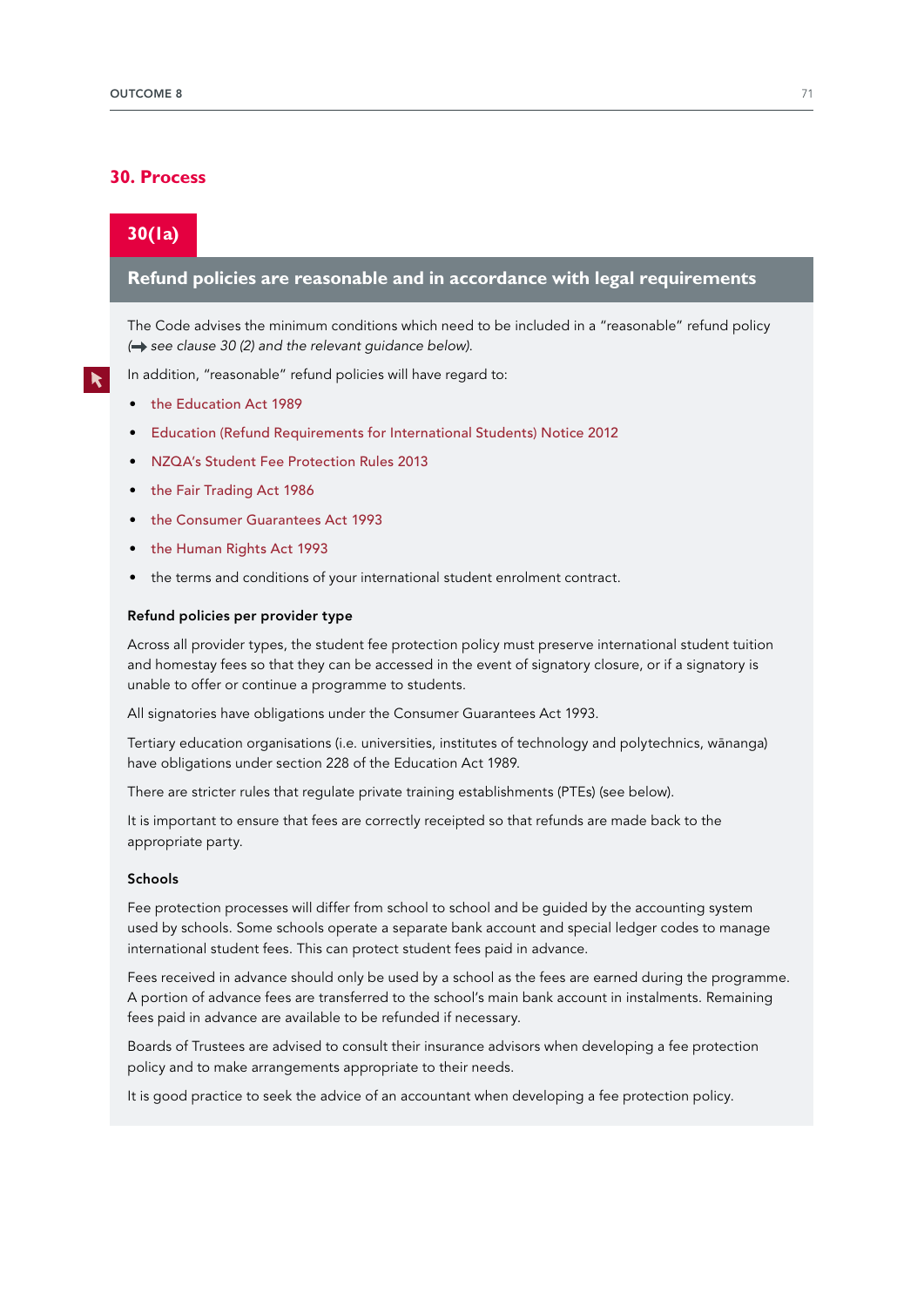## **30(1a) (continued)**

## **Refund policies are reasonable and in accordance with legal requirements**

#### Private training establishments (PTEs)

PTEs also have obligations under Part 18 of Education Act 1989.

NZQA's Student Fee Protection Rules protect the interests of domestic and international students, especially if a PTE stops offering a programme in which students have enrolled.

Student fee protection covers all payments made to a PTE by, or on behalf of, a student. If paid to a PTE, these will include:

- fees (including programme-related costs and agents fees and/or commission)
- accommodation
- living expenses.

For more information go to: [www.nzqa.govt.nz/providers-partners/approval-accreditation-and](http://www.nzqa.govt.nz/providers-partners/approval-accreditation-and-registration/student-fee-protection)[registration/student-fee-protection](http://www.nzqa.govt.nz/providers-partners/approval-accreditation-and-registration/student-fee-protection).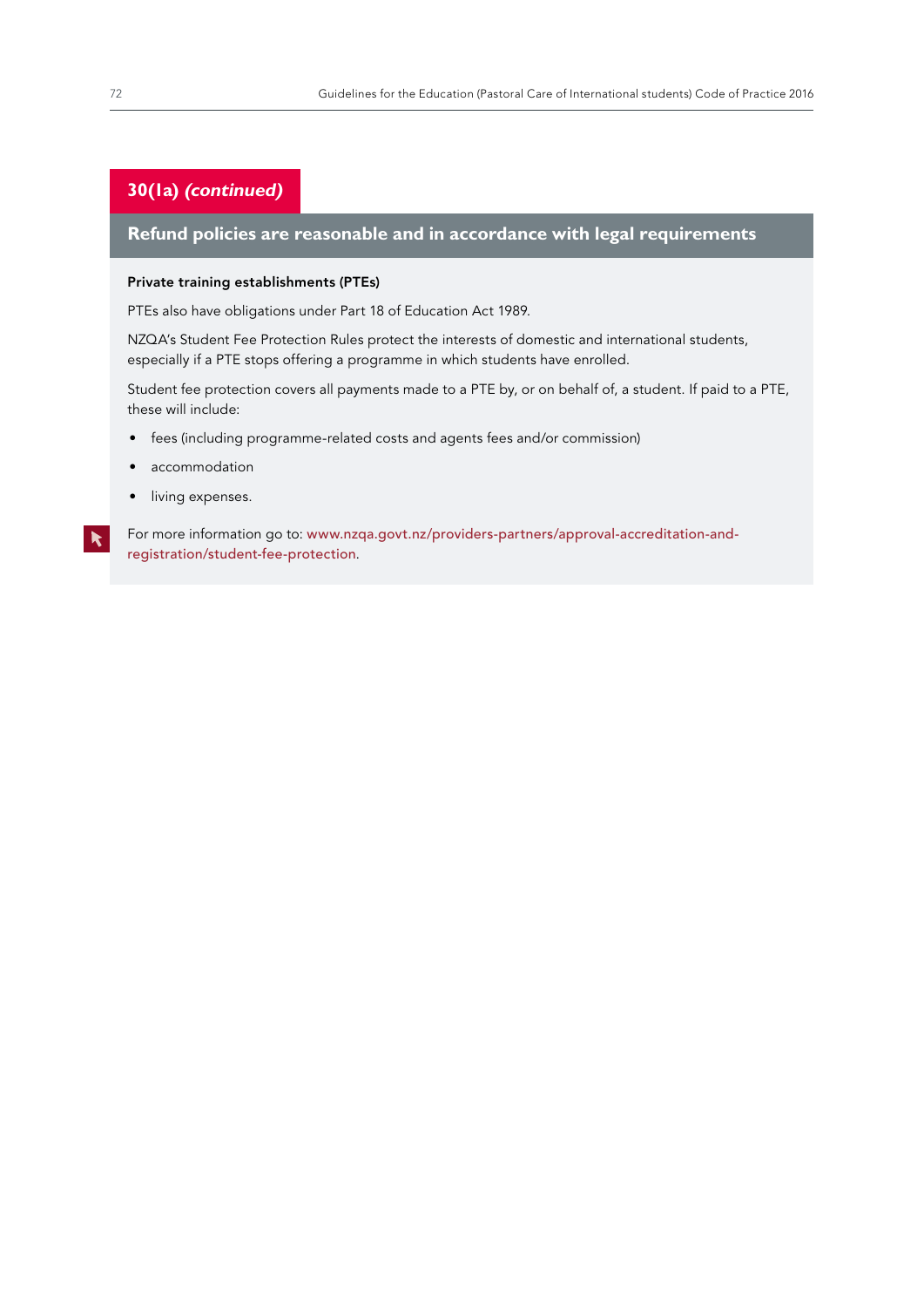## **30(1b)**

## **Providing international students with sufficient information to understand rights and obligations under refund policies**

This process relates to outcome 3 and the aim is to help you to manage the expectations of international students (and their parents/legal guardians, where relevant) to mitigate potential financial and contractual disputes.

Signatories are required to not only inform students when fees may be refunded but also to ensure that the information provided is sufficient for students and families to understand the refund conditions.

You will only be able to truly test that your information has been sufficient when the first student goes through your withdrawal and refund process. At that point, consider how effective your information was for managing student/parent expectations. Then review the information provided and amend it as required.

#### To clarify refund conditions, consider informing students of:

- circumstances in which a student may or may not be eligible for a refund
- fees not protected by your refund policy (for example, travel and temporary accommodation costs prior to enrolment and accommodation placement at your institution; personal costs incurred in the event of a course or programme being cancelled at short notice)
- any timeframe that students must comply with to obtain a refund
- the process that must be followed to apply for a refund (such as filling out a particular form and submitting it to a particular person/department)
- any supporting documentation that will be required for a refund application to be considered, for example a fees receipt and offer-of-place letter or medical certificate.

#### Information on refund policies and conditions can be provided through:

- marketing and promotional material
- information for agents to provide to students
- student contracts and information provided prior to the contract being signed
- orientation information
- international student handbook.

However, the most important time to ensure that the refund policy information is received is **prior to** entering the enrolment contract.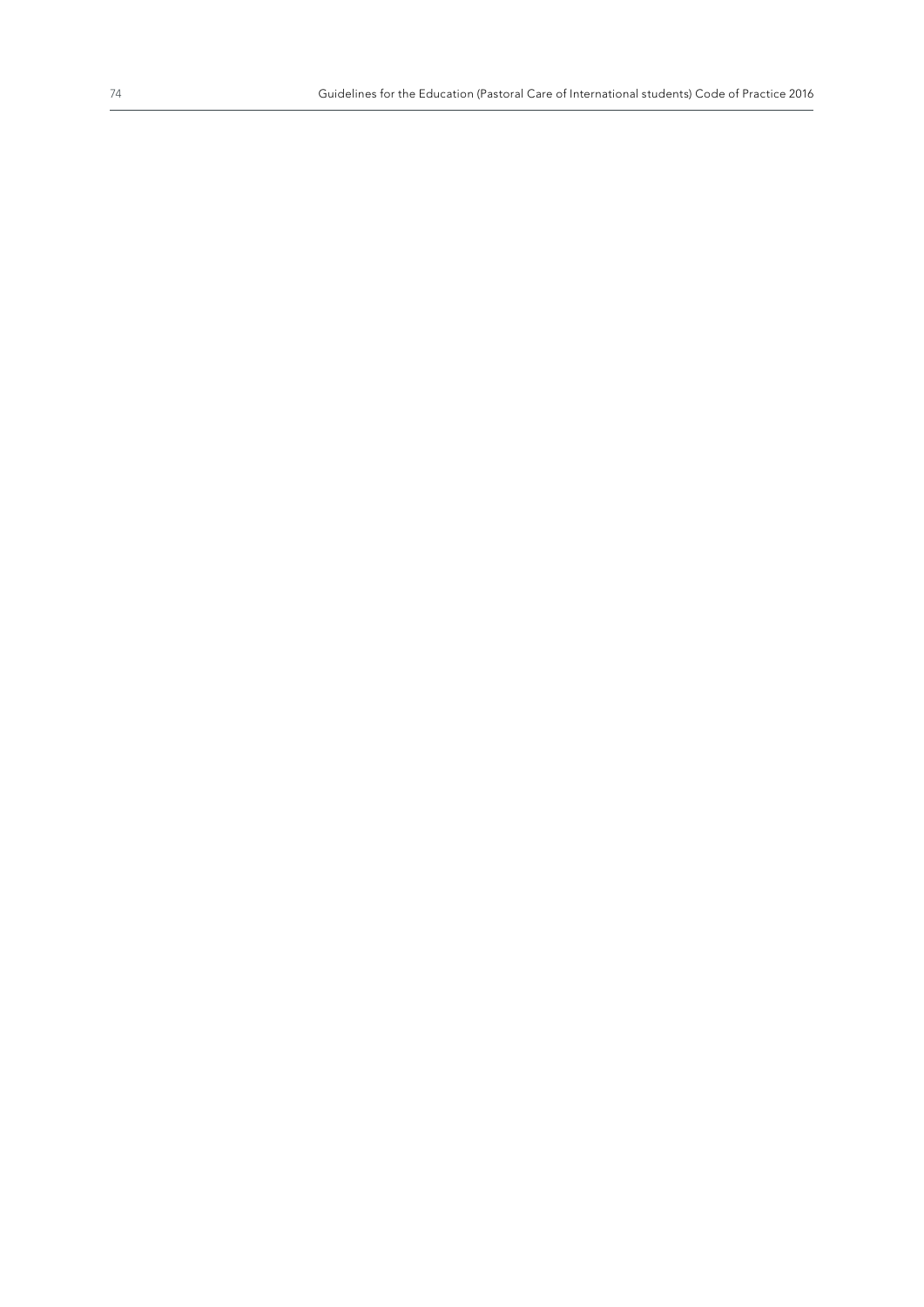# **Outcome 9: Grievance procedures**

 [Link to outcome 9 in the Code](https://www.nzqa.govt.nz/assets/Providers-and-partners/Code-of-Practice/Code-of-Practice-Amendments-2019.pdf#page=16)

Signatories must ensure that all international students have access to proper and fair procedures for dealing with grievances.

The intent of this outcome is to ensure transparent, accessible, and effective processes are in place to resolve any grievances students may have.

**Navigating these guidelines**

**Under 18 year old and/or under 10 year old students** 

Headings specific to under 18 year old and/or under 10 year old students are highlighted in blue.

Icons are used throughout the document to help signatories locate information:



'Star icon' signals suggestions for good practice



'Arrow icon' draws attention to website resources.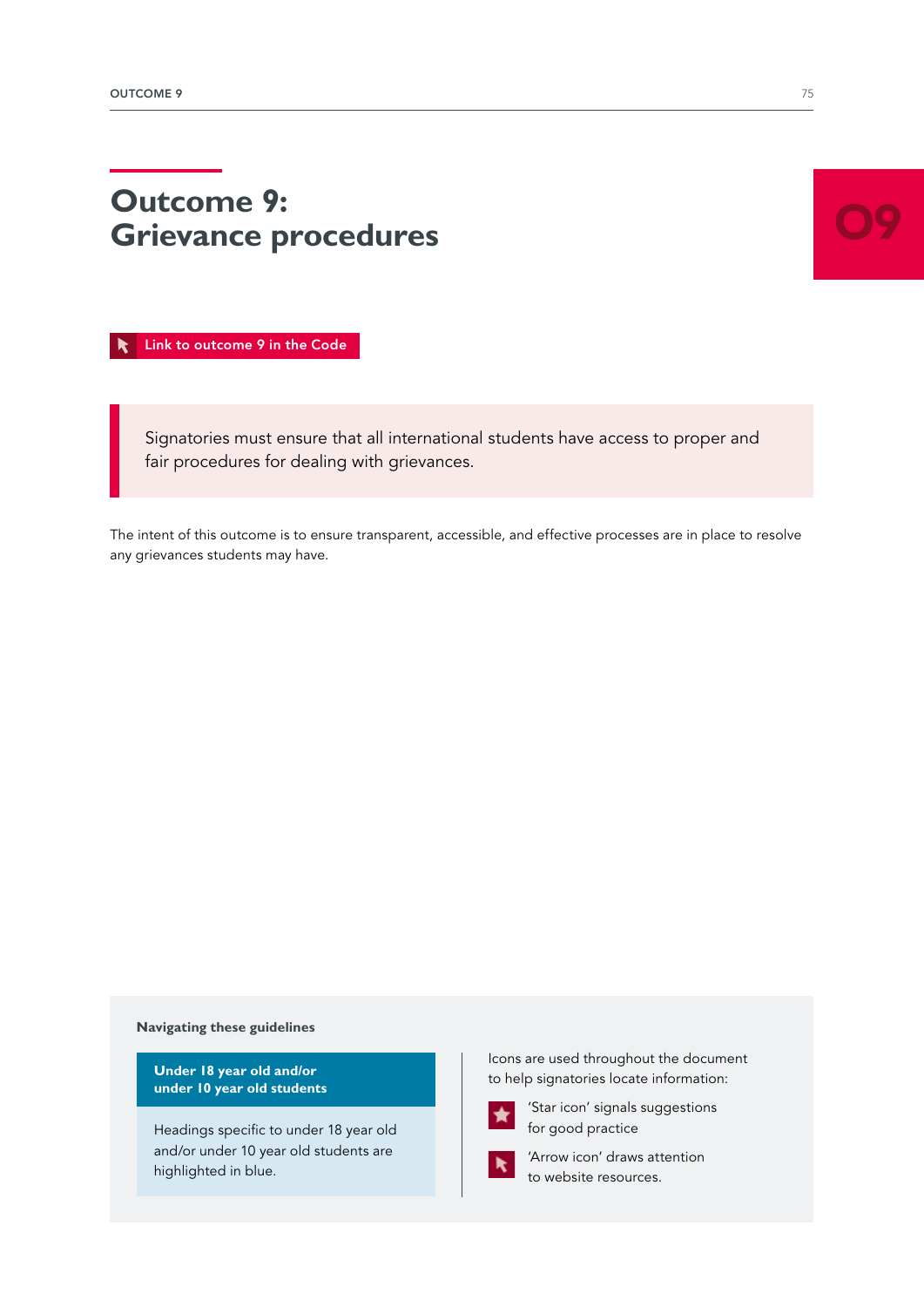## **Good practice for dealing with grievances**

#### Act early: formal complaints are the tip of the iceberg

The process for dealing with student grievances often begins long before a formal complaint is made.

Proactive pastoral care from the earliest stages of the international student lifecycle can prevent minor issues building to become major ones that can cost your organisation time, money, and reputation.

Ensuring that your organisation complies with outcomes 1–8 of the Code is your best chance of avoiding having to actively go through the processes outlined here at outcomes 9 and 10. Hold discussions with your international students in a less formal context, earlier, and capture issues before they become complaints. The processes outlined in outcomes 6–7 will assist you with this.

In the event that your organisation does have to deal with a formal grievance, having robust procedures in place will ensure that the experience is as quick and painless as possible for all involved. Effective grievance procedures can even become a meaningful source of business 'intel' for your organisation if you are open to feedback and embrace the process as an opportunity to listen to your student 'customers' and improve services as required.

#### Ensure both you and your international students have appropriate advocacy and support

Going through a formal complaint process is a difficult experience for all parties.

For an international student, it is incredibly challenging to go through the process in a foreign country, culture, and language.

For this reason, it is important to ensure the international student in question has enough advocacy and support.

Consider engaging with an external advocacy service or building community networks to identify and source independent people who can act as advocates for the international student if and when necessary. Community networks can include but are not limited to church groups, cultural support groups, etc.

It may not be appropriate for a staff member to act as the advocate, for example when the allegations involve another student or staff member.

In a grievance situation where two or more students are involved, it is important to ensure that each student has a separate advocate or support person.

International students who have gone through a grievance process may also need additional pastoral care follow-up after the dispute has been resolved. Consider meeting with the student and, if relevant, their parents/guardians, after the event to check that they have been able to resume student life.

For signatories, the challenges of communicating across cultures and languages, sometimes in the heat of criticism and unwanted media attention, can require the advice, advocacy and support of peak bodies and other organisations. Consider joining a peak body or other relevant organisation to ensure that you have appropriate support, information, and media training to navigate challenging circumstances before they arise.

#### Accept that every situation is unique and multi-faceted

Understand and account for the fact that each grievance situation is unique and will often include several issues. Your process may need to cover a mix of continual issues, rather than each individual issue. Accept that it will not be possible to preempt every international student grievance in advance. Be prepared to learn from things that go wrong – look at what happened, where there may be gaps, and where you might be able to make changes in future.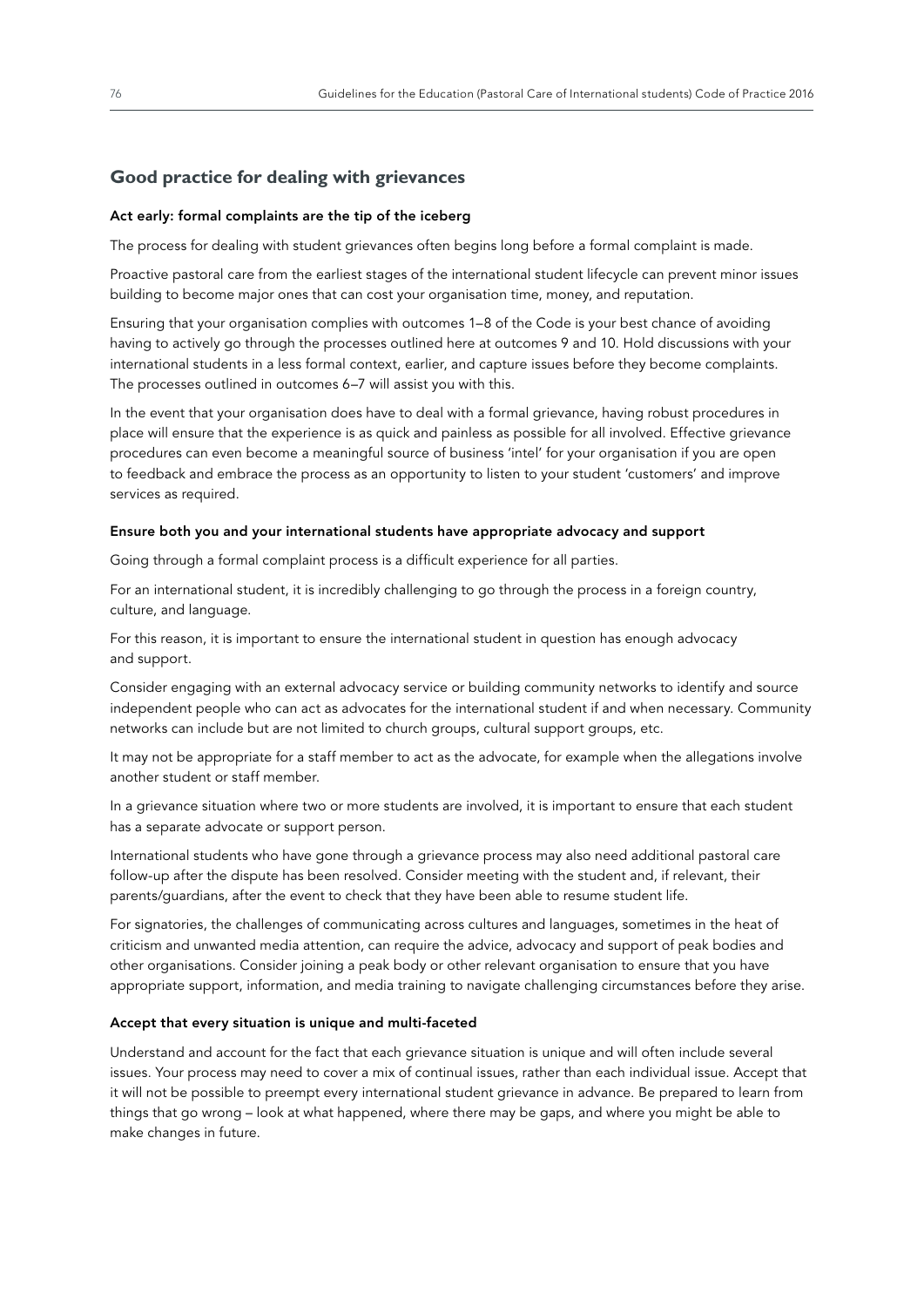## **32. Process**

## **32(1)(a) and 32 (1)(b)**

**Effective internal process for addressing grievances and international students are informed about that process** 

You must develop and implement an effective internal process for addressing grievances and ensure that your students are informed about it.

#### Suggestions for good practice:

- consider when the process starts formally and informally (i.e. you are required under outcome 5 to give international students information about your grievance procedures during orientation. Is that the beginning?)
- make your process easy to understand think about a flow chart, or step-by-step instructions, in plain English, as well as in other languages if possible
- have an ESOL teacher review the copy to ensure that it is written in 'plain English' appropriate for speakers of English as a second or other language
- involve international students in the development of your process and in its review
- develop your process in consultation with your international student staff
- include clear direction on who to go to for support
- advise international students to approach the staff member closest to the problem in the first instance (with an advocate, if appropriate)
- identify different complaint types and the person to whom each type of complaint would be addressed
- include photographs and locations of appropriate staff for ease of identification for students
- include your process in pre-enrolment packs and explain the process at orientation (keep it simple and positive)
- tell students about the process both verbally and in writing
- display the grievance procedure information in prominent places around your campus
- let students know that they have a right to an advocate, and make sure advocates have institutional knowledge (policies, procedures, people) and are able to listen without prejudice to the student's point of view
- let students know that they may bring another support person with them (such as a friend or family member of homestay parent) during any stage of the process
- refer students to their students' association if appropriate
- integrate a process for managing complaints about the education agents you commission
- inform your agents of your grievance procedures and the external process for making a complaint to NZQA or the DRS
- put the outcome of any complaints in writing
- check that international students are confident they can access and understand the information provided about the grievance procedures at your organisation
- document your complaints, gather feedback on the effectiveness of your process, and develop ways of integrating these into your internal review process so you can continually improve.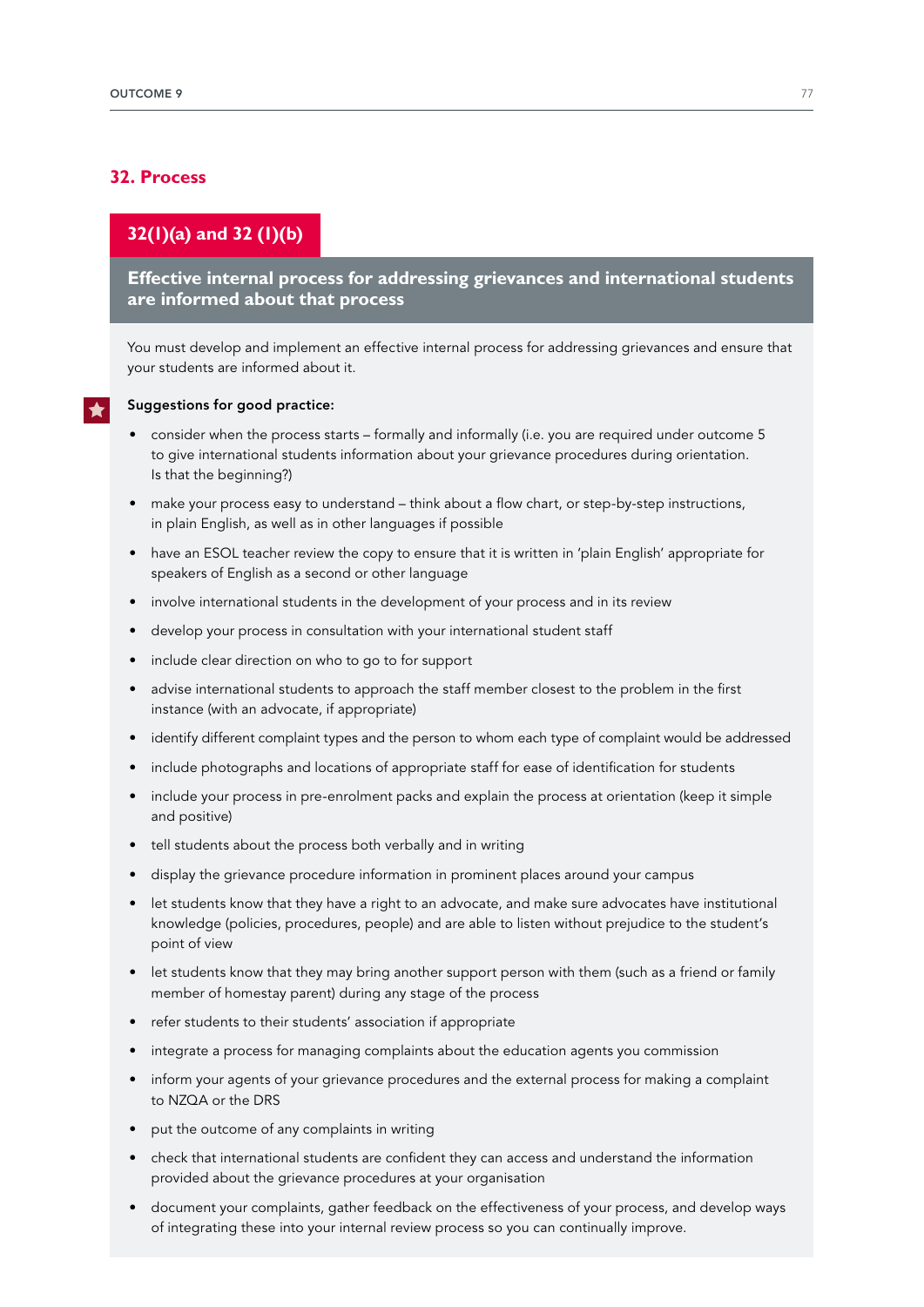# **32(2)**

## **Advising students of recourse to the DRS / Code administrator**

While not limiting an international student's access to an external process, you should take measures to work through the issues that are most appropriately dealt with internally before referring an international student to an external appeal body.

Advise your international students that they can contact NZQA or iStudent Complaints if their complaint is not resolved through your internal process:

- NZQA receives and investigates international student complaints relating to an alleged breach of the Code. Information on how to make a complaint can be found on [NZQA's website](https://www.nzqa.govt.nz/about-us/make-a-complaint/make-a-complaint-about-a-provider/). NZQA has also developed a student-focused [brochure](https://www.nzqa.govt.nz/assets/Providers-and-partners/Code-of-Practice/int-students-make-a-complaint-updated.pdf) with contact information which can be provided to international students
- [iStudent Complaints](https://www.istudent.org.nz/) is the International Student Contract Dispute Resolution Scheme established by the New Zealand Government. iStudent Complaints receives and resolves international student financial and contractual disputes with providers.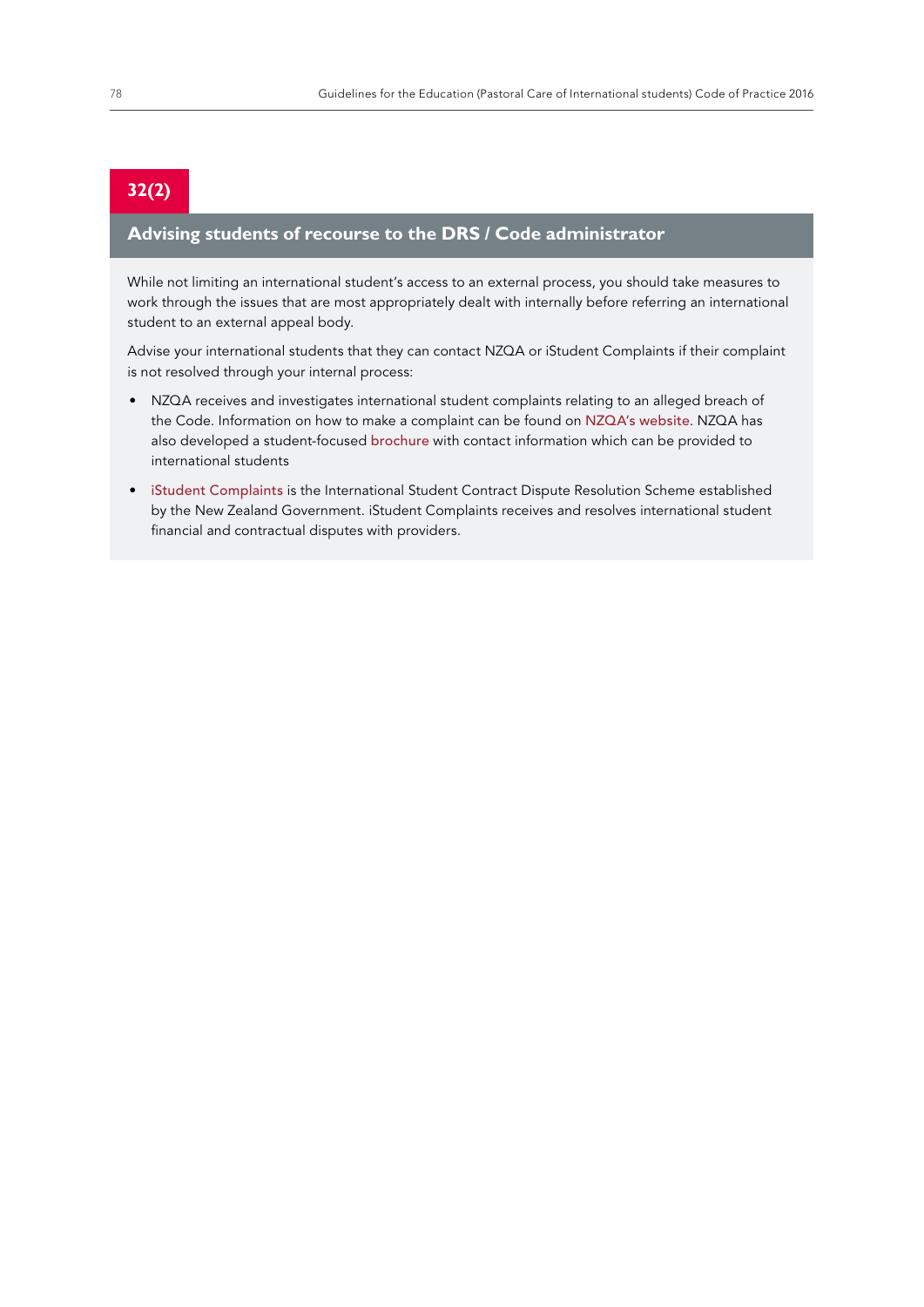# **Outcome 10: Compliance with International Student Contract Dispute Resolution Scheme**

 [Link to outcome 10 in the Code](https://www.nzqa.govt.nz/assets/Providers-and-partners/Code-of-Practice/Code-of-Practice-Amendments-2019.pdf#page=16)

Signatories must comply with the DRS rules.

The intent of this outcome is to ensure that signatories are familiar with the DRS rules and ensure compliance with those rules in a dispute to which they are a party. Failure to comply with the DRS rules is a breach of this Code and may trigger sanctions by the Code administrator.

## **34. Process**

**34(1) and 34(2)**

**Compliance with the DRS rules**

Ensure that the relevant staff are familiar with the [DRS rules](http://www.legislation.govt.nz/regulation/public/2016/0042/latest/DLM6748715.html?src=qs) and comply with them if an international student dispute is referred to [iStudent Complaints](https://www.istudent.org.nz/).

O10